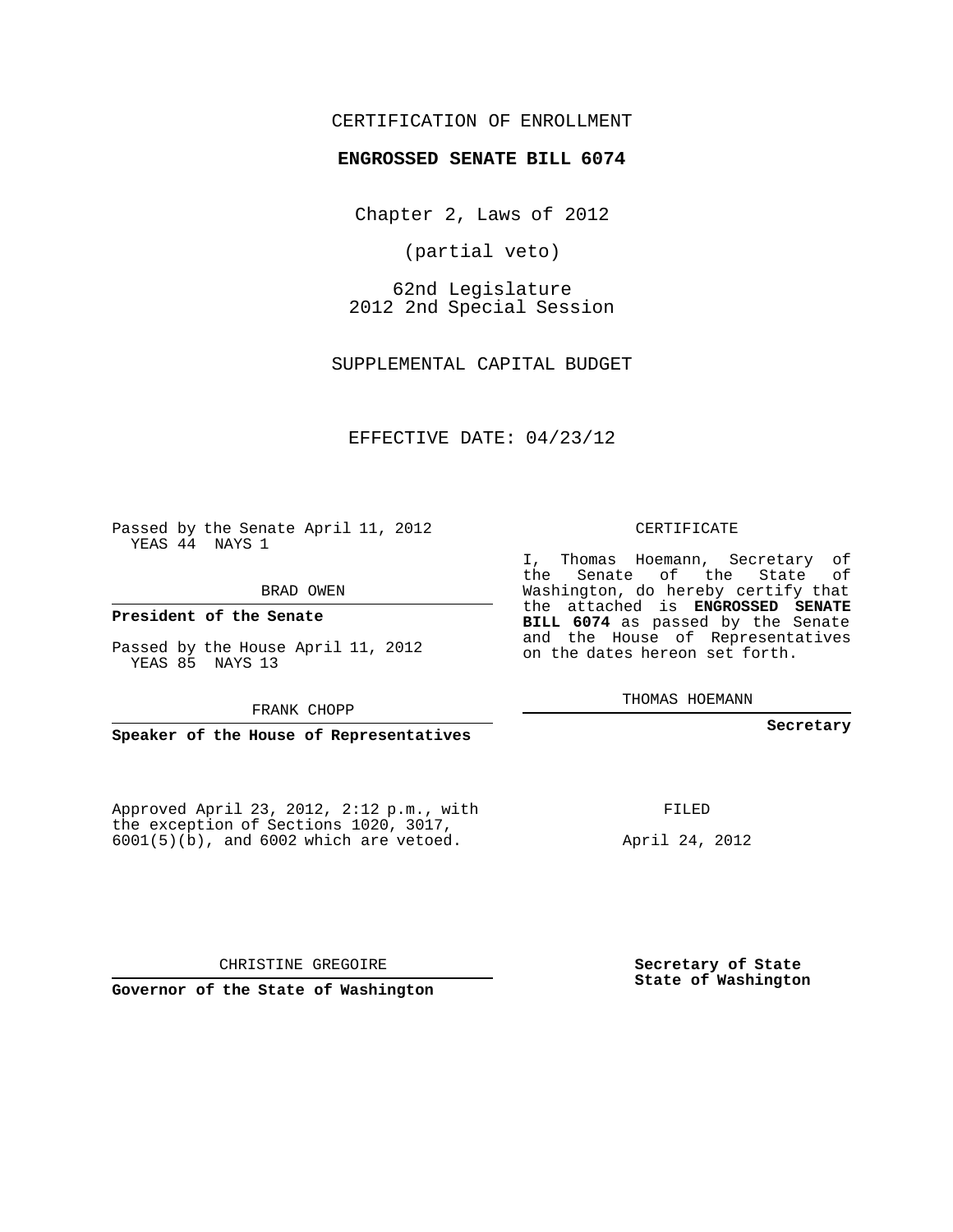# **ENGROSSED SENATE BILL 6074** \_\_\_\_\_\_\_\_\_\_\_\_\_\_\_\_\_\_\_\_\_\_\_\_\_\_\_\_\_\_\_\_\_\_\_\_\_\_\_\_\_\_\_\_\_

\_\_\_\_\_\_\_\_\_\_\_\_\_\_\_\_\_\_\_\_\_\_\_\_\_\_\_\_\_\_\_\_\_\_\_\_\_\_\_\_\_\_\_\_\_

Passed Legislature - 2012 2nd Special Session

**State of Washington 62nd Legislature 2012 2nd Special Session By** Senators Kilmer, Parlette, and Shin; by request of Governor Gregoire Read first time 01/11/12. Referred to Committee on Ways & Means.

 AN ACT Relating to funding capital projects; amending RCW 43.155.050, 79.17.010, 79.17.020, and 79.105.150; amending 2011 1st sp.s. c 49 ss 1011, 1028, 1024, 1017, 1036, 1046, 1047, 1054, 2027, 2034, 3027, 3008, 3028, 3070, 3108, 5002, 5008, 5009, 5004, 5006, 5022, 5030, 5070, 5082, and 5088 (uncodified); amending 2011 1st sp.s. c 48 ss 1018, 2005, 2006, 3024, 3025, 3036, 3083, 5003, 5007, 5006, 5014, 5027, 5022, 5040, and 7011 (uncodified); reenacting and amending RCW 70.105D.070; adding new sections to 2011 1st sp.s. c 49 (uncodified); adding new sections to 2011 1st sp.s. c 48 (uncodified); creating new sections; making appropriations; and declaring an emergency.

BE IT ENACTED BY THE LEGISLATURE OF THE STATE OF WASHINGTON:

 NEW SECTION. **Sec. 1.** A supplemental capital budget is hereby adopted and, subject to the provisions set forth in this act, the several dollar amounts hereinafter specified, or so much thereof as shall be sufficient to accomplish the purposes designated, are hereby appropriated and authorized to be incurred for capital projects during the period beginning with the effective date of this act and ending June 30, 2013, out of the several funds specified in this act.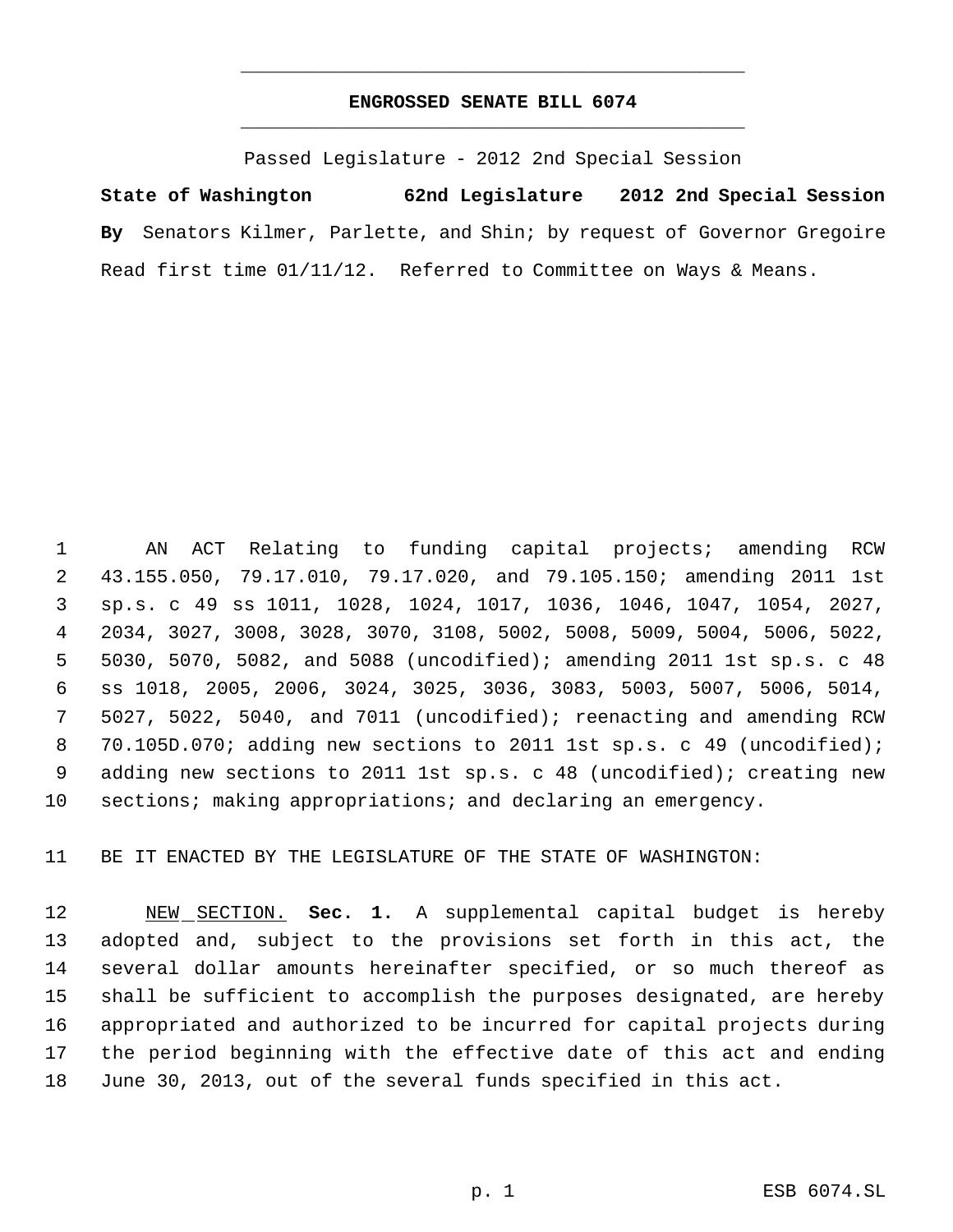| $\mathbf 1$ | PART 1                                                                                |
|-------------|---------------------------------------------------------------------------------------|
| 2           | GENERAL GOVERNMENT                                                                    |
|             |                                                                                       |
| 3           | Sec. 1001. 2011 1st sp.s. c 49 s 1011 (uncodified) is amended to                      |
| 4           | read as follows:                                                                      |
| 5           | FOR THE DEPARTMENT OF COMMERCE                                                        |
| 6           | Local and Community Projects (20084001)                                               |
| 7           | The reappropriation in this section is subject to the following                       |
| 8           | conditions and limitations:                                                           |
| 9           | The projects must comply with RCW 43.63A.125 and other<br>(1)                         |
| 10          | requirements for community projects administered by the department.                   |
| 11          | (2) The reappropriation is subject to the provisions of section                       |
| 12          | 1008, chapter 328, Laws of 2008 and section 1003, chapter 36, Laws of                 |
| 13          | 2010 1st sp. sess.                                                                    |
| 14          | Reappropriation:                                                                      |
| 15          | State Building Construction Account--State $($ $($ $\frac{18}{318}, \frac{387}{100})$ |
| 16          | \$18,477,000                                                                          |
| 17          | Prior Biennia (Expenditures) $($ $($ \$106,757,000) $)$                               |
| 18          | \$106,667,000                                                                         |
| 19          | Future Biennia (Projected Costs) \$0                                                  |
| 20          |                                                                                       |
|             |                                                                                       |
| 21          | Sec. 1002. 2011 1st sp.s. c 49 s 1028 (uncodified) is amended to                      |
| 22          | read as follows:                                                                      |
| 23          | FOR THE DEPARTMENT OF COMMERCE                                                        |
| 24          | Local and Community Projects (30000166)                                               |
| 25          | The appropriation in this section is subject to the following                         |
| 26          | conditions and limitations:                                                           |
| 27          | (1) Except as directed otherwise prior to the effective date of                       |
| 28          | this section, the department shall not expend the appropriations in                   |
| 29          | this section unless and until the nonstate share of project costs have                |
| 30          | been either expended, or firmly committed, or both, in an amount                      |
| 31          | sufficient to complete the project or a distinct phase of the project                 |
| 32          | that is useable to the public for the purpose intended by the                         |
| 33          | legislature.                                                                          |
| 34          | (2) Prior to receiving funds, project recipients must demonstrate                     |
| 35          | that the project site is under control for a minimum of ten years,                    |

either through ownership or a long-term lease. This requirement does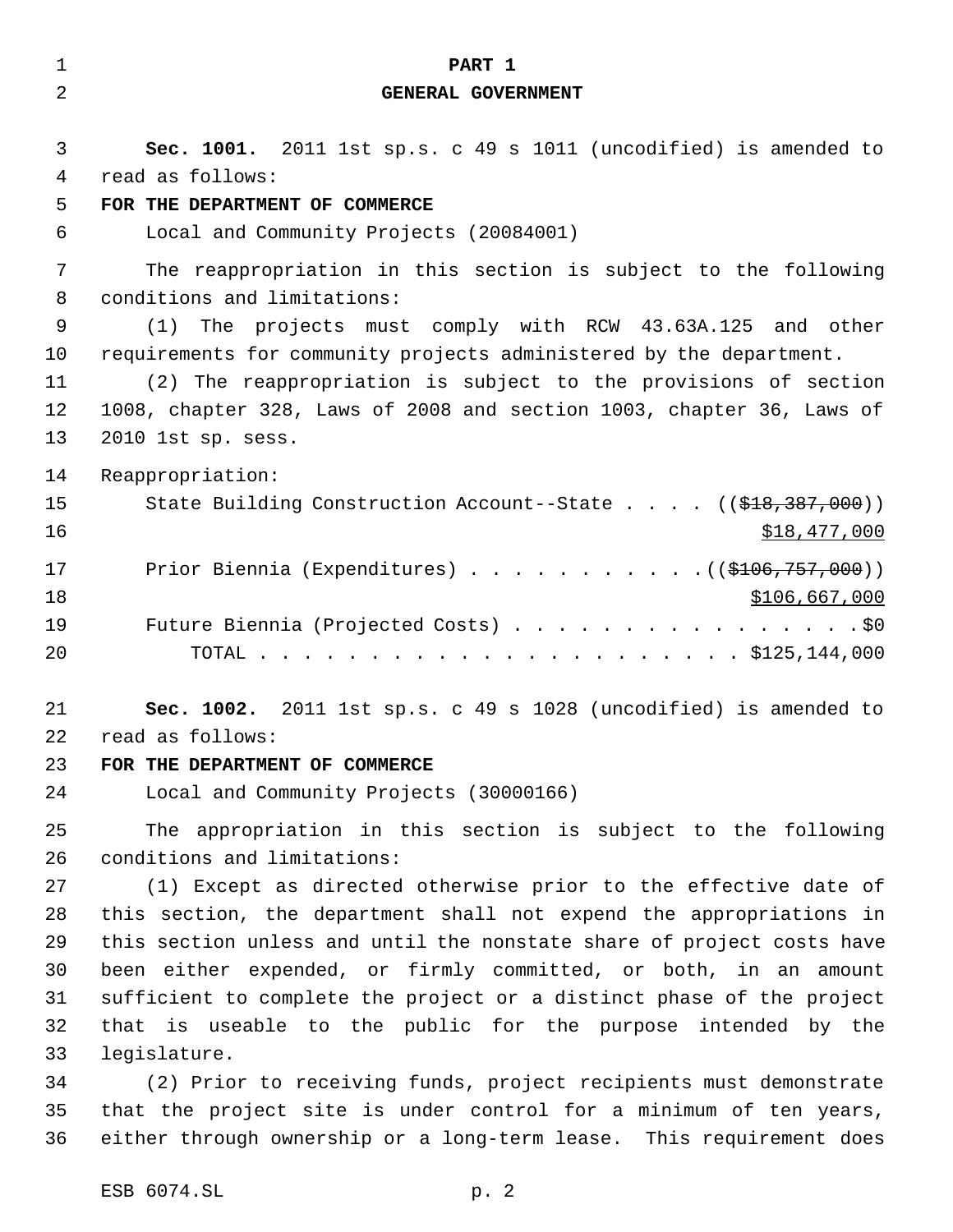not apply to appropriations for preconstruction activities or appropriations whose sole purpose is to purchase real property that does not include a construction or renovation component.

 (3) Projects funded in this section may be required to comply with Washington's high performance building standards as required by chapter 39.35D RCW.

 (4) Project funds are available on a reimbursement basis only, and shall not be advanced under any circumstances.

 (5) Projects funded in this section must be held by the recipient for a minimum of ten years and used for the same purpose or purposes intended by the legislature as required in RCW 43.63A.125(6).

 (6) Projects funded in this section, including those that are owned and operated by nonprofit organizations, are generally required to pay state prevailing wages.

 (7) The appropriation in this section for the Roslyn Renaissance project is subject to the following conditions and limitations: It is the intent of this appropriation to undertake a feasibility study of structural and program integrity of historic buildings including (a) the northwest improvement company store, (b) the Sylvia's house, and (c) vacant commercial lots within the city of Roslyn. The study will analyze the adaptability of relocating the city offices to the renovated city hall building. The Roslyn downtown association shall submit the completed study to the department by July 1, 2012, including a detailed cost estimate for the property acquisition and redevelopment, and a capital fundraising plan to support the acquisitions through multiple funding sources.

 (8) The appropriation is provided solely for the following list of projects:

| 29 | Project                            | <b>Authorized</b> |
|----|------------------------------------|-------------------|
| 30 |                                    | Amount            |
| 31 | Adna Athletic and Fitness Facility | \$80,000          |
| 32 | American Lake Veterans' Golf       | \$250,000         |
| 33 | Course                             |                   |
| 34 | Anacortes Depot                    | \$380,000         |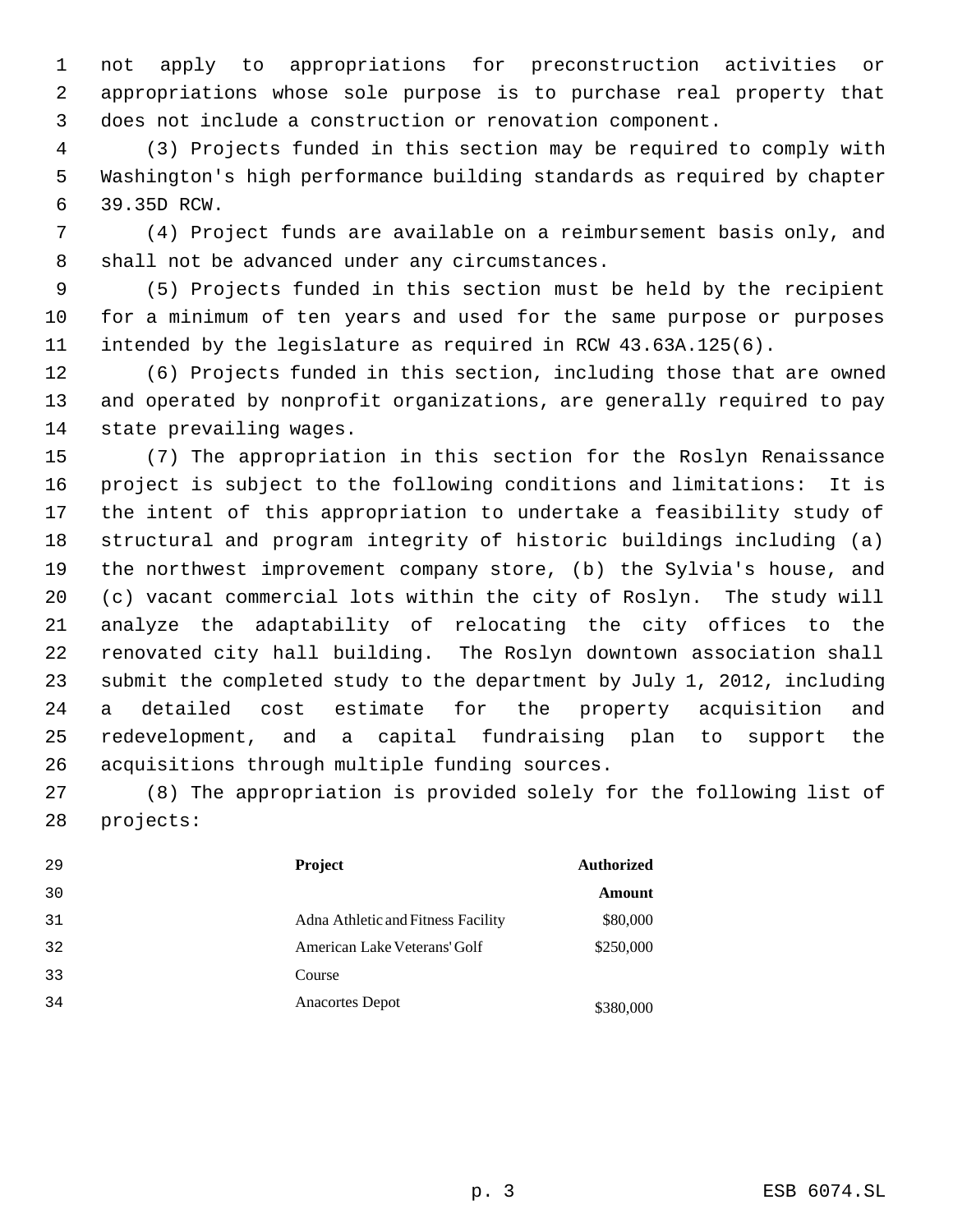| 1  | <b>Bothell North Creek Forest Land</b> | \$200,000   |
|----|----------------------------------------|-------------|
| 2  | Acquisition                            |             |
| 3  | Boys and Girls Federal Way             | \$50,000    |
| 4  | Bucoda Odd Fellows Community           | \$150,000   |
| 5  | Center                                 |             |
| 6  | Central WA State Fair                  | \$35,000    |
| 7  | Association                            |             |
| 8  | City of Kirkland Athletic Fields       | \$150,000   |
| 9  | Colville Tribal Museum                 | \$250,000   |
| 10 | Daybreak Youth Services Pre-           | \$100,000   |
| 11 | <b>Construction Activities</b>         |             |
| 12 | Dekalb Pier Project                    | \$700,000   |
| 13 | Gig Harbor Maritime Pier               | \$390,000   |
| 14 | Grays Harbor Historical Seaport        | \$169,000   |
| 15 | Lady Washington Rehabilitation         |             |
| 16 | Legion Park Visitors Center and        | \$110,000   |
| 17 | <b>Trailhead Project</b>               |             |
| 18 | Match FEMA funds for Sprague           | \$300,000   |
| 19 | <b>Response Center</b>                 |             |
| 20 | North Mason Senior Center              | \$1,360,000 |
| 21 | Port of Bremerton                      | \$1,100,000 |
| 22 | <b>Puyallup Transit Oriented</b>       | \$1,500,000 |
| 23 | Development                            |             |
| 24 | <b>Redmond Central Connector</b>       | \$850,000   |
| 25 | Roslyn Renaissance                     | \$300,000   |
| 26 | Seattle Children's Hospital            | \$1,000,000 |
| 27 | <b>Emergency Department</b>            |             |
| 28 | Skagit Valley Hospital                 | \$750,000   |
| 29 | South Tacoma Community Center          | \$380,000   |
| 30 | Playground                             |             |
| 31 | Spokane Food Bank Distribution         | \$1,250,000 |
| 32 | Center Capacity and Renovation         |             |
| 33 | Spokane Valley Partners Boiler         | \$100,000   |
| 34 | Replacement                            |             |
| 35 | Sultan Boys and Girls Club             | \$500,000   |
| 36 | Tacoma Hilltop Health Center           | \$1,500,000 |
| 37 | The Arc of Tri-Cities Facility         | \$350,000   |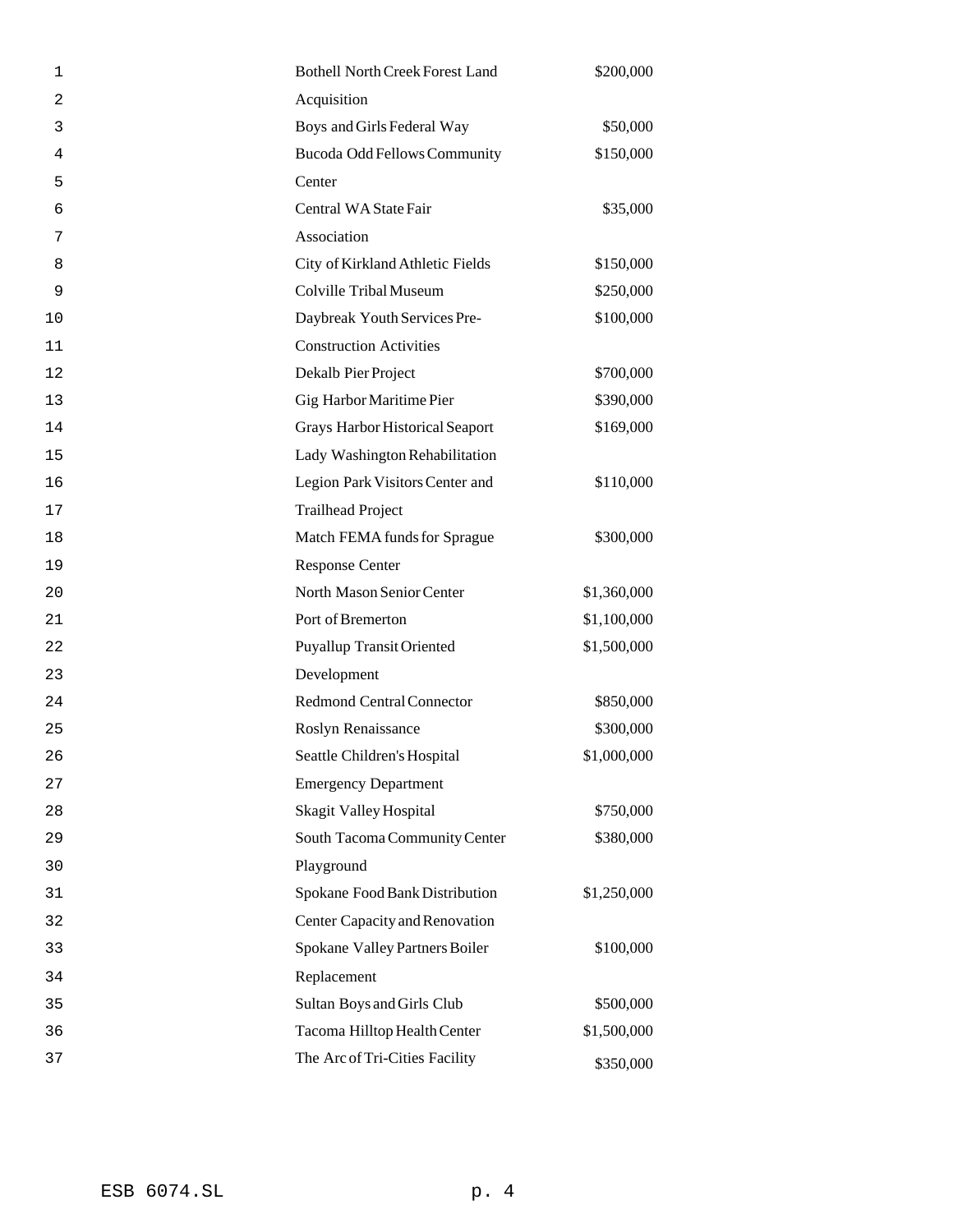| 1  |                                | Traumatic Brain Injury Center                            | \$900,000                                                              |
|----|--------------------------------|----------------------------------------------------------|------------------------------------------------------------------------|
| 2  |                                | Vancouver Waterfront Park Pre-                           | \$500,000                                                              |
| 3  |                                | <b>Construction Activities</b>                           |                                                                        |
| 4  |                                | Veteran's Memorial                                       | \$210,000                                                              |
| 5  |                                | West Hill Skyway                                         | \$750,000                                                              |
| 6  |                                | Redevelopment                                            |                                                                        |
| 7  |                                | YWCA Yakima                                              | \$203,000                                                              |
| 8  |                                | <b>Total</b>                                             | \$16,817,000                                                           |
| 9  |                                |                                                          | (9) Up_to_\$80,000 of the Roslyn Renaissance project authorized        |
| 10 |                                | amount may be used to acquire Sylvia House.              |                                                                        |
| 11 | Appropriation:                 |                                                          |                                                                        |
| 12 |                                |                                                          | State Building Construction Account--State \$16,817,000                |
|    |                                |                                                          |                                                                        |
| 13 |                                |                                                          | Prior Biennia (Expenditures) \$0                                       |
| 14 |                                |                                                          | Future Biennia (Projected Costs) \$0                                   |
| 15 |                                |                                                          |                                                                        |
| 16 |                                |                                                          | NEW SECTION. Sec. 1003. A new section is added to 2011 1st sp.s.       |
| 17 |                                | c 49 (uncodified) to read as follows:                    |                                                                        |
| 18 | FOR THE DEPARTMENT OF COMMERCE |                                                          |                                                                        |
| 19 |                                | Local and Community Projects 2012 (91000437)             |                                                                        |
|    |                                |                                                          |                                                                        |
| 20 |                                |                                                          | The appropriation in this section is subject to the following          |
| 21 | conditions and limitations:    |                                                          |                                                                        |
| 22 |                                |                                                          | (1) Except as directed otherwise prior to the effective date of        |
| 23 |                                |                                                          | this section, the department shall not expend the appropriations in    |
| 24 |                                |                                                          | this section unless and until the nonstate share of project costs have |
| 25 |                                |                                                          | been either expended, or firmly committed, or both, in an amount       |
| 26 |                                |                                                          | sufficient to complete the project or a distinct phase of the project  |
| 27 |                                |                                                          | that is useable to the public for the purpose intended by the          |
| 28 | legislature.                   |                                                          |                                                                        |
| 29 |                                |                                                          | (2) Prior to receiving funds, project recipients must demonstrate      |
| 30 |                                |                                                          | that the project site is under control for a minimum of ten years,     |
| 31 |                                |                                                          | either through ownership or a long-term lease. This requirement does   |
| 32 | not                            |                                                          | apply to appropriations for preconstruction activities or              |
| 33 |                                |                                                          | appropriations whose sole purpose is to purchase real property that    |
| 34 |                                | does not include a construction or renovation component. |                                                                        |
|    |                                |                                                          |                                                                        |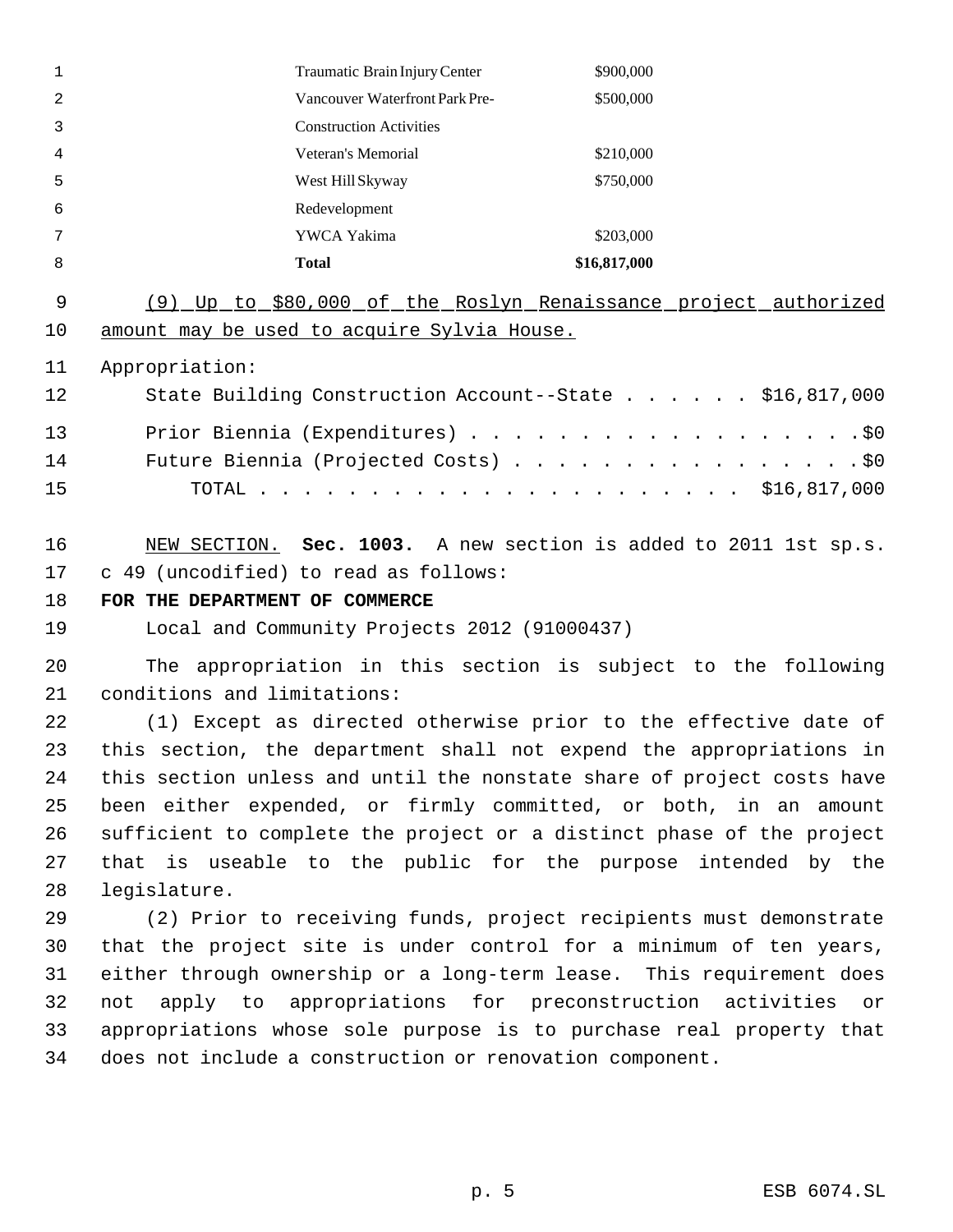(3) Projects funded in this section may be required to comply with Washington's high performance building standards as required by chapter 39.35D RCW.

 (4) Project funds are available on a reimbursement basis only, and shall not be advanced under any circumstances.

 (5) Projects funded in this section must be held by the recipient for a minimum of ten years and used for the same purpose or purposes intended by the legislature as required in RCW 43.63A.125(6).

 (6) Projects funded in this section, including those that are owned and operated by nonprofit organizations, are generally required to pay state prevailing wages.

 (7) The appropriation is provided solely for the following list of projects:

| 14 | Project                        | <b>Authorized</b> |
|----|--------------------------------|-------------------|
| 15 |                                | Amount            |
| 16 | Low Income Housing Institute - | \$1,800,000       |
| 17 | Housing for Homeless Young     |                   |
| 18 | Adults                         |                   |
| 19 | Roslyn Northwest Improvement   | \$1,035,000       |
| 20 | <b>Building</b>                |                   |
| 21 | Total                          | \$2,835,000       |

Appropriation:

| 23 | State Taxable Building Construction Account--State \$1,800,000 |  |
|----|----------------------------------------------------------------|--|
| 24 | State Building Construction Account--State \$1,035,000         |  |
| 25 |                                                                |  |
| 26 |                                                                |  |
| 27 | Future Biennia (Projected Costs) \$0                           |  |
| 28 |                                                                |  |

 **Sec. 1004.** 2011 1st sp.s. c 49 s 1024 (uncodified) is amended to read as follows:

# **FOR THE DEPARTMENT OF COMMERCE**

Temporary Public Works Grant Program (92000021)

 The reappropriation in this section is subject to the provisions of section 1050, chapter 497, Laws of 2009.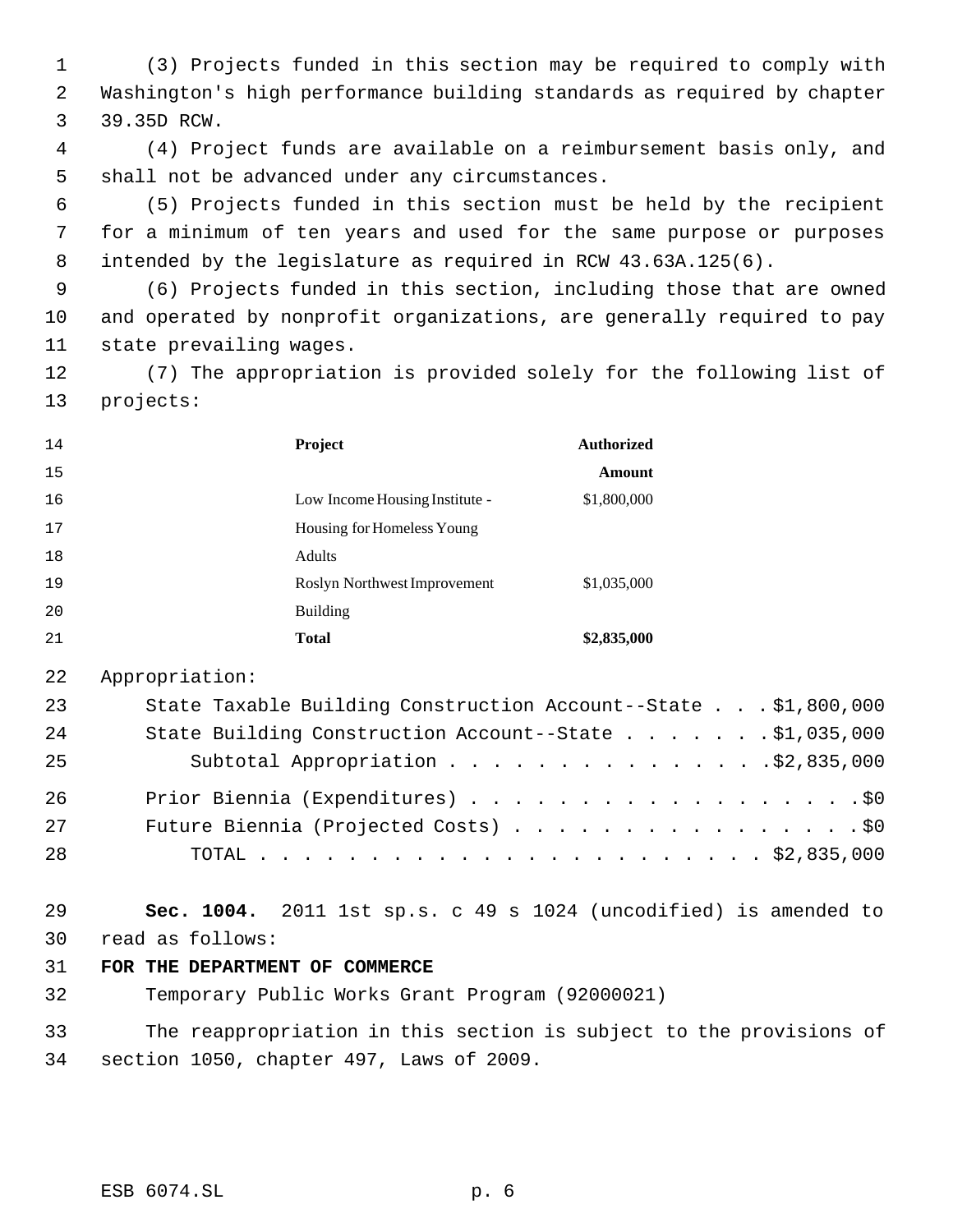|     | Reappropriation:                                        |
|-----|---------------------------------------------------------|
| 2   | State Building Construction Account--State \$17,106,000 |
| 3   | State Taxable Building Construction Account--           |
| 4   |                                                         |
| 5   | \$328,000                                               |
| 6   | Subtotal Reappropriation $($ $($ $\frac{218}{1000}$     |
| 7   | \$17,434,000                                            |
| -8  | Prior Biennia (Expenditures) $\ldots$ \$23,936,000      |
| - 9 | Future Biennia (Projected Costs) \$0                    |
| 10  |                                                         |
| 11  | \$41,370,000                                            |

 NEW SECTION. **Sec. 1005.** A new section is added to 2011 1st sp.s. c 48 (uncodified) to read as follows:

**FOR THE DEPARTMENT OF COMMERCE**

 CERB Administered Economic Development, Innovation & Export Grants (92000096)

 The appropriations in this section are subject to the following conditions and limitations: The appropriation is provided solely for a competitive economic development and community revitalization grant program administered by the community economic revitalization board (board) in consultation with the public works board and for the economic development projects specified in subsection (2) of this section.

 (1) The intent of the competitive program is to provide grants to local governments, including ports, and innovation partnership zones for public infrastructure, facilities, and related improvements that enable and encourage private sector business creation or expansion, the redevelopment of brownfields, and to enhance the vitality and livability of the community. The board shall establish all grant application requirements. The board may choose to establish two separate grant competitions for the economic development projects and the community revitalization projects.

 (2) The boards shall prioritize economic development grants by considering at a minimum the following criteria:

 (a) The number of jobs created by the expected business creation or expansion and the average wage of those expected jobs. In evaluating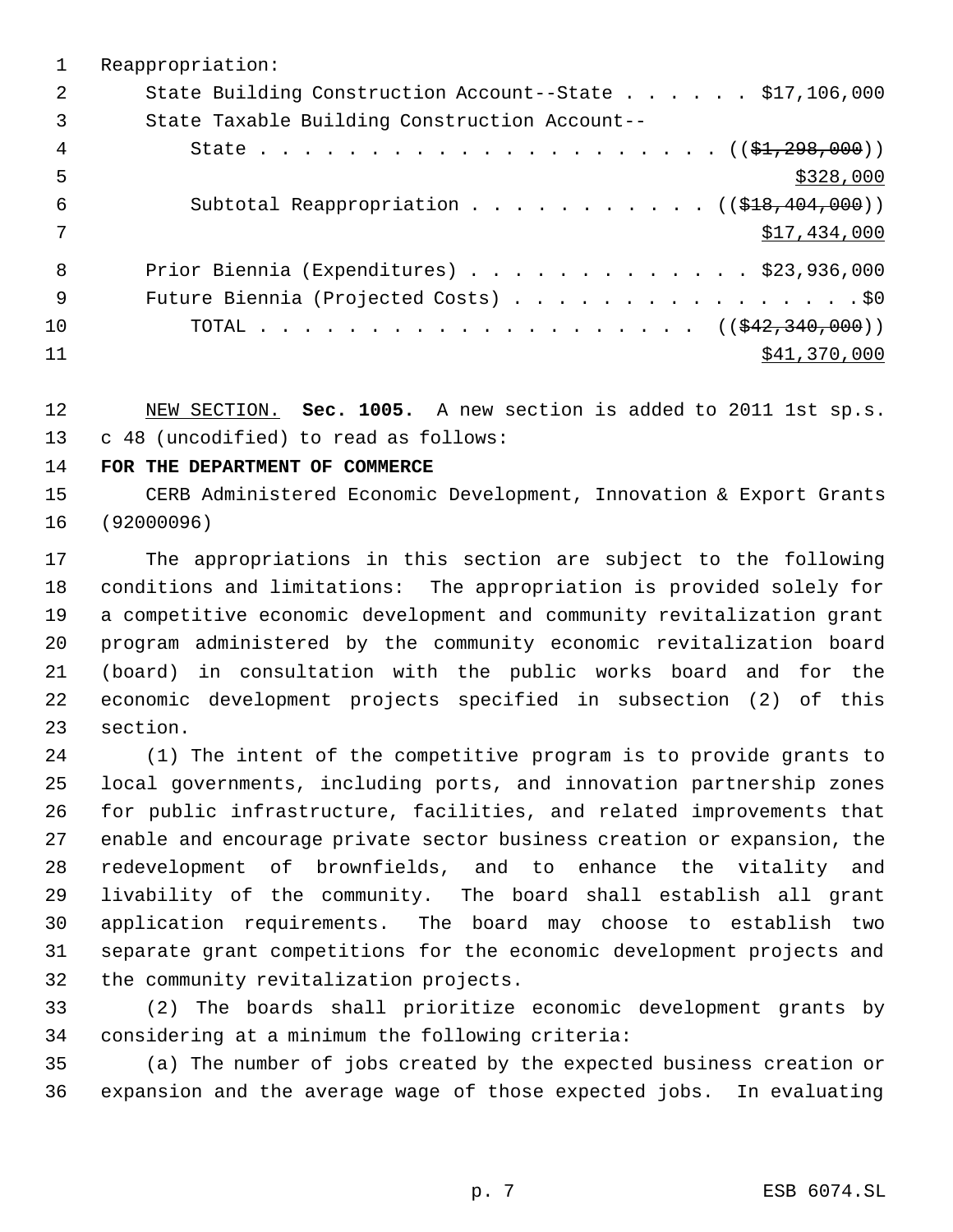proposals for their job creation potential, the board may adjust the job estimates in applications based on the board's judgment of the credibility of the job estimates;

 (b) The board shall also consider the need for job creation based on the unemployment rate of the county or counties in which the project is located. In evaluating the average wages of the jobs created, the board shall compare those wages to median wages of private sector jobs 8 in the county or counties surrounding the project location;

 (c) When evaluating the jobs created by the project, the board may consider the area labor supply and readily available skill sets of the labor pool in the county or counties surrounding the project location;

 (d) How the expected business creation or expansion fits within the region's preferred economic growth strategy as indicated by the efforts of nearby innovation partnership zones, industry clusters as defined by the Washington Economic Development Commission, future export prospects, or local government equivalent if available;

(e) The speed with which the project can begin construction;

 (f) The extent that the final list of grant awards provides broad geographic distribution, leverages nonstate funds, and achieves overall the greatest benefit in job creation at good wages for the amount of money provided;

 (g) In no event shall the board award a grant that supplants previously committed project resources.

 (3) The board shall prioritize community revitalization grants by considering at a minimum the following criteria:

 (a) The value of the project to the community. In evaluating the value of the project, the board shall, at a minimum, consider the difficulty the applicant has in financing main street improvement projects with their own local resources and the extent the project will increase economic activity for existing businesses, improve safety and enjoyment of pedestrians and bicyclists, enhance in-city recreational opportunities, and revitalize downtown business districts.

 (b) The extent to which businesses and local governments in the affected area support the project;

 (c) Whether or not the project is in the local government's adopted capital facility plan, comprehensive plan, or equivalent. Additional consideration is given to projects located within one of the aforementioned plans;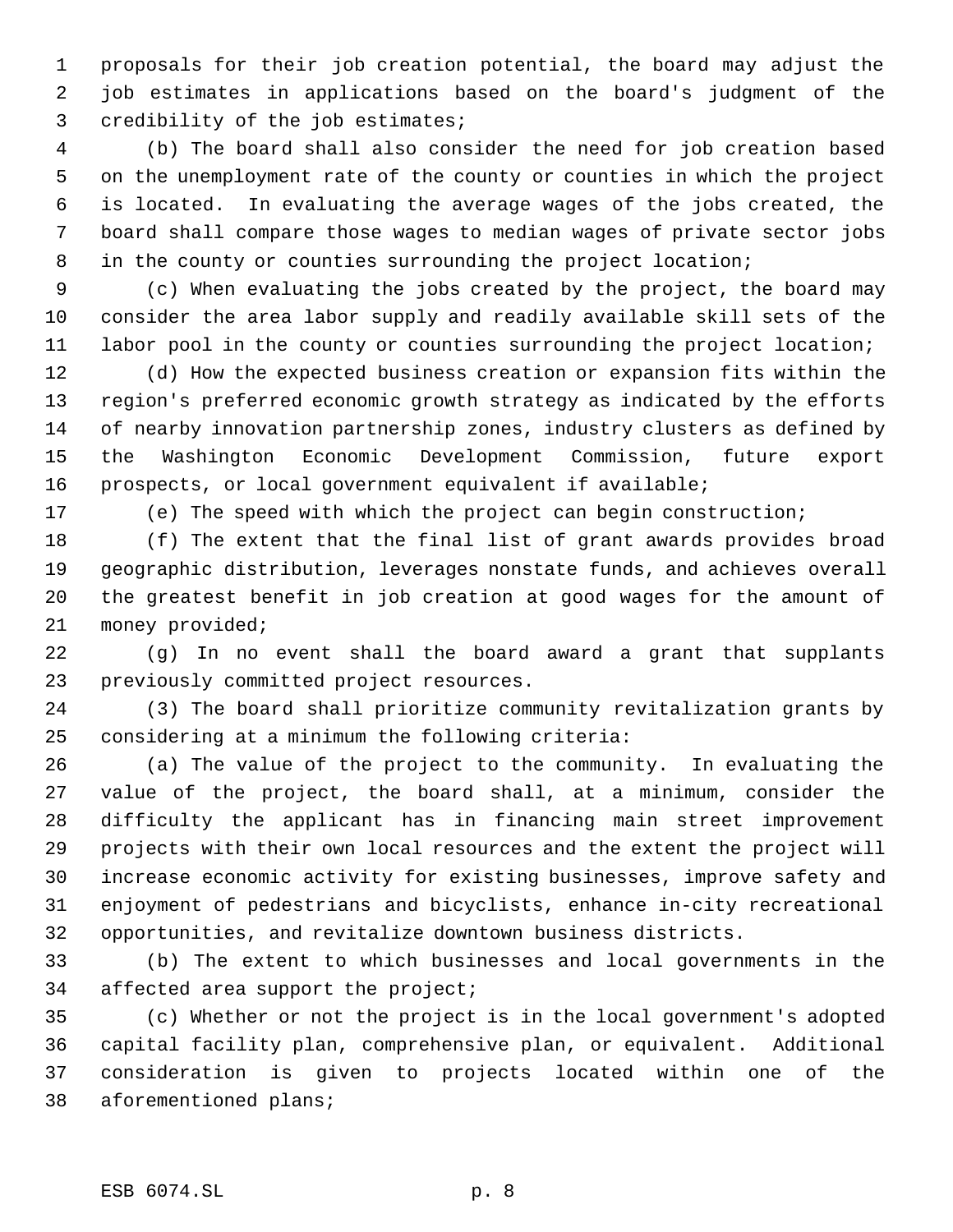(d) The extent to which the project promotes infill and redevelopment of the downtown area;

(e) The speed with which the project can begin construction;

 (f) The extent that the final list of grant awards provides broad geographic distribution, leverages nonstate funds, and achieves overall the greatest benefit for the amount of money provided;

 (g) The extent to which the applicant demonstrates the ability to 8 maintain the project funded through the grant program;

 (h) In no event shall the board award a grant that supplants previously committed project resources.

 (4) \$4,000,000 of the appropriation is provided solely for the Satsop wastewater improvement project.

Appropriation:

| 14 | Public Works Assistance Account--State \$16,000,000 |
|----|-----------------------------------------------------|
| 15 | Prior Biennia (Expenditures) \$0                    |
| 16 | Future Biennia (Projected Costs) \$0                |
| 17 |                                                     |

 NEW SECTION. **Sec. 1006.** A new section is added to 2011 1st sp.s. c 48 (uncodified) to read as follows:

#### **FOR THE DEPARTMENT OF COMMERCE**

Brownfield Redevelopment Grants (92000100)

 The appropriation in this section is subject to the following conditions and limitations: The appropriation in this section is provided solely for redevelopment of the Bellingham waterfront.

Appropriation:

| 26 | Local Toxics Control Account--State $\ldots$ \$1,500,000 |  |
|----|----------------------------------------------------------|--|
| 27 |                                                          |  |
| 28 | Future Biennia (Projected Costs) \$0                     |  |
| 29 |                                                          |  |

 NEW SECTION. **Sec. 1007.** A new section is added to 2011 1st sp.s. c 48 (uncodified) to read as follows:

# **FOR THE DEPARTMENT OF COMMERCE**

Main Street Improvement Grants (92000098)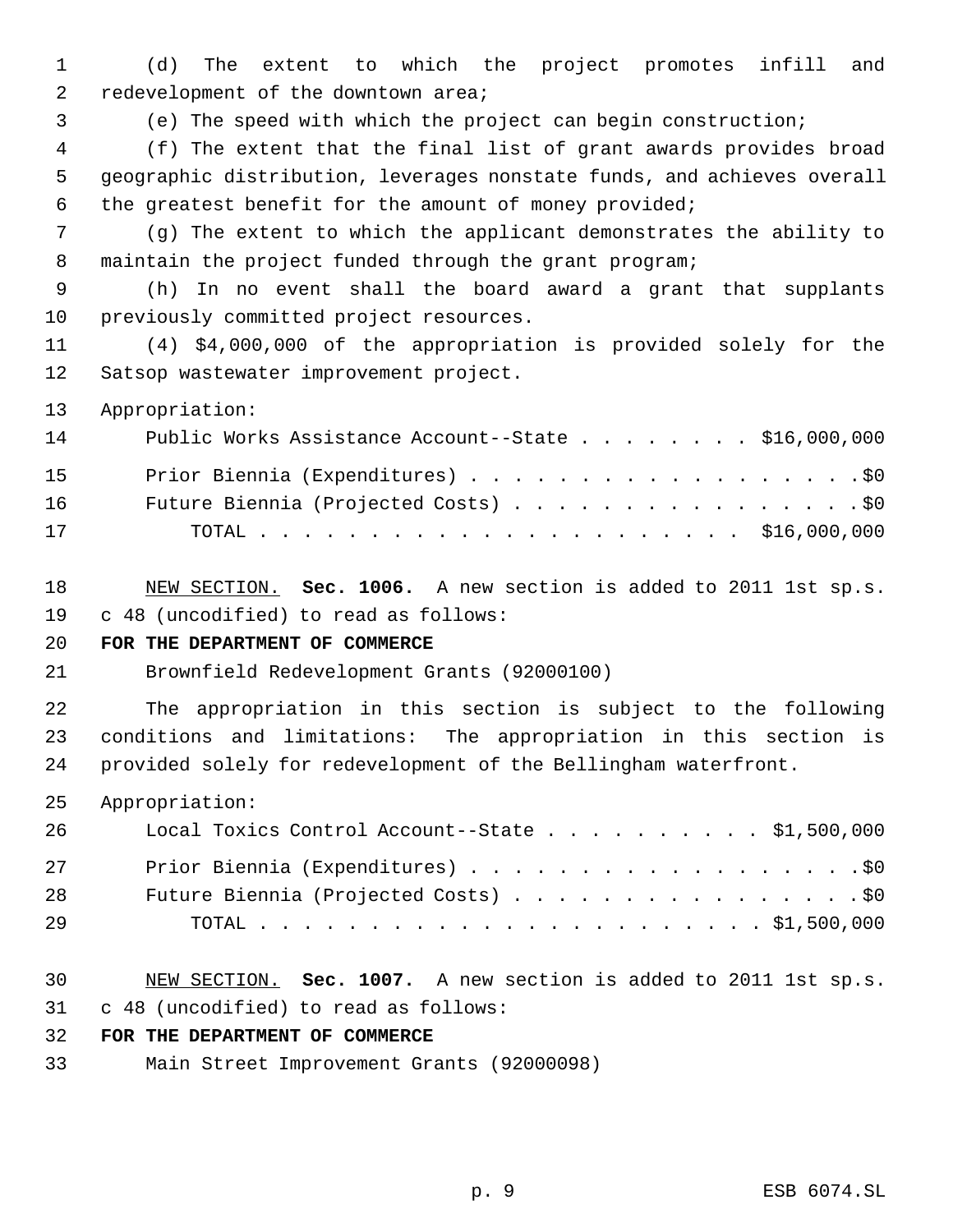The appropriation in this section is subject to the following conditions and limitations: The appropriation in this section is provided solely for the Scriber Creek pedestrian bridge project.

Appropriation:

| - 5 - | Public Works Assistance Account--State \$800,000 |
|-------|--------------------------------------------------|
| 6     | Prior Biennia (Expenditures) \$0                 |
| 7     | Future Biennia (Projected Costs) \$0             |
| - 8   |                                                  |

 **Sec. 1008.** 2011 1st sp.s. c 48 s 1018 (uncodified) is amended to read as follows:

# **FOR THE DEPARTMENT OF COMMERCE**

Drinking Water State Revolving Fund Loan Program (30000095)

 The appropriations in this section are subject to the following conditions and limitations: For projects involving repair, replacement, or improvement of a clean water infrastructure facility or other public works facility for which an investment grade audit is obtainable, the public works board must require as a contract condition that the project sponsor undertake an investment grade audit. The project sponsor may finance the costs of the audit as part of its drinking water state revolving fund program loan.

Appropriation:

| 22 | Drinking Water Assistance Account--State \$16,000,000          |
|----|----------------------------------------------------------------|
| 23 | Drinking Water Assistance Repayment Account--                  |
| 24 |                                                                |
| 25 | \$92,000,000                                                   |
| 26 | Subtotal Appropriation $($ $($ $\frac{248,000,000)}{100,000})$ |
| 27 | \$108,000,000                                                  |
| 28 | Prior Biennia (Expenditures) \$0                               |
| 29 | Future Biennia (Projected Costs) \$192,000,000                 |
| 30 | TOTAL ( $(\frac{2240}{600}, 000, 000)$ )                       |
| 31 | \$300,000,000                                                  |

 NEW SECTION. **Sec. 1009.** A new section is added to 2011 1st sp.s. c 49 (uncodified) to read as follows:

# **FOR THE DEPARTMENT OF COMMERCE**

Housing for People with Developmental Disabilities (91000410)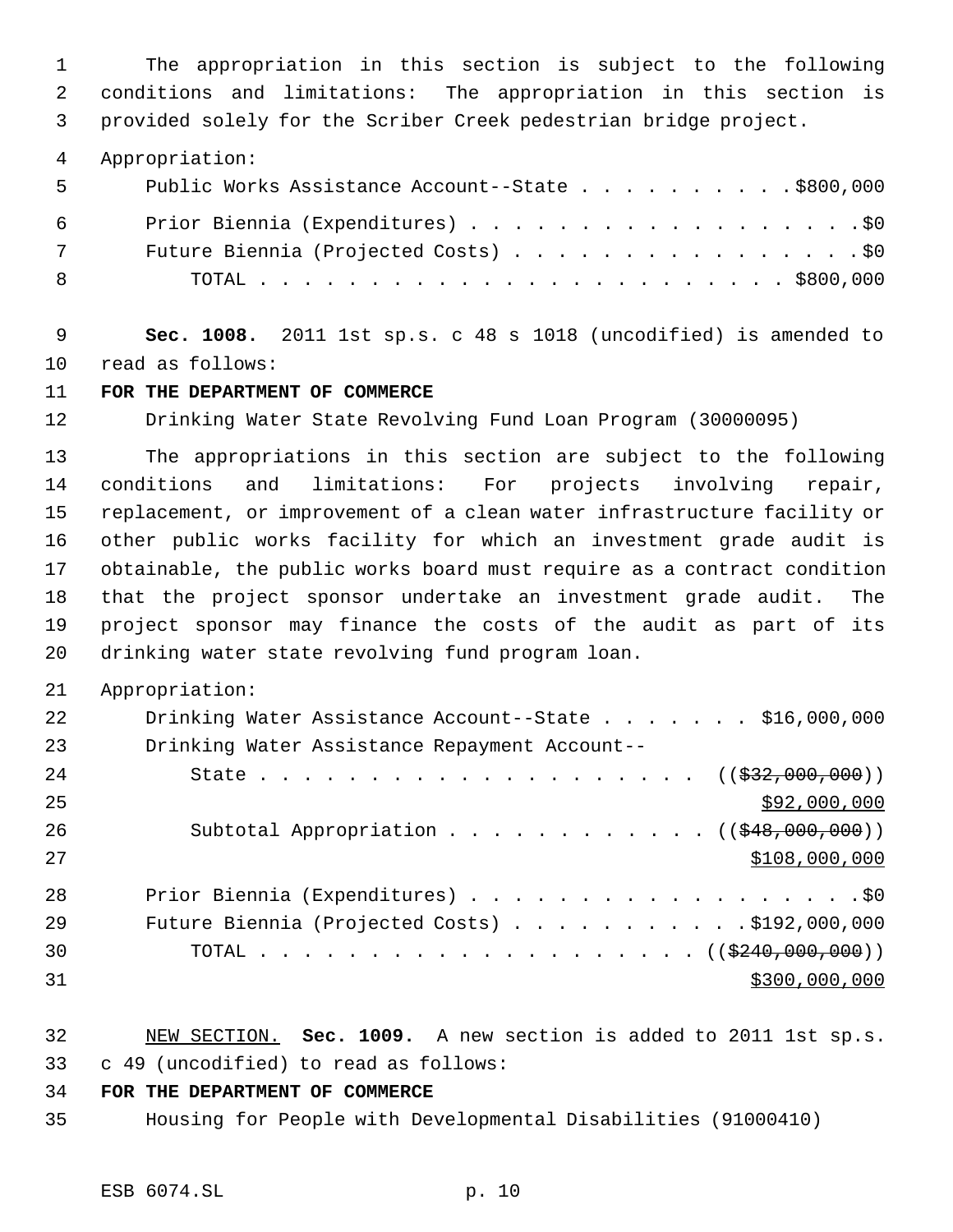The appropriation in this section is subject to the following conditions and limitations: The appropriation in this section is provided for the ranked list of projects in the category "Housing for People with Developmental Disabilities" in LEAP capital document No. 2012-7A, developed April 3, 2012. The department shall evaluate projects on the LEAP list and allocate the funding based on the requirements of RCW 43.185.050 and 43.185.070. Upon review of a completed application, if the department determines that a project is not eligible or is not ready to proceed, the department may allocate funding to a project in another category on the LEAP list, or to any type of alternate project. The department shall, at its discretion, determine the actual amount of funding to be allocated to each project, provided that the total allocation does not exceed the appropriation provided in this section.

Appropriation:

| 16 | State Taxable Building Construction  |
|----|--------------------------------------|
| 17 | Account--State \$2,900,000           |
| 18 | Prior Biennia (Expenditures) \$0     |
| 19 | Future Biennia (Projected Costs) \$0 |
| 20 |                                      |

 NEW SECTION. **Sec. 1010.** A new section is added to 2011 1st sp.s. c 49 (uncodified) to read as follows:

# **FOR THE DEPARTMENT OF COMMERCE**

Housing for People with Chronic Mental Illness (91000412)

 The appropriation in this section is subject to the following conditions and limitations: The appropriation in this section is provided for the ranked list of projects in the category "Housing for People with Chronic Mental Illness" in LEAP capital document No. 2012-7A, developed April 3, 2012. The department shall evaluate projects on the LEAP list and allocate the funding based on the requirements of RCW 43.185.050 and 43.185.070. Upon review of a completed application, if the department determines that a project is not eligible or is not ready to proceed, the department may allocate funding to a project in another category on the LEAP list, or to any type of alternate project. The department shall, at its discretion,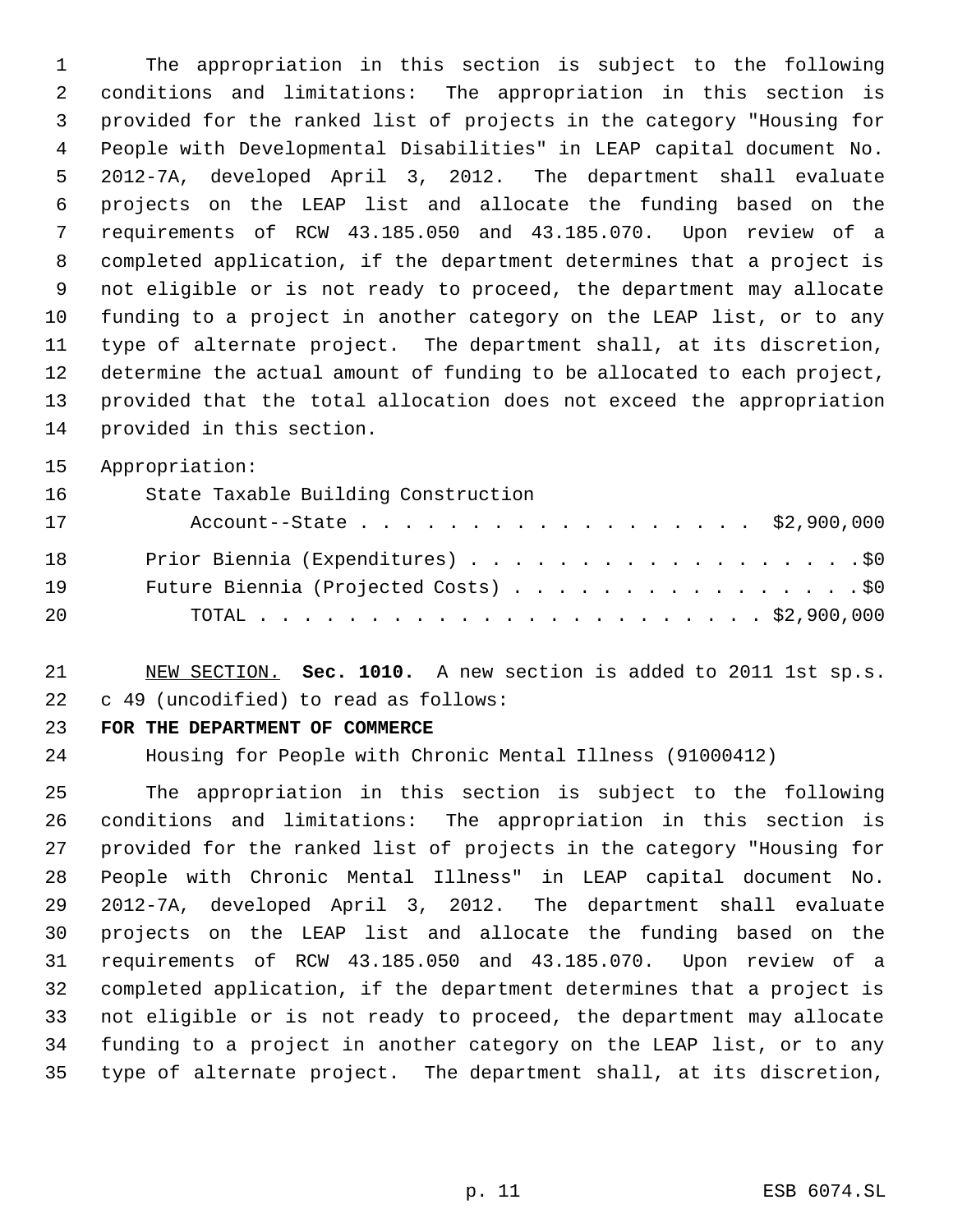determine the actual amount of funding to be allocated to each project,

 provided that the total allocation does not exceed the appropriation provided in this section.

#### Appropriation:

- State Taxable Building Construction Account--State . . . . . . . . . . . . . . . . . . \$1,125,000
- 7 Prior Biennia (Expenditures) . . . . . . . . . . . . . . . . . . \$0 8 Future Biennia (Projected Costs) . . . . . . . . . . . . . . . . \$0 TOTAL . . . . . . . . . . . . . . . . . . . . . . . \$1,125,000
- NEW SECTION. **Sec. 1011.** A new section is added to 2011 1st sp.s. c 49 (uncodified) to read as follows:
- **FOR THE DEPARTMENT OF COMMERCE**

Housing for the Homeless (91000413)

 The appropriation in this section is subject to the following conditions and limitations: The appropriation in this section is provided for the ranked list of projects in the category "Housing for the Homeless" in LEAP capital document No. 2012-7A, developed April 3, 2012. The department shall evaluate projects on the LEAP list and allocate the funding based on the requirements of RCW 43.185.050 and 43.185.070. Upon review of a completed application, if the department determines that a project is not eligible or is not ready to proceed, the department may allocate funding to a project in another category on the LEAP list, or to any type of alternate project. The department shall, at its discretion, determine the actual amount of funding to be allocated to each project, provided that the total allocation does not exceed the appropriation provided in this section.

Appropriation:

State Taxable Building Construction

| -29 | Account--State \$28,944,000          |
|-----|--------------------------------------|
| 30  | Prior Biennia (Expenditures) \$0     |
| 31  | Future Biennia (Projected Costs) \$0 |
| 32  |                                      |

 NEW SECTION. **Sec. 1012.** A new section is added to 2011 1st sp.s. c 49 (uncodified) to read as follows: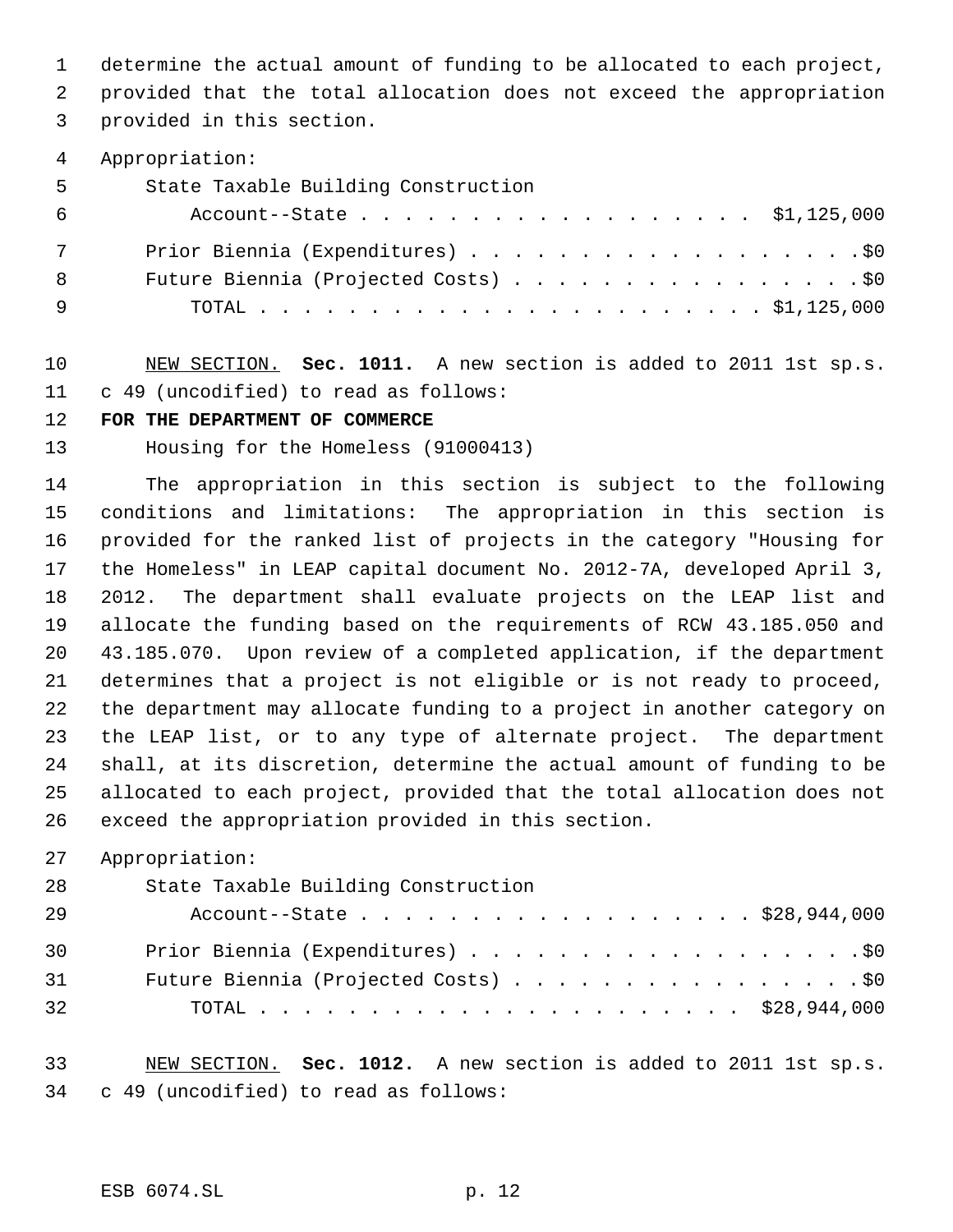#### **FOR THE DEPARTMENT OF COMMERCE**

Housing for Farmworkers (91000414)

 The appropriation in this section is subject to the following conditions and limitations: The appropriation in this section is provided for the ranked list of projects in the category "Housing for Farmworkers" in LEAP capital document No. 2012-7A, developed April 3, 2012. The department shall evaluate projects on the LEAP list and allocate the funding based on the requirements of RCW 43.185.050 and 43.185.070. Upon review of a completed application, if the department determines that a project is not eligible or is not ready to proceed, the department may allocate funding to a project in another category on the LEAP list, or to any type of alternate project. The department shall, at its discretion, determine the actual amount of funding to be allocated to each project, provided that the total allocation does not exceed the appropriation provided in this section.

# Appropriation:

| 17 | State Taxable Building Construction  |
|----|--------------------------------------|
| 18 | Account--State \$6,215,000           |
| 19 | Prior Biennia (Expenditures) \$0     |
| 20 | Future Biennia (Projected Costs) \$0 |
| 21 |                                      |

 NEW SECTION. **Sec. 1013.** A new section is added to 2011 1st sp.s. c 49 (uncodified) to read as follows:

#### **FOR THE DEPARTMENT OF COMMERCE**

Housing for Low-Income Households (91000416)

 The appropriation in this section is subject to the following conditions and limitations: The appropriation in this section is provided for the ranked list of projects in the category "Housing for Low Income Households" in LEAP capital document No. 2012-7A, developed April 3, 2012. The department shall evaluate projects on the LEAP list and allocate the funding based on the requirements of RCW 43.185.050 and 43.185.070. Upon review of a completed application, if the department determines that a project is not eligible or is not ready to proceed, the department may allocate funding to a project in another category on the LEAP list, or to any type of alternate project. The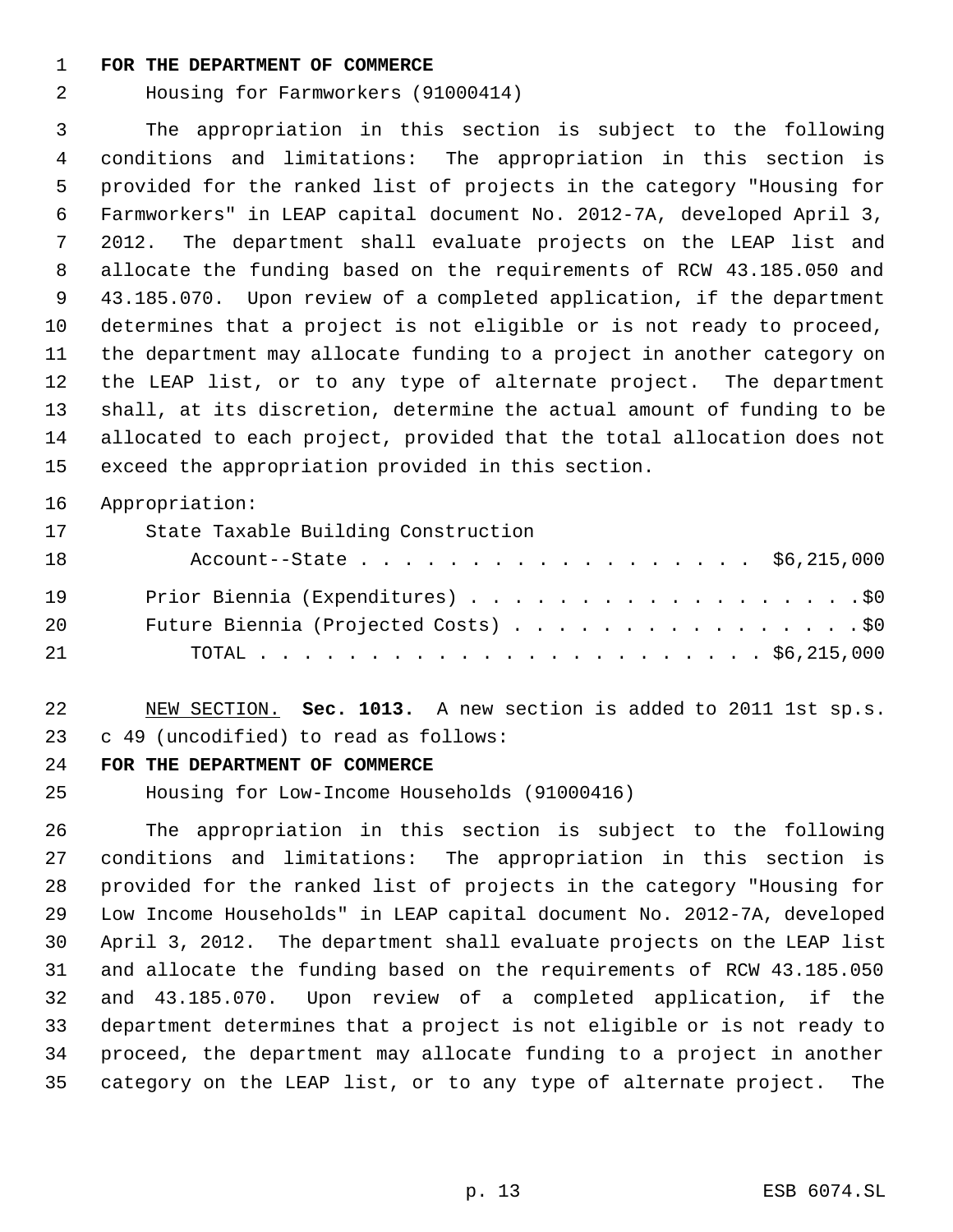department shall, at its discretion, determine the actual amount of funding to be allocated to each project, provided that the total

allocation does not exceed the appropriation provided in this section.

Appropriation:

| - 5 | State Taxable Building Construction Account--State \$2,982,000 |
|-----|----------------------------------------------------------------|
| 6   | Prior Biennia (Expenditures) \$0                               |
| 7   | Future Biennia (Projected Costs) \$0                           |
| - 8 |                                                                |

 NEW SECTION. **Sec. 1014.** A new section is added to 2011 1st sp.s. c 49 (uncodified) to read as follows:

**FOR THE DEPARTMENT OF COMMERCE**

Housing Competitive Pool (91000432)

 The appropriation in this section is subject to the following conditions and limitations: \$1,500,000 of the appropriation is provided solely for a demonstration project that supports homeless individuals with low cost living quarters and shared facilities such as kitchens, showers, and community meeting space. The project must meet all local zoning requirements and have the support of the local jurisdiction in which it is located. The department must require the project to report cost and outcome measures after the first five years of operation, and must report this information to the appropriate committees of the legislature.

Appropriation:

| 24 | State Taxable Building Construction Account--State \$4,530,000 |  |
|----|----------------------------------------------------------------|--|
| 25 | Prior Biennia (Expenditures) \$0                               |  |
| 26 | Future Biennia (Projected Costs) \$0                           |  |
| 27 |                                                                |  |

 NEW SECTION. **Sec. 1015.** A new section is added to 2011 1st sp.s. c 49 (uncodified) to read as follows:

# **FOR THE DEPARTMENT OF COMMERCE**

Weatherization (91000247)

 The appropriation in this section is subject to the following conditions and limitations: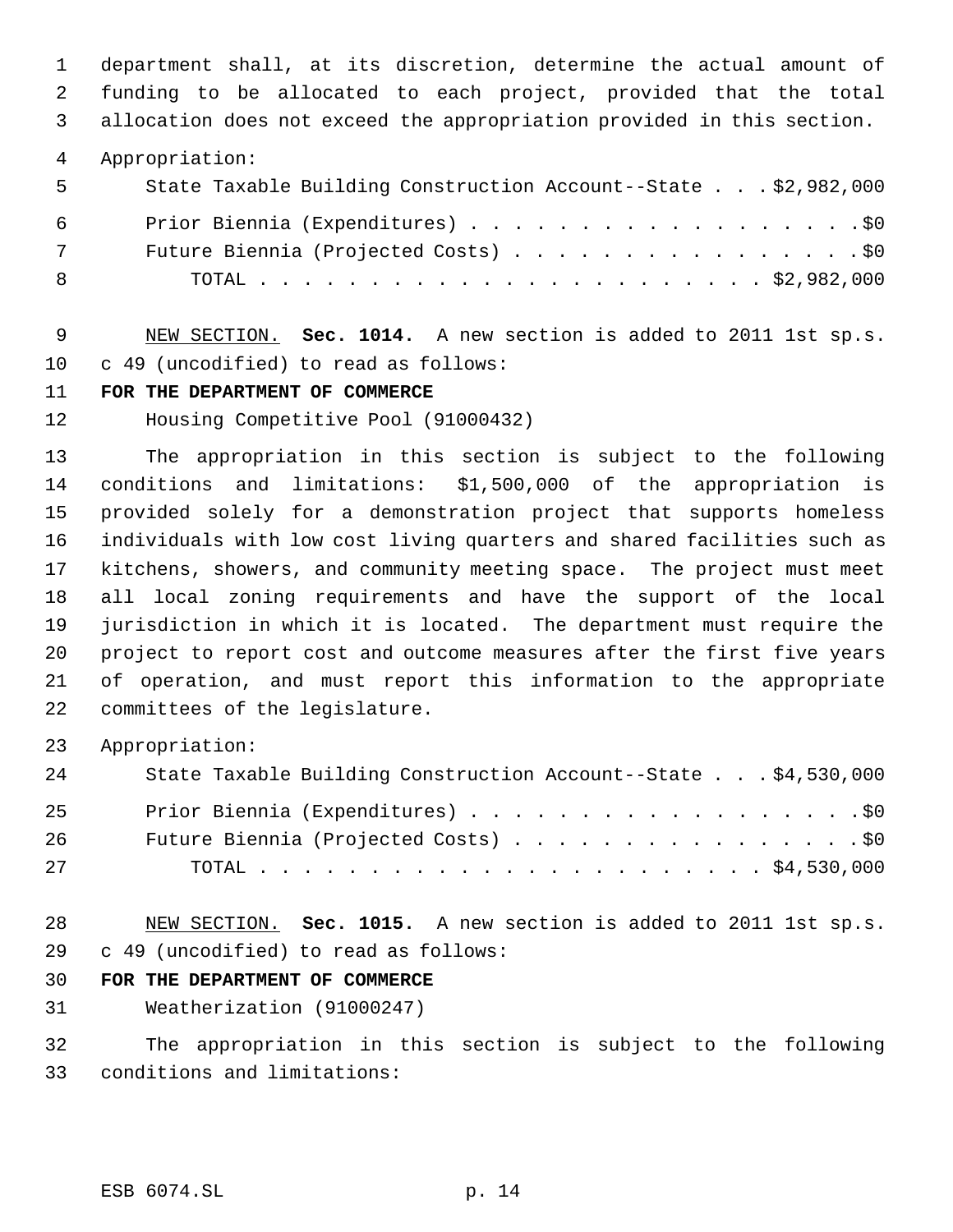(1) \$10,000,000 of the appropriation in this section is provided solely for low-income weatherization through the energy matchmakers program.

 (2) \$15,000,000 of the appropriation in this section is provided solely for continuation of the community energy efficiency program administered by WSU energy extension.

Appropriation:

| - 8 | State Taxable Building Construction Account-- |  |
|-----|-----------------------------------------------|--|
| - 9 |                                               |  |
| 10  | Prior Biennia (Expenditures) \$0              |  |
| 11  | Future Biennia (Projected Costs) \$0          |  |
| 12  |                                               |  |

 NEW SECTION. **Sec. 1016.** A new section is added to 2011 1st sp.s. c 48 (uncodified) to read as follows:

#### **FOR THE DEPARTMENT OF COMMERCE**

Public Works Assistance Account Program 2013 Loan List (30000184)

 The appropriation in this section is subject to the following conditions and limitations: The appropriation is provided solely for the list of projects in LEAP capital document No. 2012-1B, developed February 18, 2012.

Appropriation:

| 22 | Public Works Assistance Account--State \$152,781,000 |
|----|------------------------------------------------------|
| 23 | Prior Biennia (Expenditures) \$0                     |
| 24 | Future Biennia (Projected Costs) \$0                 |
| 25 |                                                      |

 NEW SECTION. **Sec. 1017.** A new section is added to 2011 1st sp.s. c 48 (uncodified) to read as follows:

#### **FOR THE DEPARTMENT OF COMMERCE**

Public Works Pre-Construction Loan Program (91000319)

Appropriation:

| 31              | Public Works Assistance Account--State \$3,000,000 |
|-----------------|----------------------------------------------------|
| 32 <sup>°</sup> | Prior Biennia (Expenditures) \$0                   |
| 33              | Future Biennia (Projected Costs) \$0               |
| 34              |                                                    |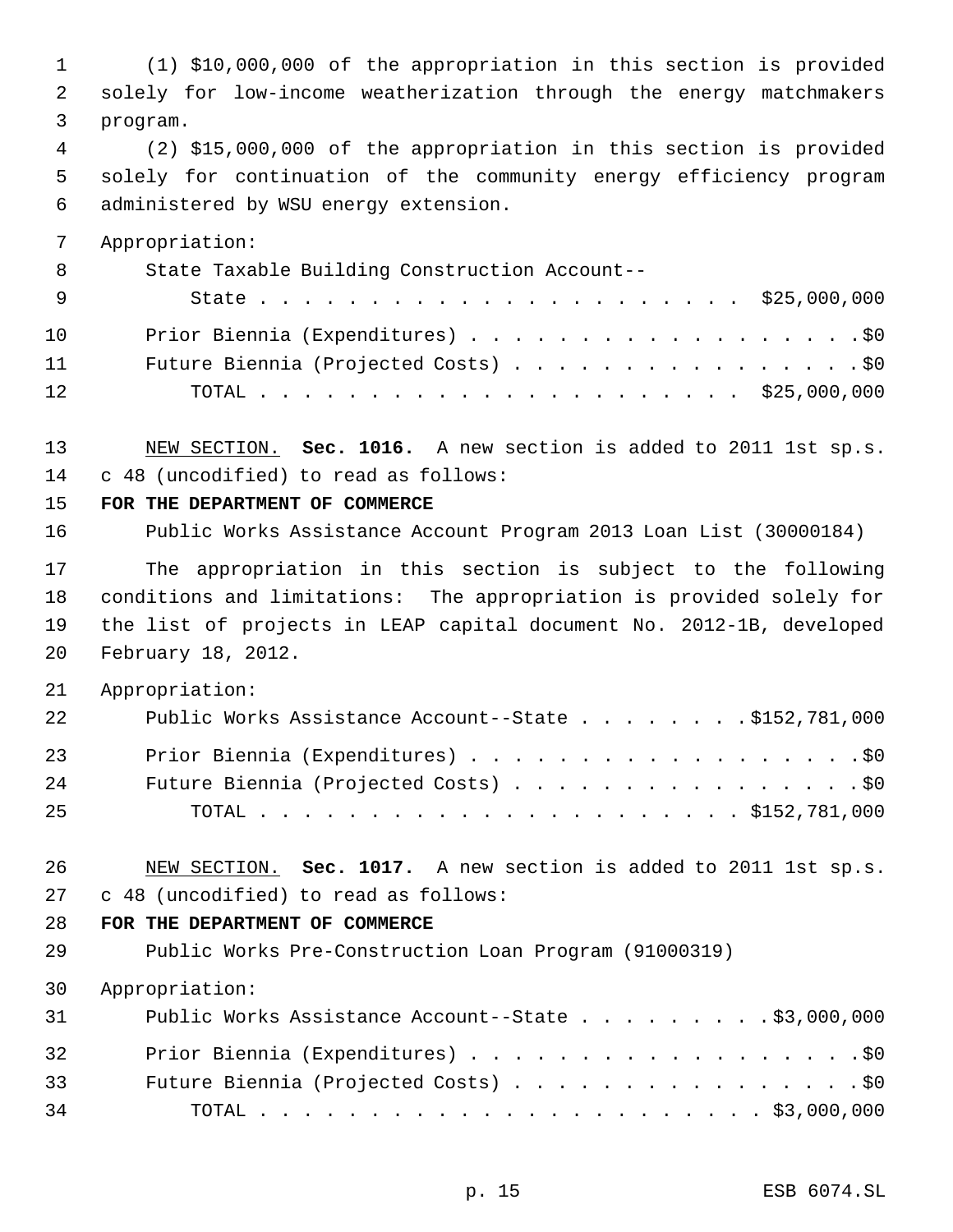NEW SECTION. **Sec. 1018.** A new section is added to 2011 1st sp.s. c 48 (uncodified) to read as follows: **FOR THE DEPARTMENT OF COMMERCE** Financing Energy/Water Efficiency (30000180) Appropriation: Public Works Assistance Account--State . . . . . . . . . \$5,000,000 Prior Biennia (Expenditures) . . . . . . . . . . . . . . . . . .\$0 8 Future Biennia (Projected Costs) . . . . . . . . . . . . . . . . \$0 TOTAL . . . . . . . . . . . . . . . . . . . . . . . \$5,000,000 **Sec. 1019.** 2011 1st sp.s. c 49 s 1017 (uncodified) is amended to read as follows: **FOR THE DEPARTMENT OF COMMERCE** Youth Recreational Facilities Grants (30000007) The reappropriation in this section is subject to the following 15 conditions and limitations: Funding for the Allen Place project is reduced by \$673,000. Reappropriation: 18 State Building Construction Account--State . . . . . ((\$2,774,000)) 19 \$2,101,000 Prior Biennia (Expenditures) . . . . . . . . . . . . . .\$3,776,000 21 Future Biennia (Projected Costs) . . . . . . . . . . . . . . . . \$0 TOTAL . . . . . . . . . . . . . . . . . . . . . ((\$6,550,000))  $$5,877,000$  *\*NEW SECTION. Sec. 1020. A new section is added to 2011 1st sp.s. c 48 (uncodified) to read as follows: FOR THE OFFICE OF FINANCIAL MANAGEMENT Loan Program Consolidation Board (91000005) The appropriation in this section is subject to the following conditions and limitations: (1) The legislature intends to consolidate under a single financing authority all existing state lending programs currently dispersed under the management of separate agencies, including, but not limited to, infrastructure and student loan programs. The purposes of this consolidation are to: Increase the effective and accountable use of*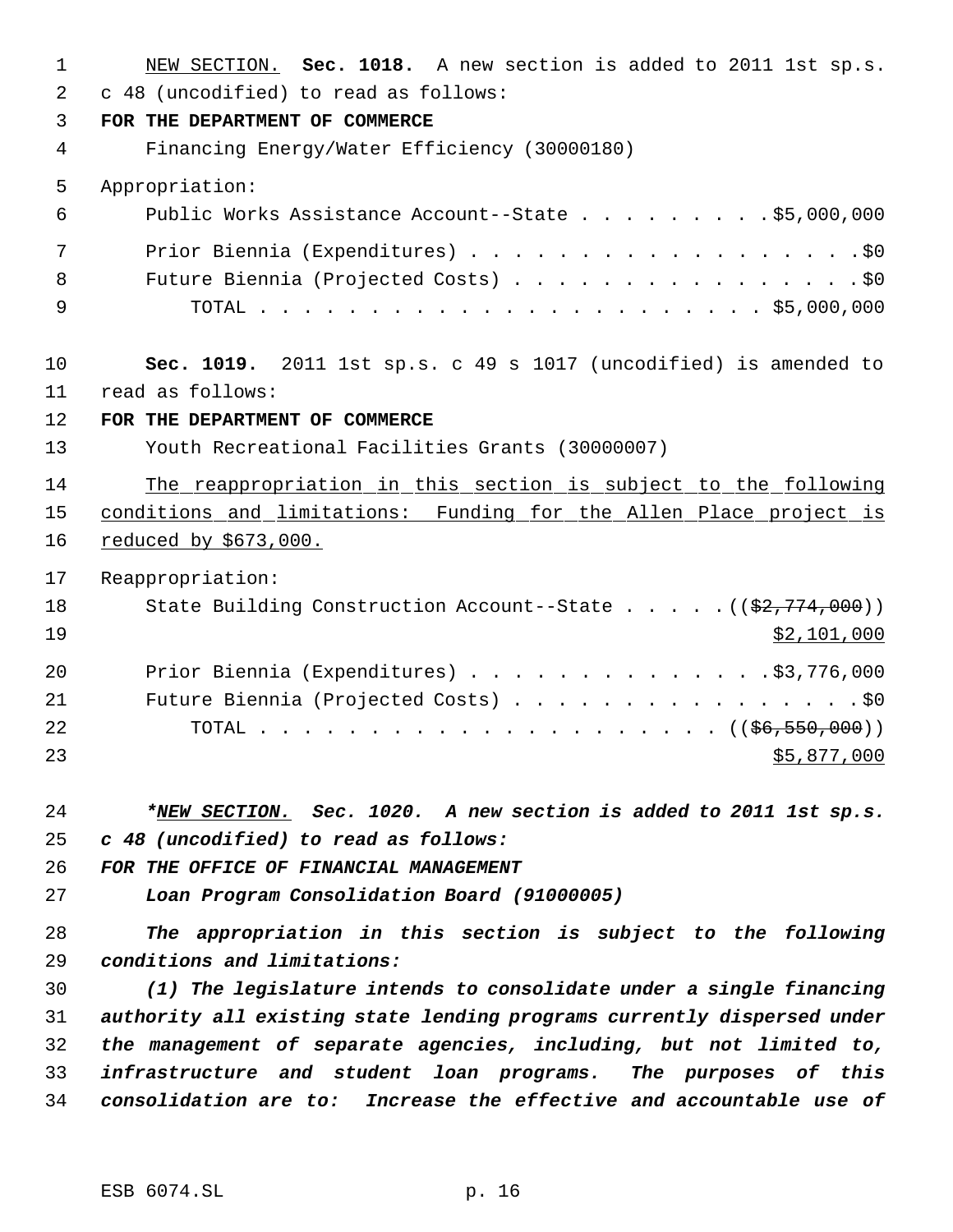*state resources; increase efficiency and decrease costs through economies of scale; and streamline access for customers to financial and technical assistance.*

 *(2)(a) To assist the legislature in planning for this consolidation, a loan program consolidation board is established, with members as provided in this subsection:*

 *(i) The speaker of the house of representatives shall appoint one member from each of the two largest caucuses of the house of representatives, as voting members.*

 *(ii) The president of the senate shall appoint one member from each of the two largest caucuses of the senate, as voting members.*

 *(iii) The speaker of the house and the president of the senate jointly shall appoint five citizen members with backgrounds in the financing of infrastructure and student loans, as voting members.*

 *(b) The board shall choose its chair or cochairs from among its membership. The director of the office of financial management shall convene the initial meeting of the board.*

 *(c) Staff support for the board shall be provided by the office of financial management, the house of representatives office of program research and the senate committee services. The relevant state agencies must provide technical assistance as the board may reasonably request.*

 *(d) Legislative members of the loan program consolidation board must be reimbursed for travel expenses in accordance with RCW 44.04.120. Nonlegislative members, except those representing an employer or organization, are entitled to be reimbursed for travel expenses in accordance with RCW 43.03.050 and 43.03.060.*

 *(3) The following agencies shall each designate a representative to provide information to the board and participate in its discussions: The office of financial management; the state treasurer; the department of health; the department of ecology; the department of transportation; the public works board; the higher education coordinating board, or successor agency; and the state housing finance commission.*

 *(4)(a) By December 15, 2012, the loan program consolidation board shall develop and submit to the governor and appropriate legislative committees a recommended consolidation plan that includes, but is not limited to, infrastructure and educational lending programs*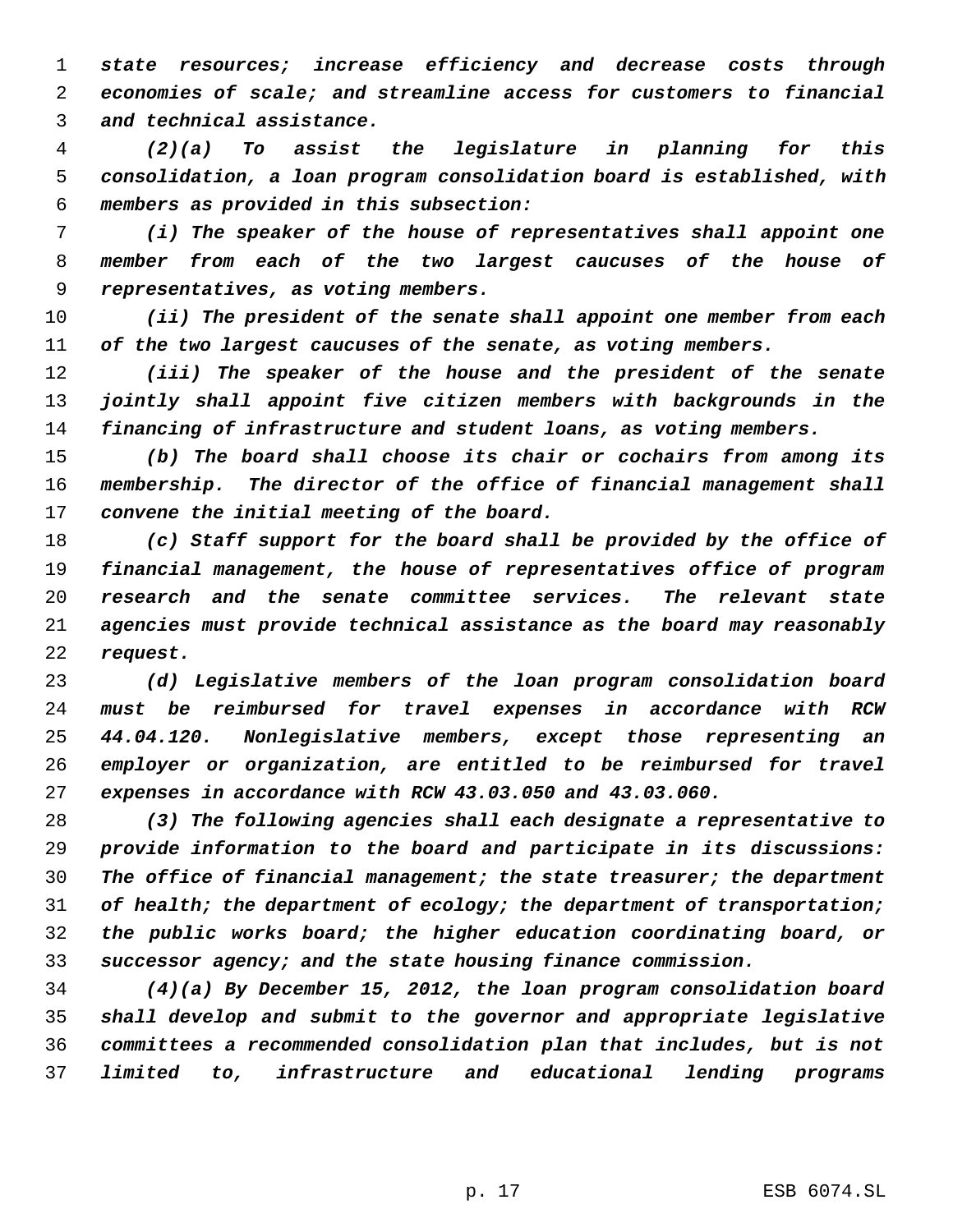*administered by the departments of commerce, health, and ecology; the housing finance commission; the office of the state treasurer; and the higher education coordinating board, or successor agency.*

 *(b) The plan must include recommendations on: The organizational structure for the umbrella authority; the process and timeline for transferring existing programs and adding new programs to the umbrella authority; and any statutory and budgetary changes necessary to implement the plan in the 2013-2015 biennium, and thereafter.*

 *(c) The plan must also include recommendations on sources of capital that could be used to make low-interest educational loans to students under the higher education loan program (HELP) authorized in RCW 28B.97.010.*

*(5) The appropriation in this section is provided solely for:*

 *(a) Contracting with additional persons who have specific technical expertise to carry out the requirements of this section; and*

 *(b) Paying travel expenses of nonlegislative members of the loan program consolidation board.*

*Appropriation:*

| 19 | Public Works Assistance Account--State \$150,000      |
|----|-------------------------------------------------------|
| 20 | Prior Biennia (Expenditures) \$0                      |
| 21 |                                                       |
| 22 | *Sec. 1020 was vetoed. See message at end of chapter. |

 **Sec. 1021.** 2011 1st sp.s. c 49 s 1036 (uncodified) is amended to read as follows:

**FOR THE OFFICE OF FINANCIAL MANAGEMENT**

Bid Savings Contingency Pool (92000002)

Appropriation:

28 State Building Construction Account--State . . . . . ((\$6,500,000))  $29 \frac{\text{S}}{0}$ 30 Prior Biennia (Expenditures) . . . . . . . . . . . . . . . . . . \$0 31 Future Biennia (Projected Costs) . . . . . . . . . . . . . . . . \$0 TOTAL . . . . . . . . . . . . . . . . . . . . . ((\$6,500,000)) 

 **Sec. 1022.** 2011 1st sp.s. c 49 s 1046 (uncodified) is amended to read as follows: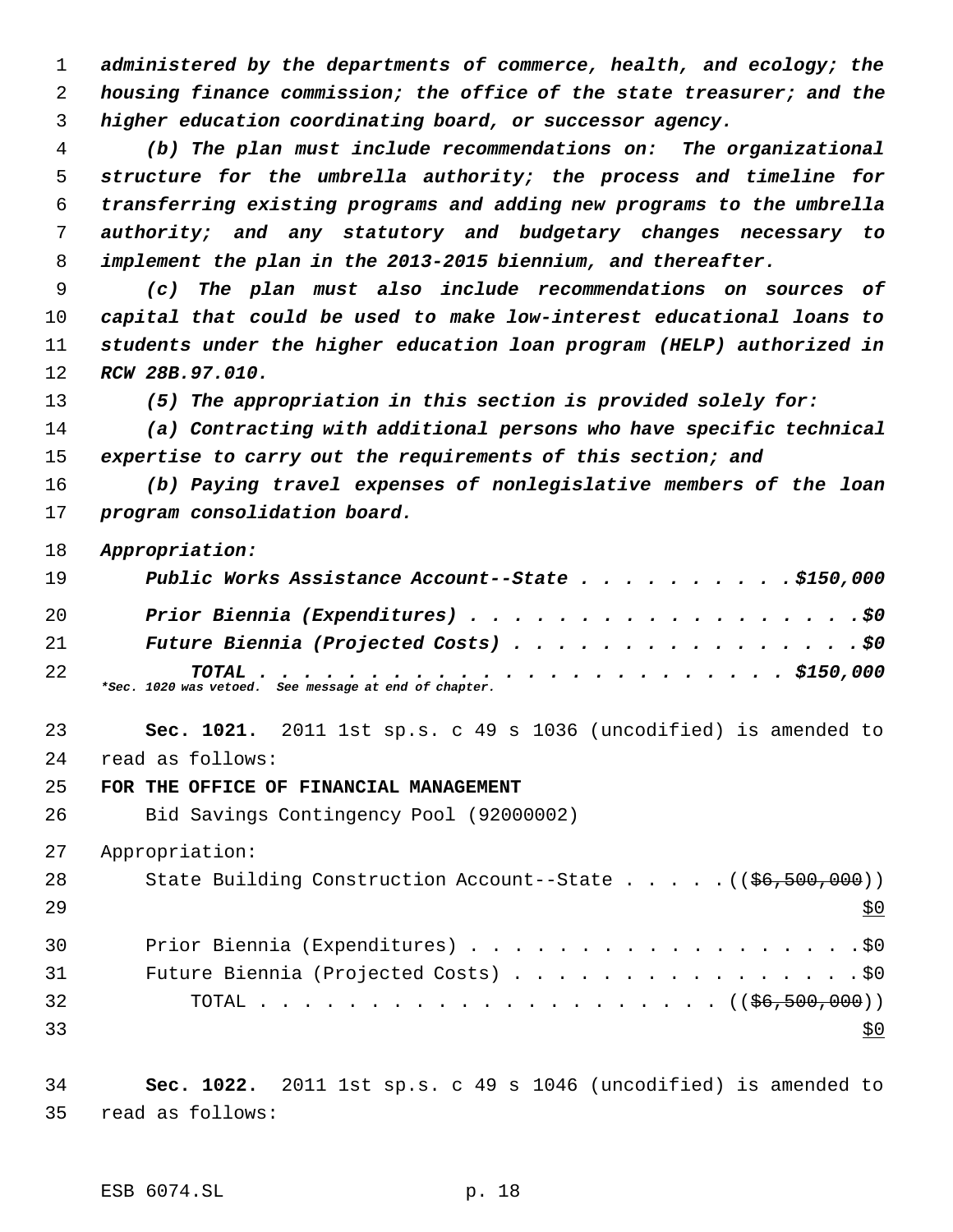**FOR THE DEPARTMENT OF ((GENERAL ADMINISTRATION)) ENTERPRISE SERVICES**

# Engineering and Architectural Services: Staffing (91000005)

 The appropriation in this section is subject to the following conditions and limitations:

 Up to \$75,000 is for the department of enterprise services to conduct a review of the state's current public works procurement processes and provide a report by December 15, 2012, to the appropriate committees of the legislature and the governor with procurement reform recommendations. For recommendations that require a statutory change, the report should include draft legislation needed to accomplish the 11 report's recommendations. The director may contract with a private 12 entity for assistance to conduct the study. The capital projects advisory review board will provide advice and assistance as required by the director. The report will include historical data on (1) the use 15 of change orders; (2) the use of job order contracting; (3) how are 16 competitive public works contracts advertised; and (4) contract closeout procedures. State agencies that will participate include one 18 research university, one natural resource agency, and one general government agency.

Appropriation:

| -21 | State Building Construction Account--State $($ $($ $\frac{25}{202},000)$ $)$ |
|-----|------------------------------------------------------------------------------|
| 22  | \$7,751,000                                                                  |
| 23  | Prior Biennia (Expenditures) \$0                                             |
| -24 | Future Biennia (Projected Costs) $\ldots$ \$34,250,000                       |
| -25 | TOTAL ( $(\frac{239}{539}, \frac{532}{500})$ )                               |
| -26 | \$42,001,000                                                                 |

 NEW SECTION. **Sec. 1023.** A new section is added to 2011 1st sp.s. c 49 (uncodified) to read as follows:

# **FOR THE DEPARTMENT OF ENTERPRISE SERVICES**

Legislative Building Critical Repairs (92000004)

Appropriation:

| 32 | State Building Construction Account--State \$1,400,000 |
|----|--------------------------------------------------------|
| 33 | Prior Biennia (Expenditures) \$0                       |
| 34 | Future Biennia (Projected Costs) \$0                   |
| 35 |                                                        |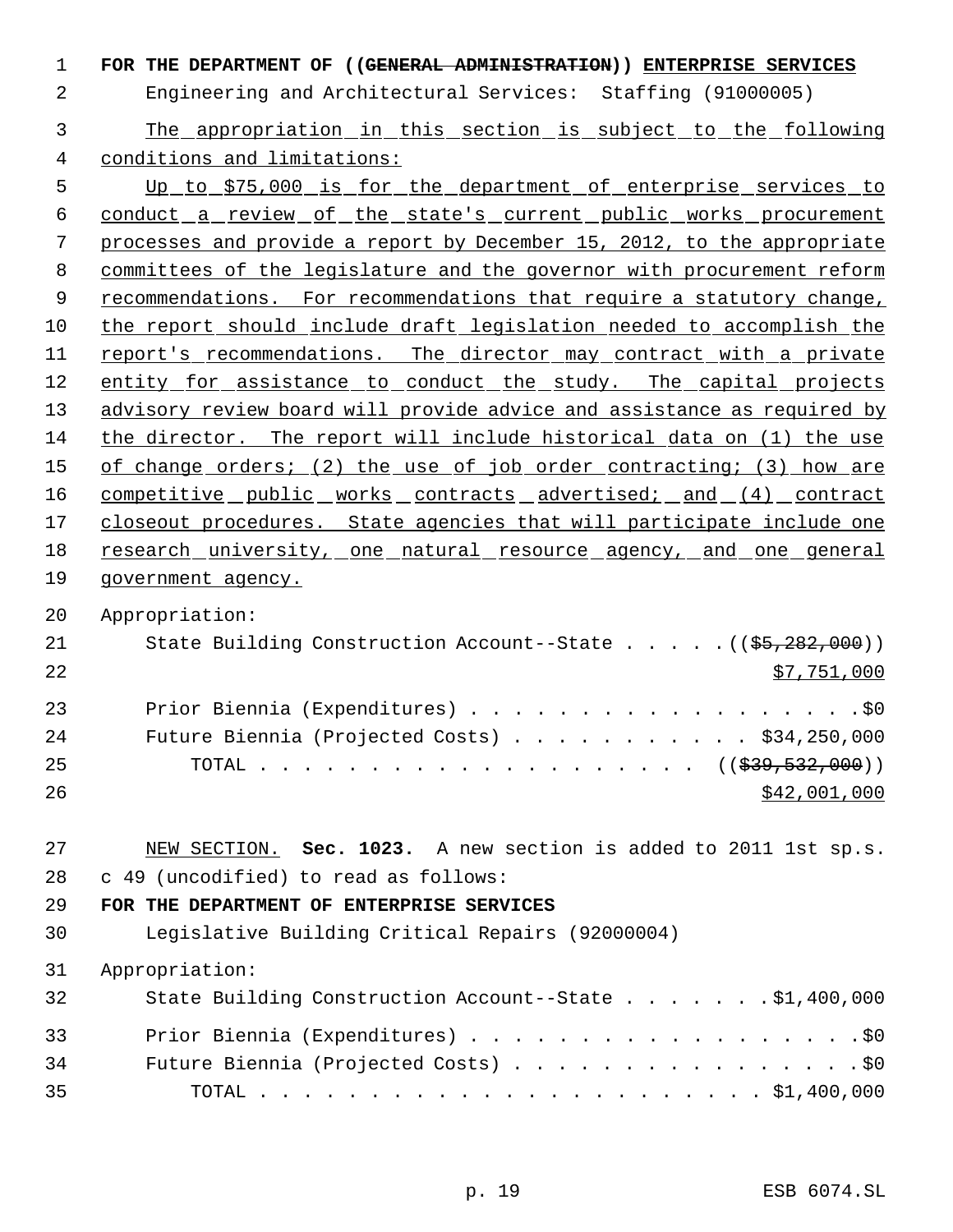| $\mathbf{1}$ | Sec. 1024. 2011 1st sp.s. c 49 s 1047 (uncodified) is amended to     |
|--------------|----------------------------------------------------------------------|
| 2            | read as follows:                                                     |
| $\mathbf{3}$ | FOR THE DEPARTMENT OF ((GENERAL ADMINISTRATION)) ENTERPRISE SERVICES |
| 4            | Natural Resource Building Roof Replacement and Exterior Foam         |
| 5            | Insulation System Repairs (30000546)                                 |
| 6            | Appropriation:                                                       |
| 7            | State Building Construction Account--State $($ $($ \$4,482,000) $)$  |
| 8            | \$982,000                                                            |
| $\mathsf 9$  |                                                                      |
| 10           | Future Biennia (Projected Costs) \$0                                 |
| 11           |                                                                      |
| 12           | \$982,000                                                            |
|              |                                                                      |
| 13           | NEW SECTION. Sec. 1025. A new section is added to 2011 1st sp.s.     |
| 14           | c 48 (uncodified) to read as follows:                                |
| 15           | FOR THE DEPARTMENT OF ENTERPRISE SERVICES                            |
| 16           | Natural Resource Building Roof Replacement and Exterior Foam         |
| 17           | Insulation System Repairs (30000546)                                 |
| 18           | Appropriation:                                                       |
| 19           | Capitol Building Construction Account--State \$3,500,000             |
| 20           |                                                                      |
| 21           | Future Biennia (Projected Costs) \$0                                 |
| 22           |                                                                      |
|              |                                                                      |
| 23           | NEW SECTION. Sec. 1026. A new section is added to 2011 1st sp.s.     |
| 24           | c 48 (uncodified) to read as follows:                                |
| 25           | FOR THE MILITARY DEPARTMENT                                          |
| 26           | Thurston County Readiness Center (91000005)                          |
| 27           | Appropriation:                                                       |
| 28           |                                                                      |
| 29           | Prior Biennia (Expenditures) \$0                                     |
| 30           | Future Biennia (Projected Costs) \$0                                 |
| 31           |                                                                      |
| 32           | Sec. 1027. 2011 1st sp.s. c 49 s 1054 (uncodified) is amended to     |
| 33           | read as follows:                                                     |
|              |                                                                      |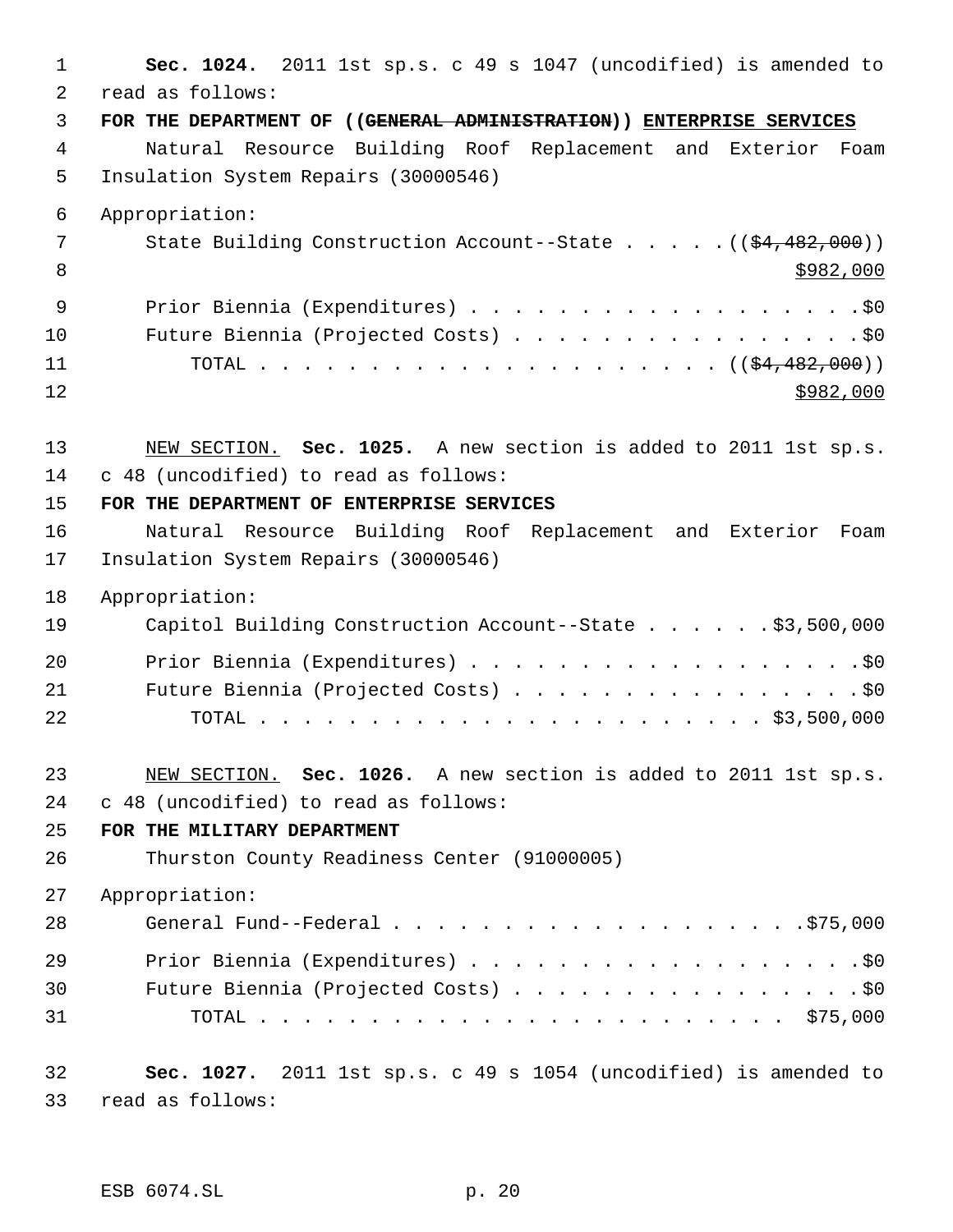# **FOR THE DEPARTMENT OF ARCHAEOLOGY AND HISTORIC PRESERVATION**

Courthouse Preservation (30000006)

The appropriation in this section is subject to the following

4 conditions and limitations: \$150,000 of the appropriation in this

section is provided solely for the Mason County Courthouse Renovation

# Project.

Appropriation:

| - 8 | State Building Construction Account--State \$750,000 |
|-----|------------------------------------------------------|
| - 9 | Prior Biennia (Expenditures) \$0                     |
| 10  | Future Biennia (Projected Costs) \$0                 |
| 11  |                                                      |

(End of part)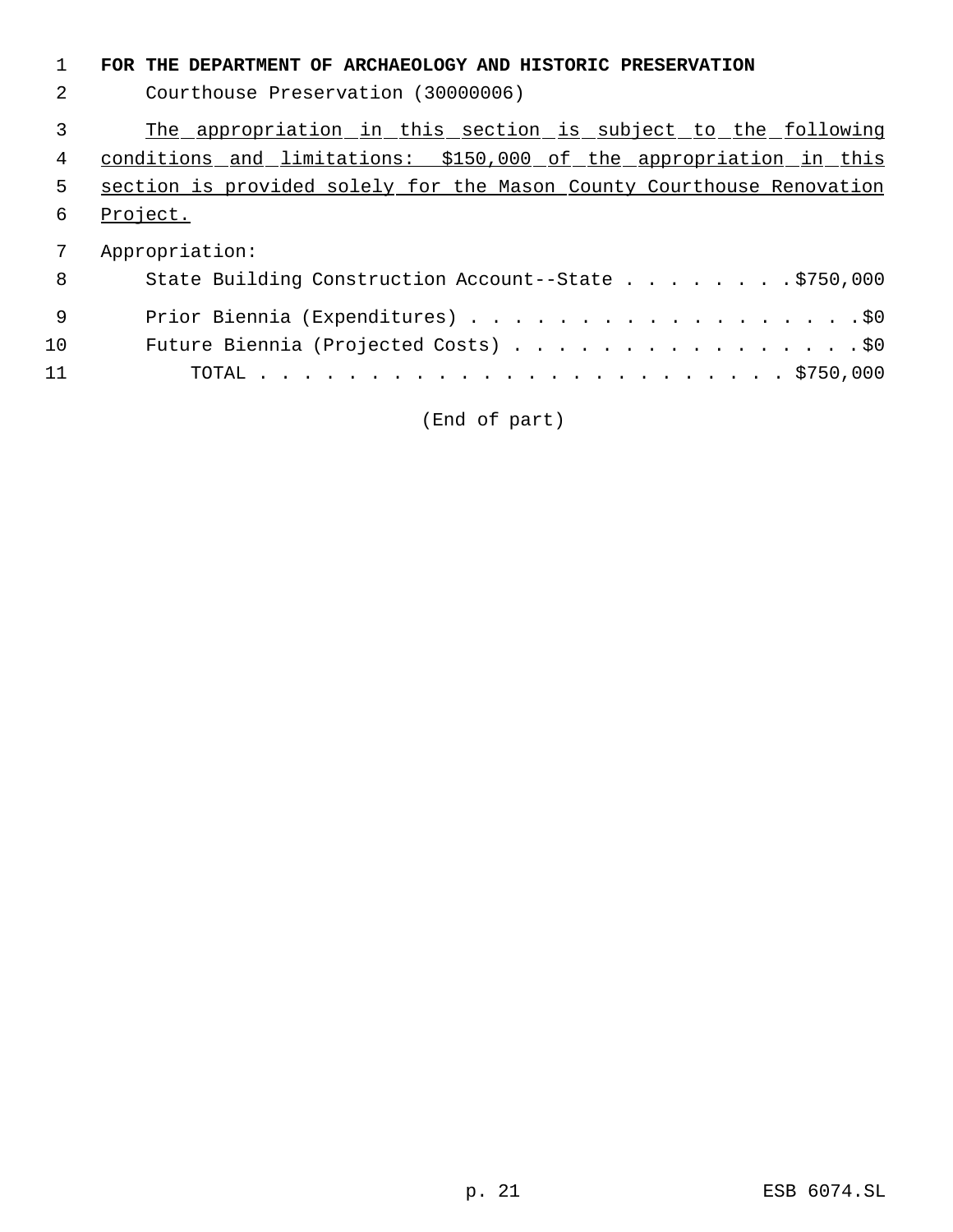| 1                | PART <sub>2</sub>                                                                                                                                                    |
|------------------|----------------------------------------------------------------------------------------------------------------------------------------------------------------------|
| $\overline{2}$   | <b>HUMAN SERVICES</b>                                                                                                                                                |
| 3<br>4<br>5<br>6 | Sec. 2001. 2011 1st sp.s. c 48 s 2005 (uncodified) is amended to<br>read as follows:<br>FOR THE DEPARTMENT OF HEALTH<br>Drinking Water Assistance Program (30000013) |
| 7                | The appropriations in this section are subject to the following                                                                                                      |
| 8                | conditions and limitations: The appropriation from the drinking water                                                                                                |
| 9<br>10          | assistance account--federal stimulus is provided solely for the city of<br>Tacoma McMillan Reservoir project and the city of Seattle Maple Leaf                      |
| 11               | Reservoir project.                                                                                                                                                   |
| 12               | Reappropriation:                                                                                                                                                     |
| 13               | Drinking Water Assistance Account--Federal \$38,348,000                                                                                                              |
| 14               | Drinking Water Assistance Account--Federal                                                                                                                           |
| 15               |                                                                                                                                                                      |
| 16               | Subtotal Reappropriation \$47,721,000                                                                                                                                |
| 17               | Appropriation:                                                                                                                                                       |
| 18               | Drinking Water Assistance Account--Federal \$49,868,000                                                                                                              |
| 19               | Drinking Water Assistance Account--Federal Stimulus . \$832,000                                                                                                      |
| 20               | Subtotal Appropriation \$50,700,000                                                                                                                                  |
| 21               | Prior Biennia (Expenditures) \$29,089,000                                                                                                                            |
| 22               | Future Biennia (Projected Costs) \$199,472,000                                                                                                                       |
| 23<br>24         | TOTAL<br>\$326,982,000                                                                                                                                               |
|                  |                                                                                                                                                                      |
| 25<br>26         | Sec. 2002. 2011 1st sp.s. c 48 s 2006 (uncodified) is amended to<br>read as follows:                                                                                 |
| 27               | FOR THE DEPARTMENT OF VETERANS AFFAIRS                                                                                                                               |
| 28               | Minor Works Preservation: Facilities Preservation (90000001)                                                                                                         |
| 29               | Appropriation:                                                                                                                                                       |
| 30               | Charitable, Educational, Penal and Reformatory                                                                                                                       |
| 31<br>32         | Institutions Account--State ( $(\frac{2}{2}, 722, 000)$ )<br><u>\$0</u>                                                                                              |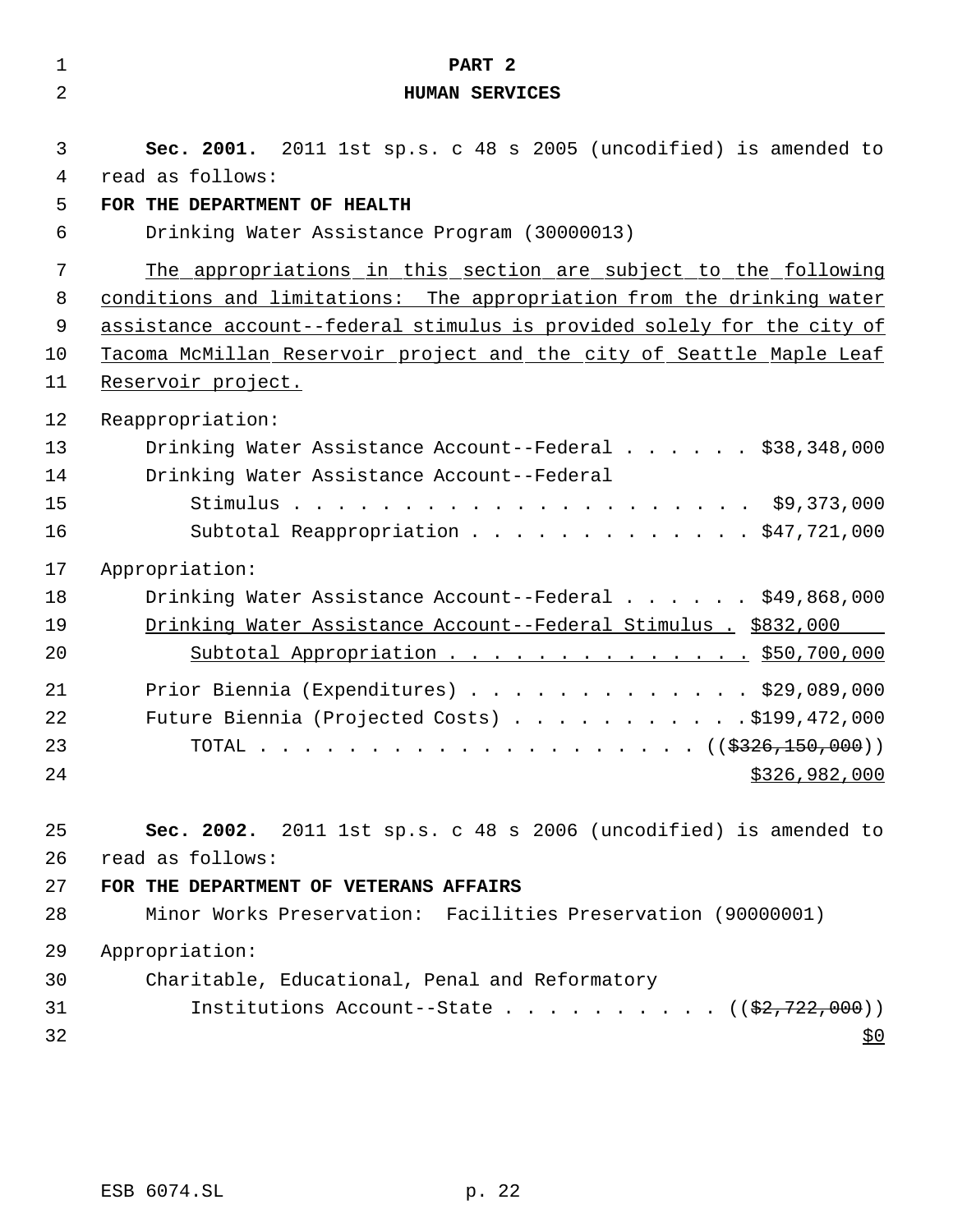| $\mathbf{1}$<br>2<br>3<br>4<br>5 | Future Biennia (Projected Costs) ( $(\frac{27}{7728},000)$ )<br>\$0<br>\$0                             |
|----------------------------------|--------------------------------------------------------------------------------------------------------|
| 6                                | NEW SECTION. Sec. 2003. A new section is added to 2011 1st sp.s.                                       |
| 7                                | c 49 (uncodified) to read as follows:                                                                  |
| 8<br>9                           | FOR THE DEPARTMENT OF VETERANS AFFAIRS<br>Minor Works Preservation: Facilities Preservation (90000001) |
|                                  |                                                                                                        |
| 10                               | Appropriation:                                                                                         |
| 11                               | State Building Construction Account--State \$2,722,000                                                 |
| 12                               |                                                                                                        |
| 13                               | Future Biennia (Projected Costs) \$6,008,000                                                           |
| 14                               |                                                                                                        |
| 15                               | NEW SECTION. Sec. 2004. A new section is added to 2011 1st sp.s.                                       |
| 16                               | c 48 (uncodified) to read as follows:                                                                  |
| 17                               | FOR THE DEPARTMENT OF VETERANS AFFAIRS                                                                 |
| 18                               | Walla Walla Nursing Facility (20082008)                                                                |
| 19                               | Appropriation:                                                                                         |
| 20                               | General Fund--Federal \$31,200,000                                                                     |
| 21                               |                                                                                                        |
| 22                               |                                                                                                        |
| 23                               |                                                                                                        |
|                                  |                                                                                                        |
| 24                               | Sec. 2005. 2011 1st sp.s. c 49 s 2027 (uncodified) is amended to                                       |
| 25<br>26                         | read as follows:<br>FOR THE DEPARTMENT OF CORRECTIONS                                                  |
| 27                               | Washington State Penitentiary: Housing Units, Kitchen and Site                                         |
| 28                               | Work (30000482)                                                                                        |
| 29                               | Reappropriation:                                                                                       |
| 30                               | State Building Construction Account--State \$5,810,000                                                 |
| 31                               | Public Safety Reimbursable Bond Account--State \$546,000                                               |
| 32                               | Subtotal Reappropriation \$6,356,000                                                                   |
| 33                               | Appropriation:                                                                                         |
| 34                               | State Building Construction Account--State $((\frac{242}{7453}, 000))$                                 |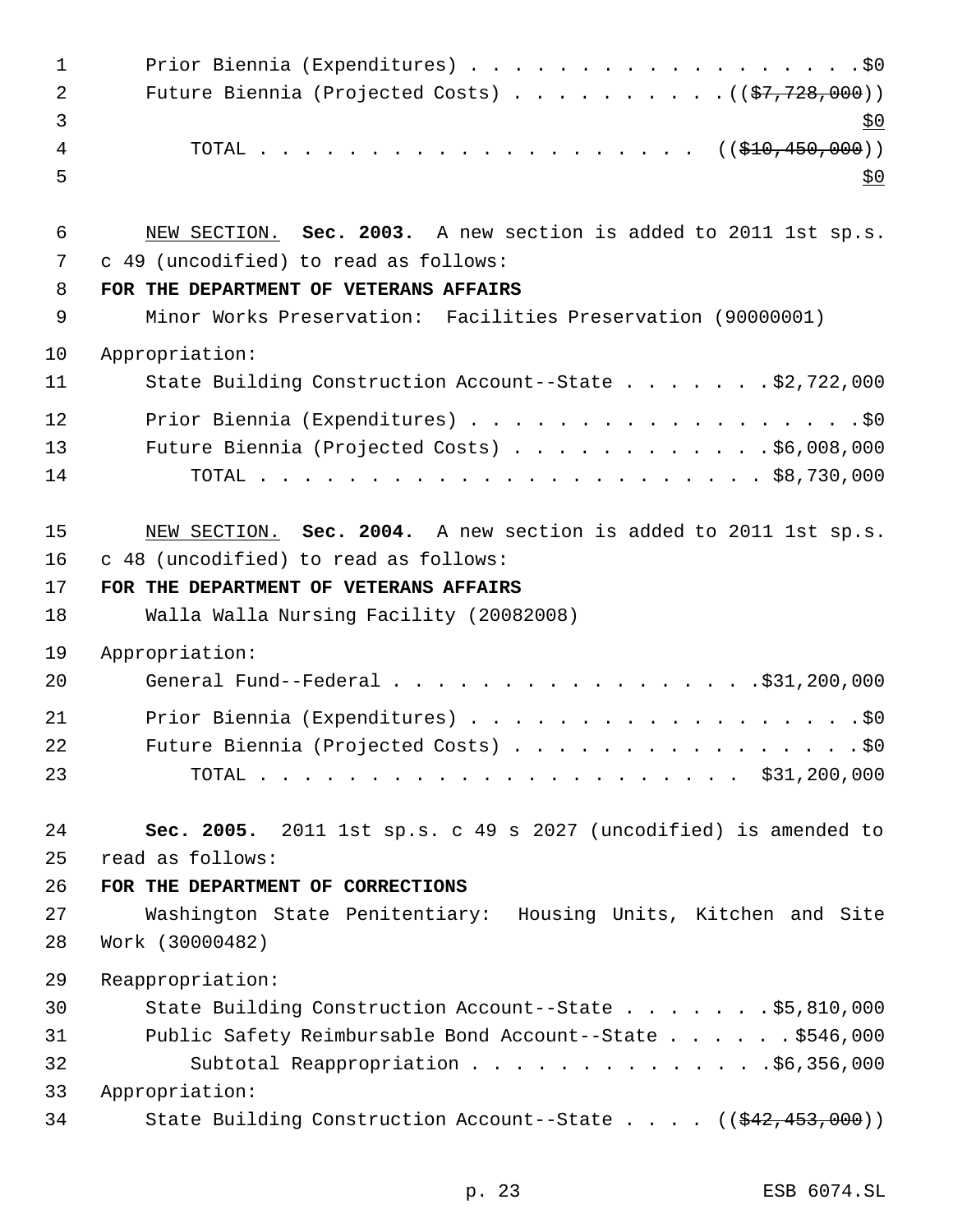\$40,753,000

| 2  | Prior Biennia (Expenditures) \$463,000                                        |
|----|-------------------------------------------------------------------------------|
| 3  | Future Biennia (Projected Costs) \$0                                          |
| 4  |                                                                               |
| 5  | \$47,572,000                                                                  |
|    |                                                                               |
| 6  | Sec. 2006. 2011 1st sp.s. c 49 s 2034 (uncodified) is amended to              |
| 7  | read as follows:                                                              |
| 8  | FOR THE DEPARTMENT OF CORRECTIONS                                             |
| 9  | New Prison Reception Center (30000570)                                        |
| 10 | Appropriation:                                                                |
| 11 | State Building Construction Account--State $((\frac{6}{6}, \frac{200}{600}))$ |
| 12 | \$0                                                                           |
| 13 |                                                                               |
| 14 |                                                                               |
| 15 | \$252, 226, 000                                                               |
| 16 |                                                                               |
| 17 | \$252, 226, 000                                                               |
|    |                                                                               |

(End of part)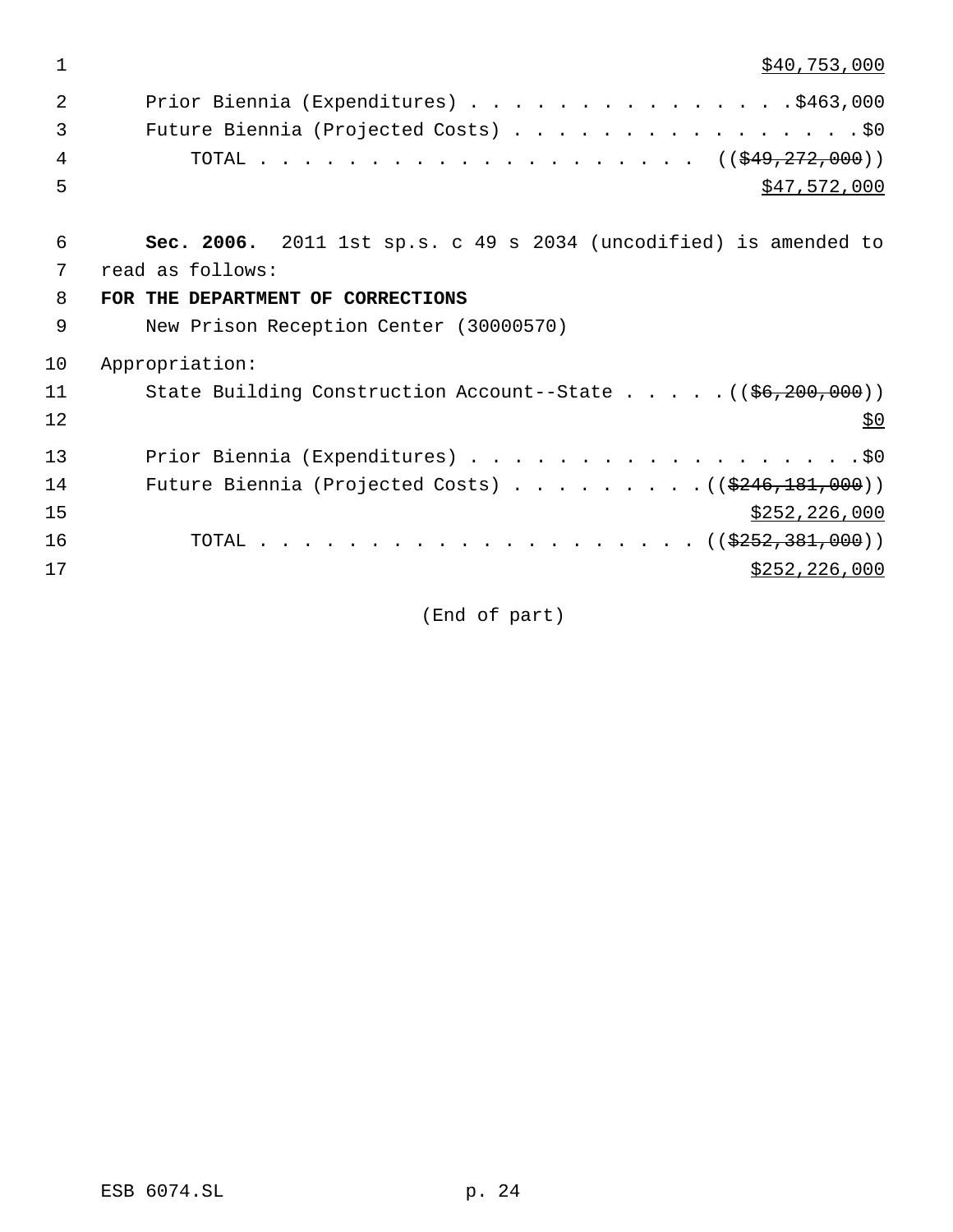| 3<br>read as follows:<br>4<br>5<br>FOR THE DEPARTMENT OF ECOLOGY<br>Habitat Mitigation (91000007)<br>6<br>7<br>Reappropriation:<br>8<br>9<br>10<br>11<br>12<br>13<br>14<br>15<br>c 48 (uncodified) to read as follows:<br>16<br>FOR THE DEPARTMENT OF ECOLOGY<br>17<br>Clean Up Toxic Sites - Puget Sound (91000032)<br>18<br>19<br>20<br>provided solely for the following ranked list of projects.<br>21<br>22<br>23<br>24<br>provided that the awardee is ready to proceed with the project.<br>Project<br><b>Authorized</b><br>25<br>26<br><b>Amount</b><br>Port Gamble Bay - Open up 90<br>\$2,000,000<br>27<br>acres of geoduck tracks<br>28 | 1<br>2 | PART <sub>3</sub><br>NATURAL RESOURCES                                  |
|----------------------------------------------------------------------------------------------------------------------------------------------------------------------------------------------------------------------------------------------------------------------------------------------------------------------------------------------------------------------------------------------------------------------------------------------------------------------------------------------------------------------------------------------------------------------------------------------------------------------------------------------------|--------|-------------------------------------------------------------------------|
|                                                                                                                                                                                                                                                                                                                                                                                                                                                                                                                                                                                                                                                    |        |                                                                         |
|                                                                                                                                                                                                                                                                                                                                                                                                                                                                                                                                                                                                                                                    |        | Sec. 3001. 2011 1st sp.s. c 49 s 3027 (uncodified) is amended to        |
|                                                                                                                                                                                                                                                                                                                                                                                                                                                                                                                                                                                                                                                    |        |                                                                         |
|                                                                                                                                                                                                                                                                                                                                                                                                                                                                                                                                                                                                                                                    |        |                                                                         |
|                                                                                                                                                                                                                                                                                                                                                                                                                                                                                                                                                                                                                                                    |        |                                                                         |
|                                                                                                                                                                                                                                                                                                                                                                                                                                                                                                                                                                                                                                                    |        |                                                                         |
|                                                                                                                                                                                                                                                                                                                                                                                                                                                                                                                                                                                                                                                    |        | State Building Construction Account--State $((\frac{2}{7}, 900, 000))$  |
|                                                                                                                                                                                                                                                                                                                                                                                                                                                                                                                                                                                                                                                    |        | \$3,648,000                                                             |
|                                                                                                                                                                                                                                                                                                                                                                                                                                                                                                                                                                                                                                                    |        | Prior Biennia (Expenditures) ( $(\frac{1}{21}, 500, 000)$ )             |
|                                                                                                                                                                                                                                                                                                                                                                                                                                                                                                                                                                                                                                                    |        | <u>\$752,000</u>                                                        |
|                                                                                                                                                                                                                                                                                                                                                                                                                                                                                                                                                                                                                                                    |        | Future Biennia (Projected Costs) \$0                                    |
|                                                                                                                                                                                                                                                                                                                                                                                                                                                                                                                                                                                                                                                    |        |                                                                         |
|                                                                                                                                                                                                                                                                                                                                                                                                                                                                                                                                                                                                                                                    |        |                                                                         |
|                                                                                                                                                                                                                                                                                                                                                                                                                                                                                                                                                                                                                                                    |        | NEW SECTION. Sec. 3002. A new section is added to 2011 1st sp.s.        |
|                                                                                                                                                                                                                                                                                                                                                                                                                                                                                                                                                                                                                                                    |        |                                                                         |
|                                                                                                                                                                                                                                                                                                                                                                                                                                                                                                                                                                                                                                                    |        |                                                                         |
|                                                                                                                                                                                                                                                                                                                                                                                                                                                                                                                                                                                                                                                    |        |                                                                         |
|                                                                                                                                                                                                                                                                                                                                                                                                                                                                                                                                                                                                                                                    |        | The appropriation in this section is subject to the following           |
|                                                                                                                                                                                                                                                                                                                                                                                                                                                                                                                                                                                                                                                    |        | conditions and limitations: The appropriation in this section is        |
|                                                                                                                                                                                                                                                                                                                                                                                                                                                                                                                                                                                                                                                    |        | If a                                                                    |
|                                                                                                                                                                                                                                                                                                                                                                                                                                                                                                                                                                                                                                                    |        | specified project has not met the requirements for executing a contract |
|                                                                                                                                                                                                                                                                                                                                                                                                                                                                                                                                                                                                                                                    |        | with the department by April 30, 2013, the department may allocate the  |
|                                                                                                                                                                                                                                                                                                                                                                                                                                                                                                                                                                                                                                                    |        | amount specified to additional projects awarded on a competitive basis  |
|                                                                                                                                                                                                                                                                                                                                                                                                                                                                                                                                                                                                                                                    |        |                                                                         |
|                                                                                                                                                                                                                                                                                                                                                                                                                                                                                                                                                                                                                                                    |        |                                                                         |
|                                                                                                                                                                                                                                                                                                                                                                                                                                                                                                                                                                                                                                                    |        |                                                                         |
|                                                                                                                                                                                                                                                                                                                                                                                                                                                                                                                                                                                                                                                    |        |                                                                         |
|                                                                                                                                                                                                                                                                                                                                                                                                                                                                                                                                                                                                                                                    |        |                                                                         |
|                                                                                                                                                                                                                                                                                                                                                                                                                                                                                                                                                                                                                                                    | 29     | Port Gamble Bay - Source<br>\$7,000,000                                 |
| control, habitat preservation, and<br>30                                                                                                                                                                                                                                                                                                                                                                                                                                                                                                                                                                                                           |        |                                                                         |
| cleanup sustainability<br>31                                                                                                                                                                                                                                                                                                                                                                                                                                                                                                                                                                                                                       |        |                                                                         |
| Administration<br>32<br>\$270,000                                                                                                                                                                                                                                                                                                                                                                                                                                                                                                                                                                                                                  |        |                                                                         |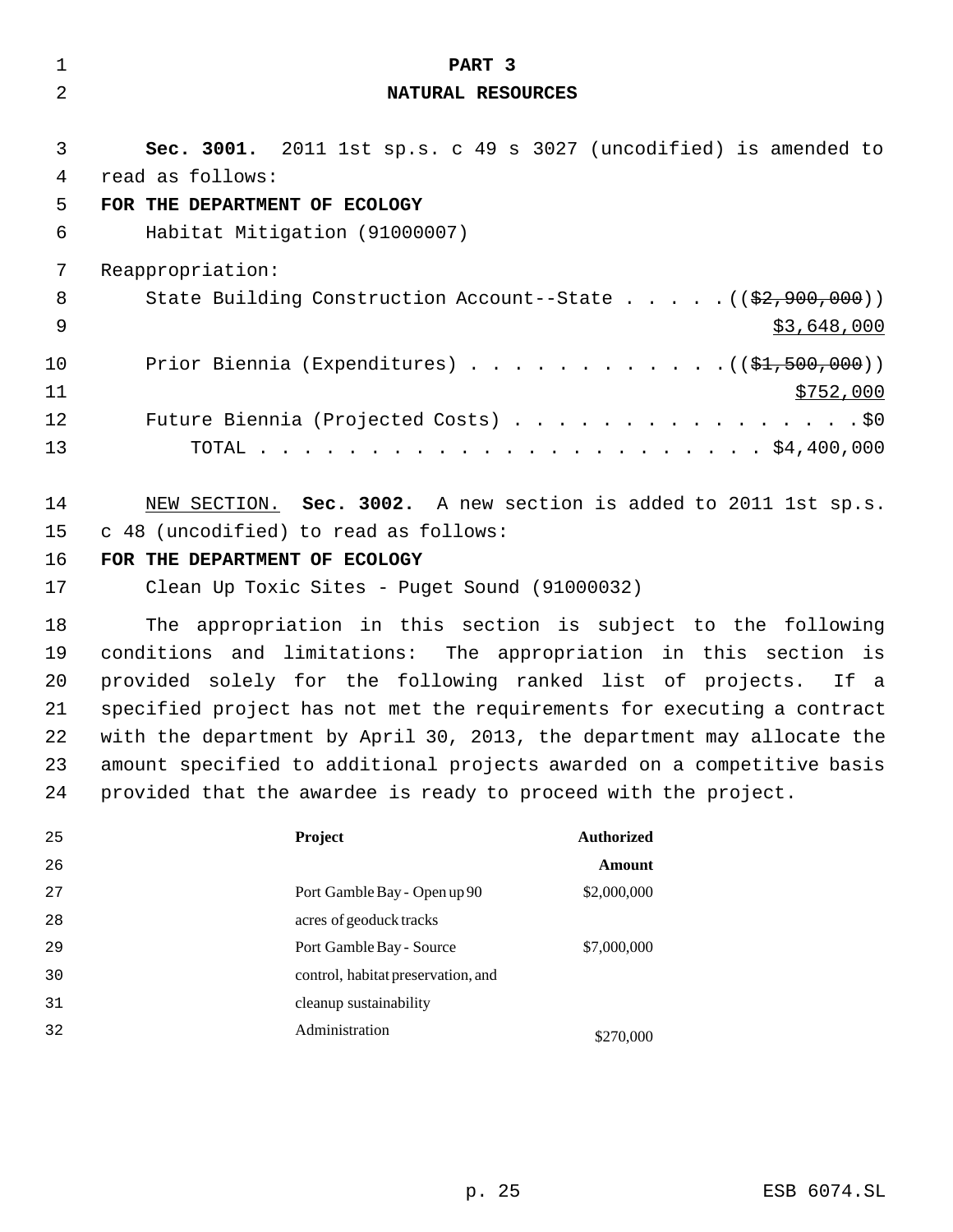Appropriation:

| $\overline{3}$ | State Toxics Control Account--State $\ldots$ \$9,270,000 |  |
|----------------|----------------------------------------------------------|--|
| 4              | Prior Biennia (Expenditures) \$0                         |  |
| - 5            | Future Biennia (Projected Costs) \$0                     |  |
| - 6            |                                                          |  |

 NEW SECTION. **Sec. 3003.** A new section is added to 2011 1st sp.s. c 48 (uncodified) to read as follows:

# **FOR THE DEPARTMENT OF ECOLOGY**

Eastern Washington Clean Sites Initiative (91000033)

 The appropriation in this section is subject to the following conditions and limitations: The appropriation in this section is provided solely for the following ranked list of projects. If a specified project has not met the requirements for executing a contract with the department by April 30, 2013, the department may allocate the amount specified to additional projects awarded on a competitive basis provided that the awardee is ready to proceed with the project.

| 18 | Project            | Authorized  |
|----|--------------------|-------------|
| 19 |                    | Amount      |
| 20 | Cashmere Mill Site | \$1,500,000 |
| 21 | Administration     | \$45,000    |
| 22 | <b>Total</b>       | \$1,545,000 |

Appropriation:

| 24  | State Toxics Control Account--State \$1,545,000 |  |
|-----|-------------------------------------------------|--|
| 25  | Prior Biennia (Expenditures) \$0                |  |
| 26  | Future Biennia (Projected Costs) \$0            |  |
| 2.7 |                                                 |  |

 NEW SECTION. **Sec. 3004.** A new section is added to 2011 1st sp.s. c 48 (uncodified) to read as follows:

# **FOR THE DEPARTMENT OF ECOLOGY**

FY 2012 Statewide Storm Water Grant Program (91000053)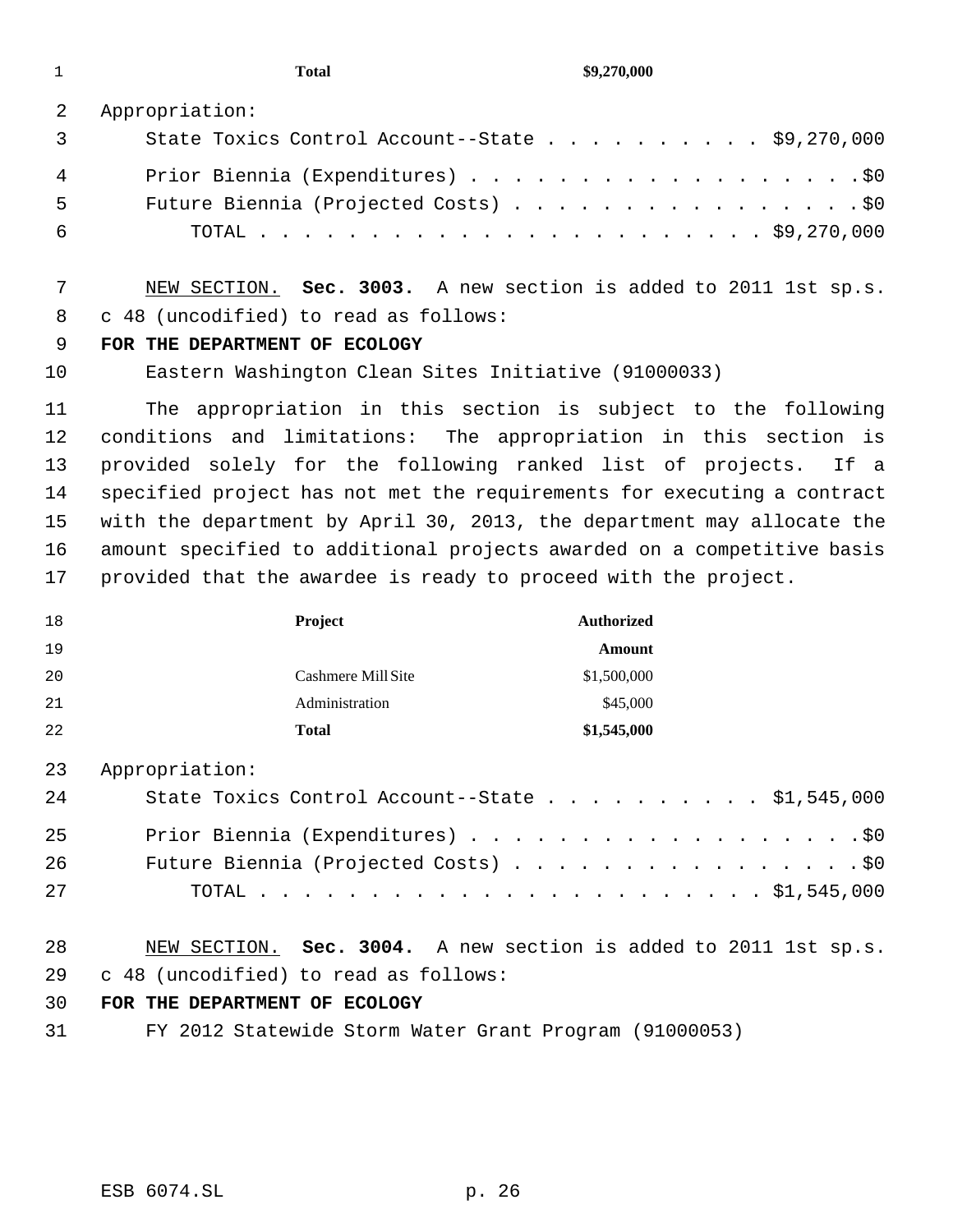The appropriation in this section is subject to the following conditions and limitations: The appropriation in this section is provided solely for the following ranked list of projects. If a specified project has not met the requirements for executing a contract with the department by April 30, 2013, the department may allocate the amount specified to additional grants awarded on a competitive basis provided that the grant awardee is ready to proceed with the project.

| 8  | Project                            | <b>Authorized</b> |
|----|------------------------------------|-------------------|
| 9  |                                    | <b>Amount</b>     |
| 10 | Lakewood 2012 Drywell              | \$330,000         |
| 11 | Replacement Project                |                   |
| 12 | Ferndale Southwest Storm Water     | \$871,000         |
| 13 | <b>Management Facility</b>         |                   |
| 14 | Tacoma Cheney Stadium Storm        | \$1,000,000       |
| 15 | Water LID Retrofit                 |                   |
| 16 | <b>Bellingham Central Business</b> | \$450,000         |
| 17 | District Raingarden Retrofits      |                   |
| 18 | Walla Walla 13th Avenue Storm      | \$290,000         |
| 19 | Water LID Project                  |                   |
| 20 | Spokane County Regional Decant     | \$684,000         |
| 21 | Facility                           |                   |
| 22 | Milton 5th Avenue Storm Water      | \$112,000         |
| 23 | <b>Treatment Facility</b>          |                   |
| 24 | Pierce County Clarks/Rody Creek    | \$829,000         |
| 25 | <b>Storm Water Retrofits</b>       |                   |
| 26 | Mount Vernon Downtown Plaza        | \$351,000         |
| 27 | Vancouver Water Quality            | \$562,000         |
| 28 | Retrofits for Existing Drywells    |                   |
| 29 | <b>Camas Vactor Waste Facility</b> | \$150,000         |
| 30 | Retrofit                           |                   |
| 31 | Tumwater Valley Regional Storm     | \$469,000         |
| 32 | <b>Water Facility</b>              |                   |
| 33 | West Richland Bombing Range        | \$479,000         |
| 34 | <b>Outfall Elimination Project</b> |                   |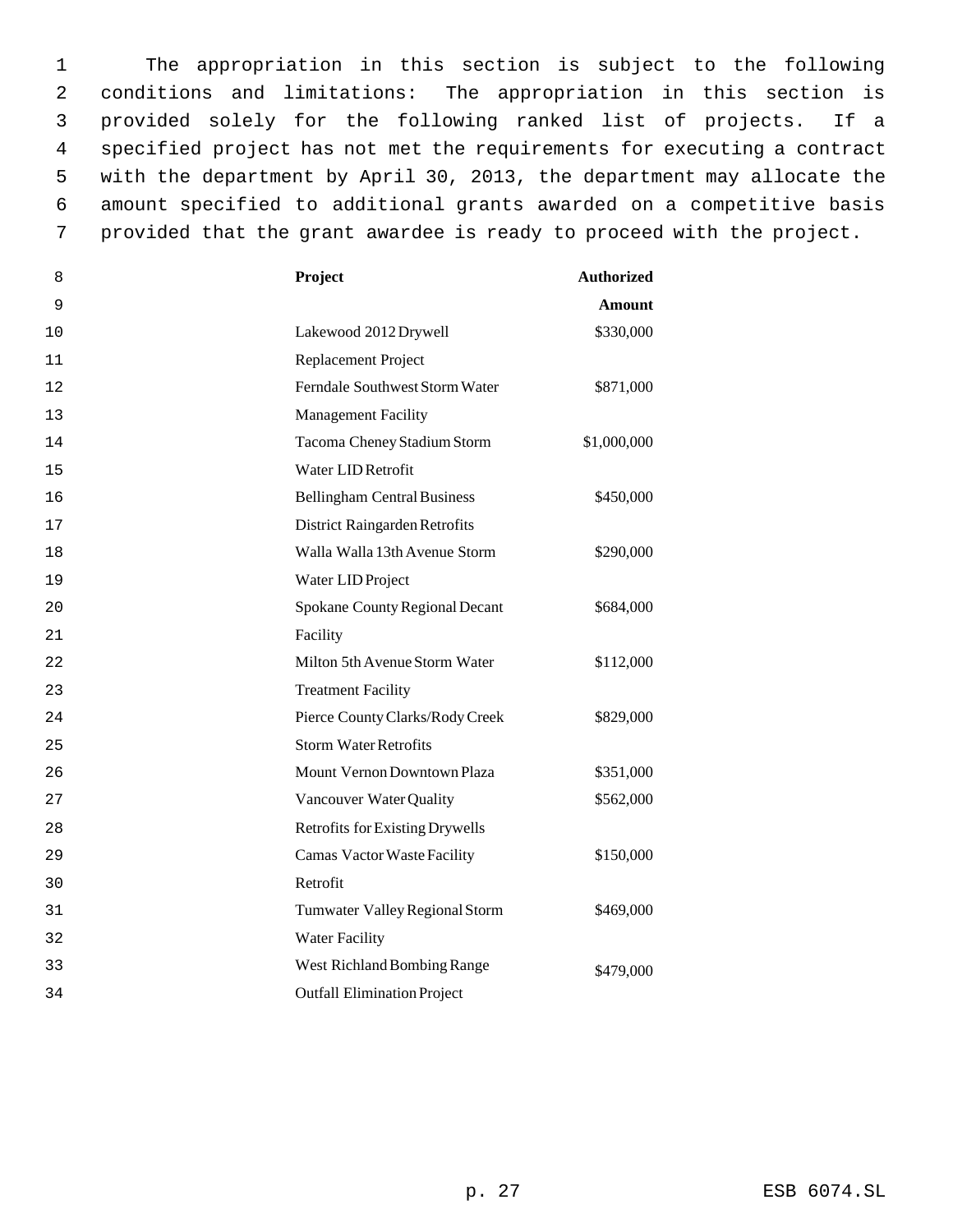| 1              | Kitsap County Parks: Replace           | \$735,000   |
|----------------|----------------------------------------|-------------|
| $\overline{2}$ | and Installation of Pervious           |             |
| 3              | Parking Lots                           |             |
| 4              | Woodinville Lake Leota Storm           | \$866,000   |
| 5              | Water Quality Retrofit Project         |             |
| 6              | Richland Leslie Groves Park            | \$199,000   |
| 7              | <b>Regional Infiltration Facility</b>  |             |
| 8              | <b>Spokane County Country Homes</b>    | \$1,000,000 |
| 9              | <b>Boulevard Restoration Project</b>   |             |
| 10             | Redmond NE 84th Street Storm           | \$1,000,000 |
| 11             | Water Retrofit                         |             |
| 12             | Pierce County Groundwater              | \$578,000   |
| 13             | <b>Pollutant Reduction Project</b>     |             |
| 14             | Kitsap County Illahee Storm            | \$625,000   |
| 15             | Water - LID Retrofit Project           |             |
| 16             | Bellingham Storm Water Retrofit        | \$384,000   |
| 17             | - Bloedel Donovan Park                 |             |
| 18             | Puyallup Porus Alley Initiative        | \$665,000   |
| 19             | Program                                |             |
| 20             | Lacey Vactor Waste Decant              | \$342,000   |
| 21             | Facility                               |             |
| 22             | Fife 70th Avenue East Phase 2          | \$786,000   |
| 23             | Kent James Street Storm Water          | \$75,000    |
| 24             | <b>Outfall Retrofit</b>                |             |
| 25             | Renton Sunset Terrace Regional         | \$983,000   |
| 26             | <b>Storm Water Facility</b>            |             |
| 27             | Sumner Site A.2 Outfall                | \$1,000,000 |
| 28             | <b>Treatment Retrofit</b>              |             |
| 29             | Asotin Second Street Storm             | \$172,000   |
| 30             | Water Project                          |             |
| 31             | University Place Bridgeport Way        | \$758,000   |
| 32             | Low Impact Development Project         |             |
| 33             | <b>Sumner Site J Outfall Treatment</b> | \$538,000   |
| 34             | Retrofit                               |             |
| 35             | Richland Canyon Terrace Storm          | \$211,000   |
| 36             | Water Treatment Project                |             |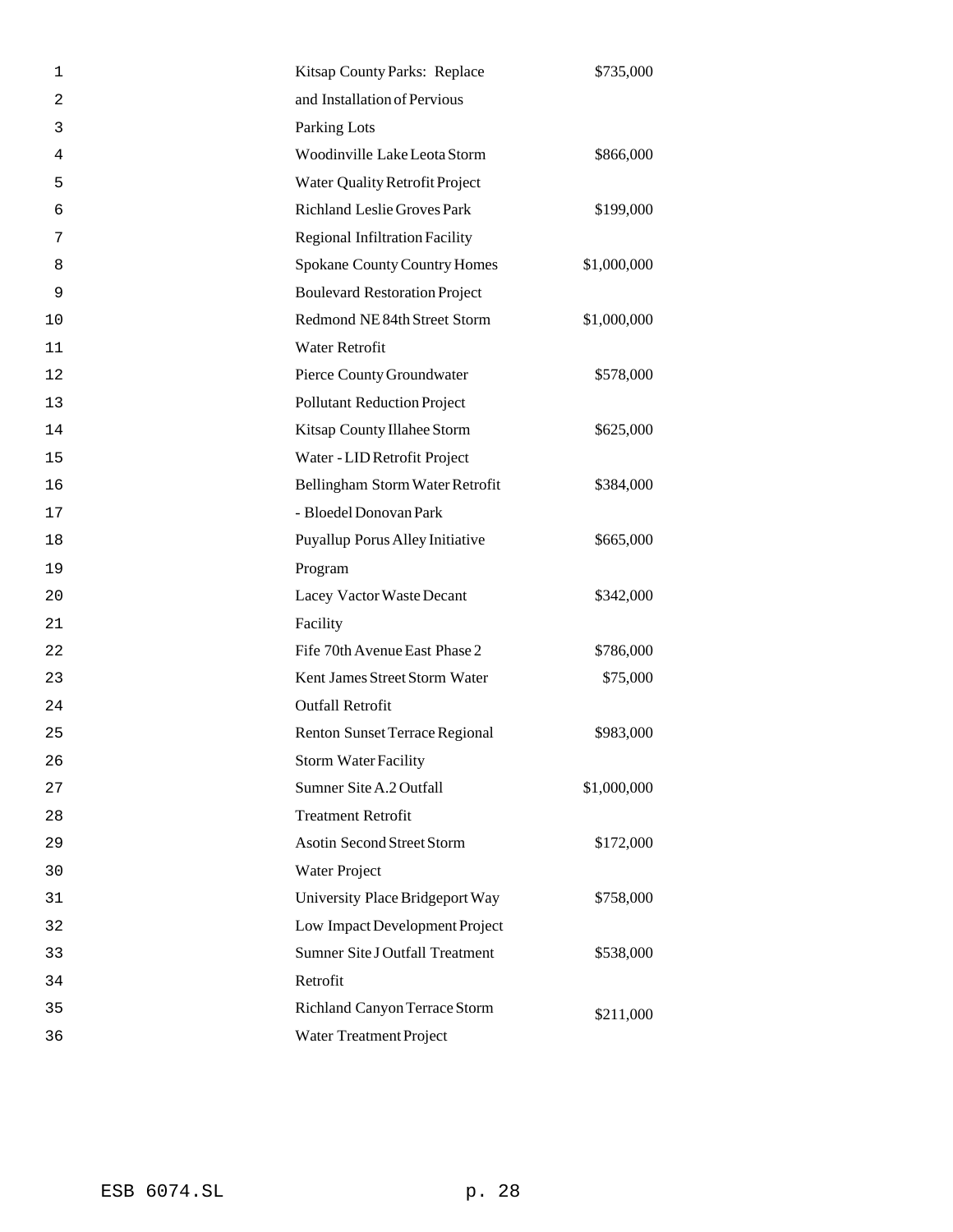| 1  | Olympia SPSCC Storm Water                                        | \$312,000    |  |
|----|------------------------------------------------------------------|--------------|--|
| 2  | <b>Retrofit for Water Quality</b>                                |              |  |
| 3  | Renton Harrington Avenue NE                                      | \$913,000    |  |
| 4  | <b>Green Connection</b>                                          |              |  |
| 5  | Longview Municipal Pervious                                      | \$86,000     |  |
| 6  | Concrete                                                         |              |  |
| 7  | Kirkland Northeast King County                                   | \$2,250,000  |  |
| 8  | Co-op Recycling Decant Center                                    |              |  |
| 9  | <b>Burlington Gages Slough Storm</b>                             | \$204,000    |  |
| 10 | Water LID Improvements                                           |              |  |
| 11 | Clark County Columbia River                                      | \$267,000    |  |
| 12 | High School Storm Water                                          |              |  |
| 13 | Retrofit                                                         |              |  |
| 14 | Bainbridge Island Lynwood                                        | \$188,000    |  |
| 15 | Center Outfall Improvement                                       |              |  |
| 16 | Project                                                          |              |  |
| 17 | Puyallup Clarks Creek Targeted                                   | \$551,000    |  |
| 18 | <b>Outfall Retrofit Project</b>                                  |              |  |
| 19 | Pierce County Tacoma Narrows                                     | \$326,000    |  |
| 20 | <b>Airport Pavement Removal</b>                                  |              |  |
| 21 | Pierce County Spanaway Lake                                      | \$690,000    |  |
| 22 | Park Storm Water Retrofit                                        |              |  |
| 23 | <b>Administrative Costs</b>                                      | \$792,000    |  |
| 24 | <b>Total</b>                                                     | \$24,073,000 |  |
| 25 | Appropriation:                                                   |              |  |
| 26 | Local Toxics Control Account--State $\ldots$ \$24,073,000        |              |  |
| 27 |                                                                  |              |  |
| 28 | Future Biennia (Projected Costs) \$0                             |              |  |
| 29 |                                                                  |              |  |
| 30 | NEW SECTION. Sec. 3005. A new section is added to 2011 1st sp.s. |              |  |
| 31 | c 48 (uncodified) to read as follows:                            |              |  |
| 32 | FOR THE DEPARTMENT OF ECOLOGY                                    |              |  |
| 33 | Storm Water Retrofit and LID Competitive Grants (91000054)       |              |  |
| 34 | The appropriation in this section is subject to the following    |              |  |
| 35 | conditions and limitations: The appropriation in this section is |              |  |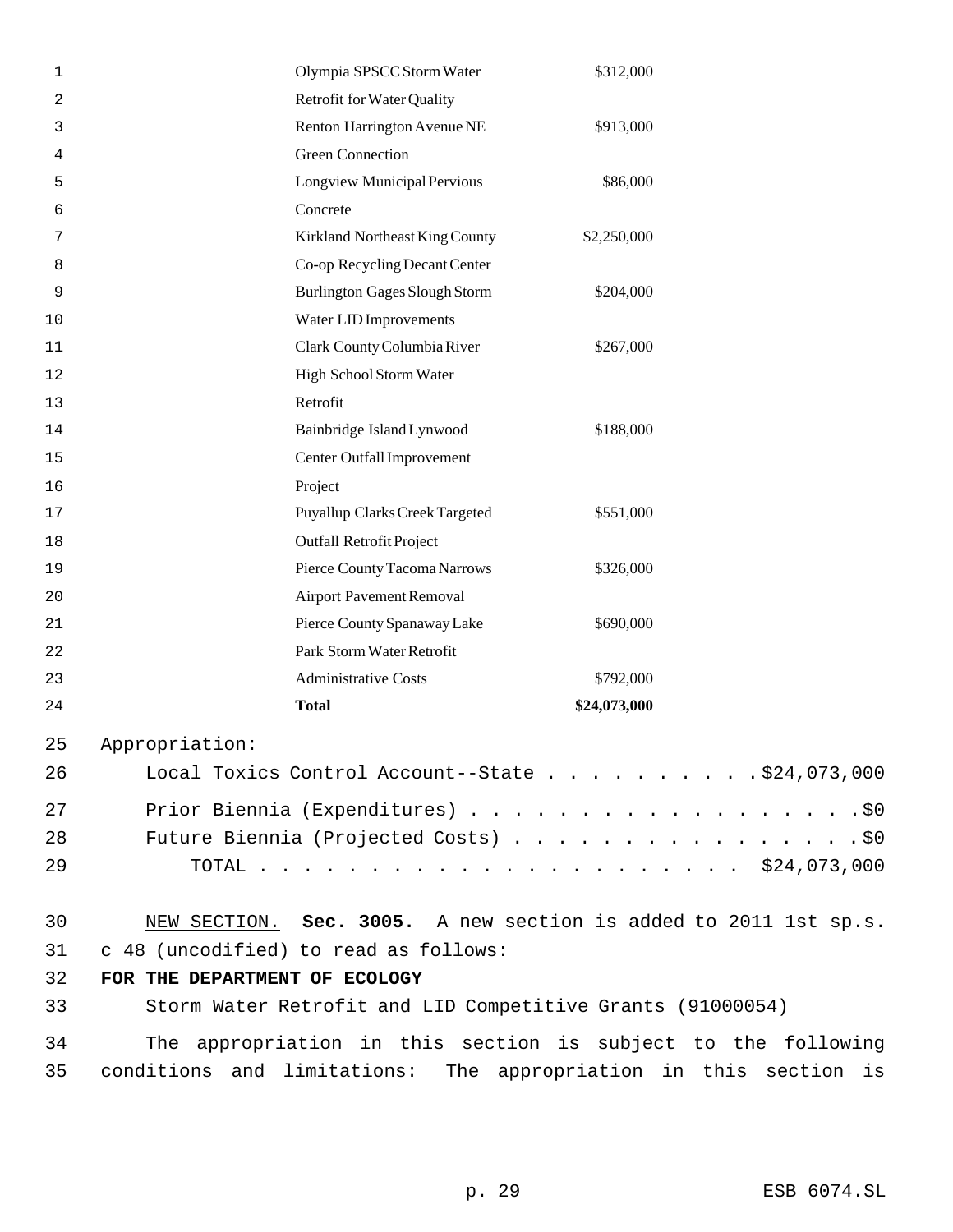provided solely for the following ranked list of projects. If a specified project has not met the requirements for executing a contract with the department by April 30, 2013, the department may allocate the amount specified to additional grants awarded on a competitive basis provided that the grant awardee is ready to proceed with the project.

| 6  | Project                              | <b>Authorized</b> |
|----|--------------------------------------|-------------------|
| 7  |                                      | <b>Amount</b>     |
| 8  | Burien Miller Creek Storm Water      | \$1,000,000       |
| 9  | <b>Management Facility</b>           |                   |
| 10 | Tacoma Asotin Court LID              | \$710,000         |
| 11 | Retrofit                             |                   |
| 12 | Seattle Public Utilities Midvale     | \$1,000,000       |
| 13 | <b>Storm Water Facility</b>          |                   |
| 14 | Mukilteo Smuggler's Gulch            | \$1,000,000       |
| 15 | Drainage Basin LID and Storm         |                   |
| 16 | Water Retrofit                       |                   |
| 17 | Kirkland Park Lane Pedestrian        | \$739,000         |
| 18 | Corridor                             |                   |
| 19 | Port Angeles 4th Street Storm        | \$1,000,000       |
| 20 | Water Project                        |                   |
| 21 | Snohomish County Department of       | \$1,000,000       |
| 22 | Parks & Recreation Kayak Park        |                   |
| 23 | <b>Storm Water Treatment</b>         |                   |
| 24 | Renton Rainier Avenue Storm          | \$644,000         |
| 25 | Water Retrofit                       |                   |
| 26 | Vancouver Peterson Channel           | \$287,000         |
| 27 | <b>Industrial LID Improvements</b>   |                   |
| 28 | <b>Wenatchee Snowmelt Facility</b>   | \$975,000         |
| 29 | Port Orchard Cedar Heights           | \$135,000         |
| 30 | Junior High Sidewalks                |                   |
| 31 | Centralia Downtown Rain Garden       | \$487,000         |
| 32 | <b>Revitalization Project</b>        |                   |
| 33 | Snohomish County Paine Field         | \$967,000         |
| 34 | Drainage Subbasin SC-5               |                   |
| 35 | <b>Seattle Public Utilities West</b> | \$289,000         |
| 36 | <b>Seattle Decant Facility</b>       |                   |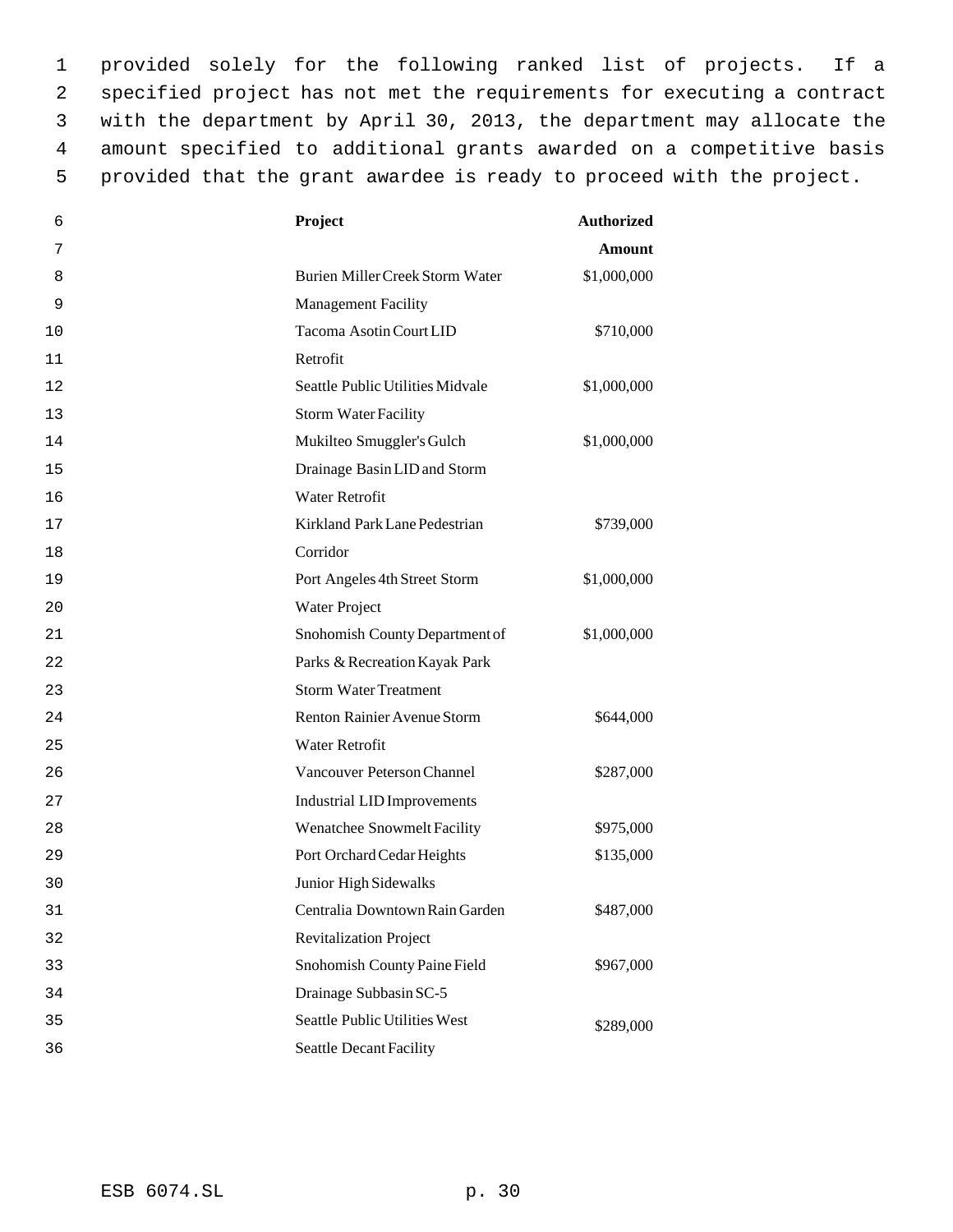| 1  |                                      | <b>Skagit County LID</b>                                               | \$291,000    |  |
|----|--------------------------------------|------------------------------------------------------------------------|--------------|--|
| 2  |                                      | <b>Demonstration Project</b>                                           |              |  |
| 3  |                                      | Snohomish LID Improvements                                             | \$104,000    |  |
| 4  |                                      | Project                                                                |              |  |
| 5  |                                      | Douglas County 23rd Street                                             | \$165,000    |  |
| 6  |                                      | (Baker to SR 28)                                                       |              |  |
| 7  |                                      | Renton NE 10th St and Anacortes                                        | \$206,000    |  |
| 8  |                                      | Ave NE Detention Pond Retrofit                                         |              |  |
| 9  |                                      | Redmond Public Works Kelsey                                            | \$1,000,000  |  |
| 10 |                                      | <b>Creek Erosion Reduction Facility</b>                                |              |  |
| 11 |                                      | <b>Whatcom County Upper Silver</b>                                     | \$988,000    |  |
| 12 |                                      | <b>Beach Creek Restoration</b>                                         |              |  |
| 13 |                                      | Port of Vancouver Terminal 4                                           | \$1,000,000  |  |
| 14 |                                      | <b>Storm Water Pond Retrofit</b>                                       |              |  |
| 15 |                                      | <b>Administrative Costs</b>                                            | \$476,000    |  |
| 16 |                                      | <b>Total</b>                                                           | \$14,463,000 |  |
| 17 | Appropriation:                       |                                                                        |              |  |
| 18 |                                      | Local Toxics Control Account--State \$14,463,000                       |              |  |
|    |                                      |                                                                        |              |  |
| 19 | Prior Biennia (Expenditures) \$0     |                                                                        |              |  |
| 20 | Future Biennia (Projected Costs) \$0 |                                                                        |              |  |
| 21 |                                      |                                                                        |              |  |
| 22 |                                      | Sec. 3006. 2011 1st sp.s. c 49 s 3008 (uncodified) is amended to       |              |  |
| 23 | read as follows:                     |                                                                        |              |  |
| 24 | FOR THE DEPARTMENT OF ECOLOGY        |                                                                        |              |  |
| 25 |                                      | Columbia River Basin Water Supply Development Program (20062950)       |              |  |
| 26 |                                      | The appropriations in this section are subject to the following        |              |  |
| 27 | conditions and limitations:          |                                                                        |              |  |
| 28 |                                      | (1) \$1,000,000 of the appropriation is provided solely to the         |              |  |
| 29 |                                      | Columbia basin groundwater management area for the following projects: |              |  |
| 30 |                                      | (a) \$600,000 of the appropriation is provided solely to construct     |              |  |
| 31 |                                      | localized hydrologic models for municipal supply sources and aquifer   |              |  |
| 32 |                                      | storage and recovery potential; and                                    |              |  |
| 33 |                                      | (b) \$400,000 of the appropriation is provided solely to develop and   |              |  |
| 34 |                                      | implement methods to identify sustainable wells near the East Low      |              |  |
| 35 | Canal.                               |                                                                        |              |  |
|    |                                      |                                                                        |              |  |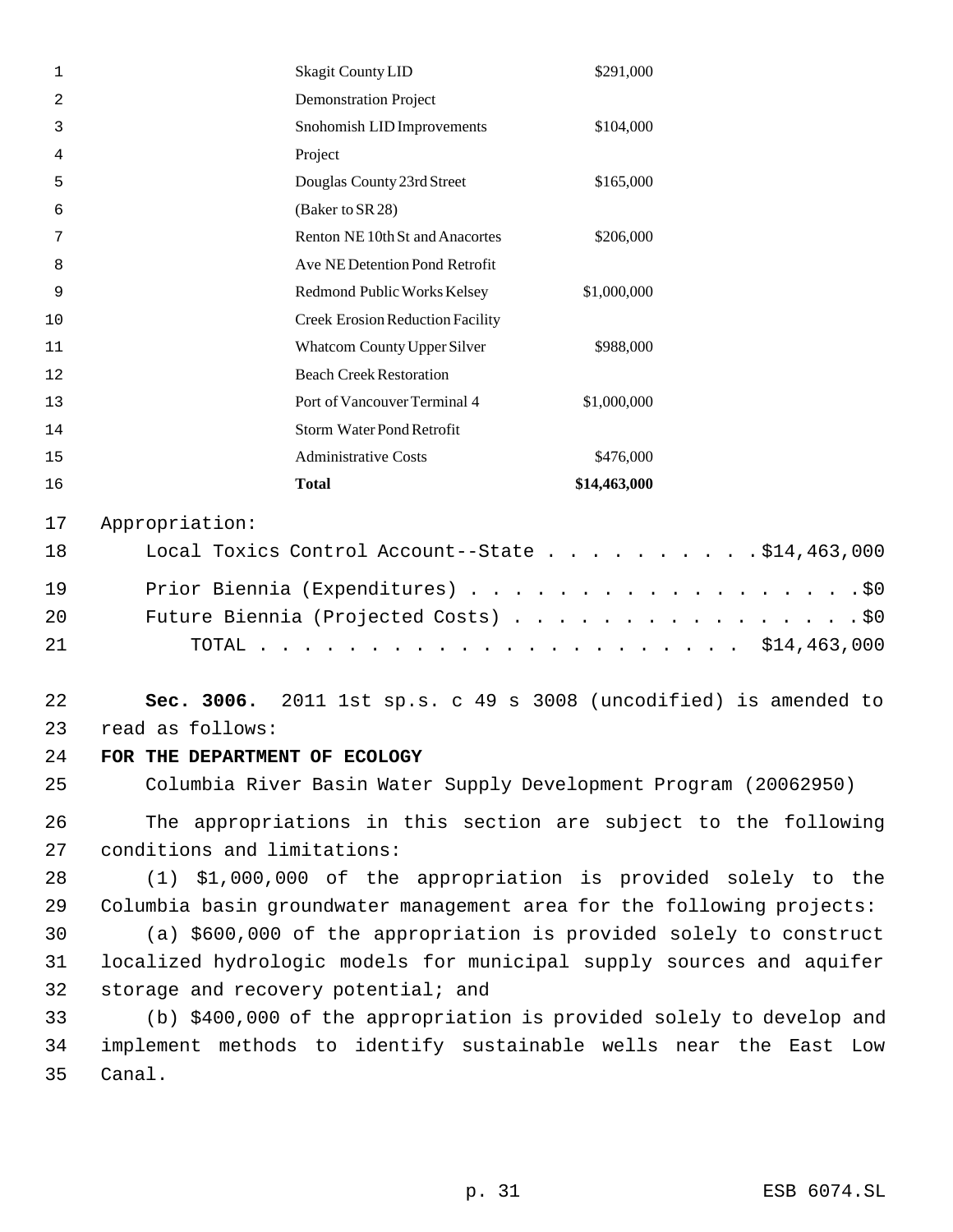(2) \$6,000,000 of the appropriation is provided solely for the Sunnyside Valley Irrigation District Water Conservation program. (3) The department must reexamine its method of accounting for in- stream and out-of-stream benefits and develop a means of accounting for the indirect but substantial and tangible out-of-stream benefits that accrue from conservation, pump exchanges, and other projects. The department must report the results of this reexamination to the legislature by September 15, 2011. Reappropriation: Columbia River Basin Water Supply Development 11 Account--State . . . . . . . . . . . . . . . . . \$23,987,000 Appropriation: Columbia River Basin Water Supply Development 14 Account--State . . . . . . . . . . . . . . ((\$47,000,000)) \$36,596,000 \$36,596,000 Columbia River Basin Taxable Bond Water 17 Supply Development Account--State . . . . . . . . . \$10,404,000 18 Subtotal Appropriation . . . . . . . . . . . . . . \$47,000,000 Prior Biennia (Expenditures) . . . . . . . . . . . . . \$20,513,000 Future Biennia (Projected Costs) . . . . . . . . . . . \$128,700,000 TOTAL . . . . . . . . . . . . . . . . . . . . . . \$220,200,000 **Sec. 3007.** 2011 1st sp.s. c 48 s 3024 (uncodified) is amended to read as follows: **FOR THE DEPARTMENT OF ECOLOGY** Centennial Clean Water Program (30000208) The appropriation in this section is subject to the following conditions and limitations: (1) \$3,500,000 of the appropriation is provided solely to the city of Snohomish to implement the near-term wastewater treatment plant improvement project required under agreed order No. 7973 between the department of ecology and the city. (2) \$3,500,000 of the appropriation is provided solely for a grant for the Freeland sewer project. (3) ((\$540,000 of the appropriation is provided solely for the city of Connell's Klindworth Campbell waterline distribution project.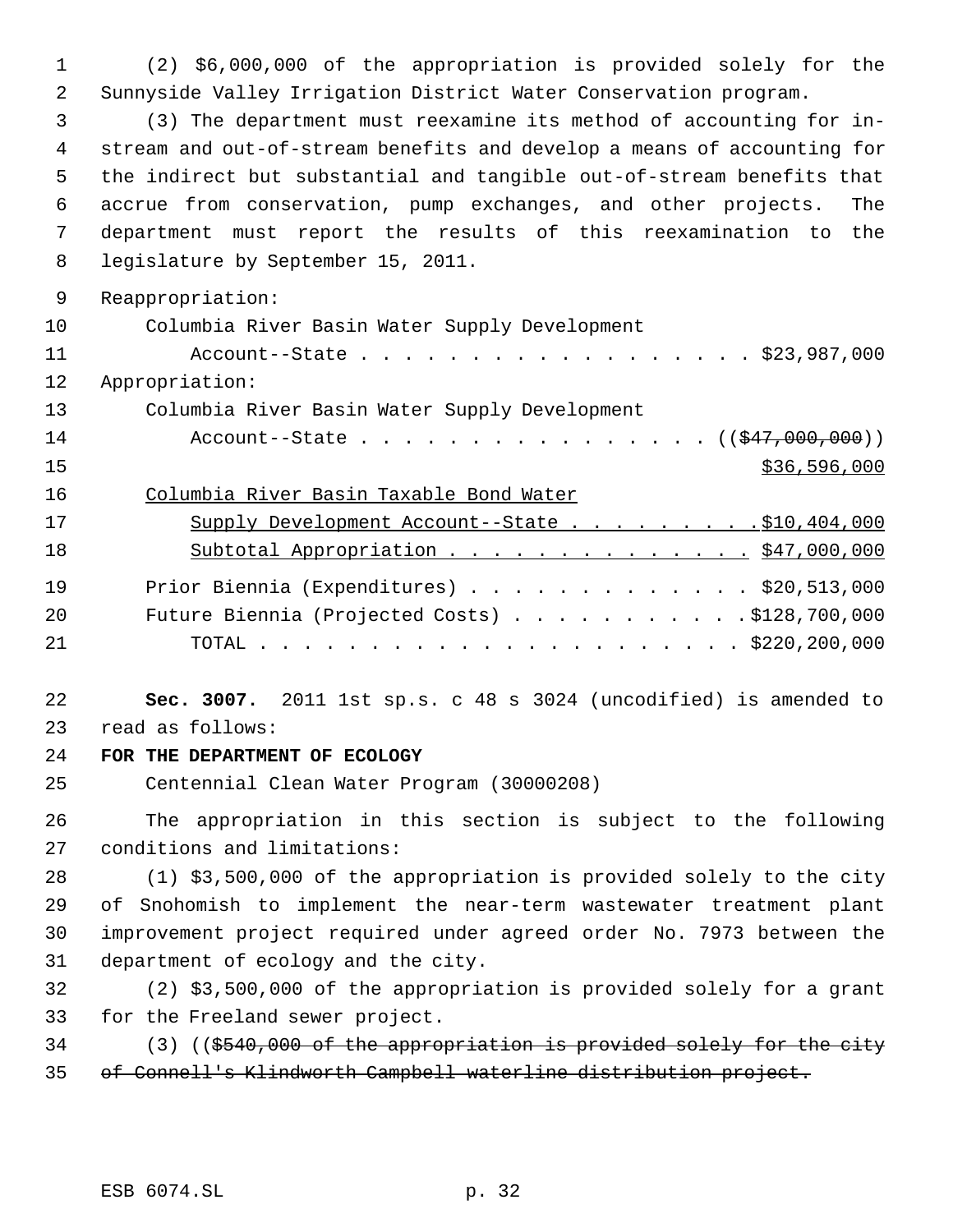1  $(4)$ ) \$600,000 of the appropriation is provided solely for a grant for the town of Mabton's wastewater treatment project.

 ( $(\overline{5})$ ) (4) For projects involving repair, replacement, or improvement of a wastewater treatment plant or other public works facility for which an investment grade audit is obtainable, the department of ecology must require as a contract condition that the project sponsor undertake an investment grade audit. The project sponsor may finance the costs of the audit as part of its centennial clean water program grant.

Appropriation:

| 11 | State Toxics Control Account--State \$34,100,000 |
|----|--------------------------------------------------|
| 12 | Prior Biennia (Expenditures) \$0                 |
| 13 | Future Biennia (Projected Costs) \$0             |
| 14 |                                                  |

 **Sec. 3008.** 2011 1st sp.s. c 49 s 3028 (uncodified) is amended to read as follows:

**FOR THE DEPARTMENT OF ECOLOGY**

Protect Communities from Flood and Drought (92000002)

Reappropriation:

20 State Building Construction Account--State . . . . . ((\$6,475,000)) 21  $\frac{\text{S8},172,000}{\text{S8}}$ 22 Prior Biennia (Expenditures) . . . . . . . . . . . . ((\$8,500,000)) \$6,609,000 24 Future Biennia (Projected Costs) . . . . . . . . . . . . . . . . \$0 25 TOTAL . . . . . . . . . . . . . . . . . . ((<del>\$14,975,000</del>)) \$14,781,000

 NEW SECTION. **Sec. 3009.** A new section is added to 2011 1st sp.s. c 48 (uncodified) to read as follows:

# **FOR THE DEPARTMENT OF ECOLOGY**

Flood Levee Improvements (92000057)

 The appropriation in this section is subject to the following conditions and limitations: The appropriation in this section is provided solely for the King county flood district for the Briscoe-Desimone levee improvement project.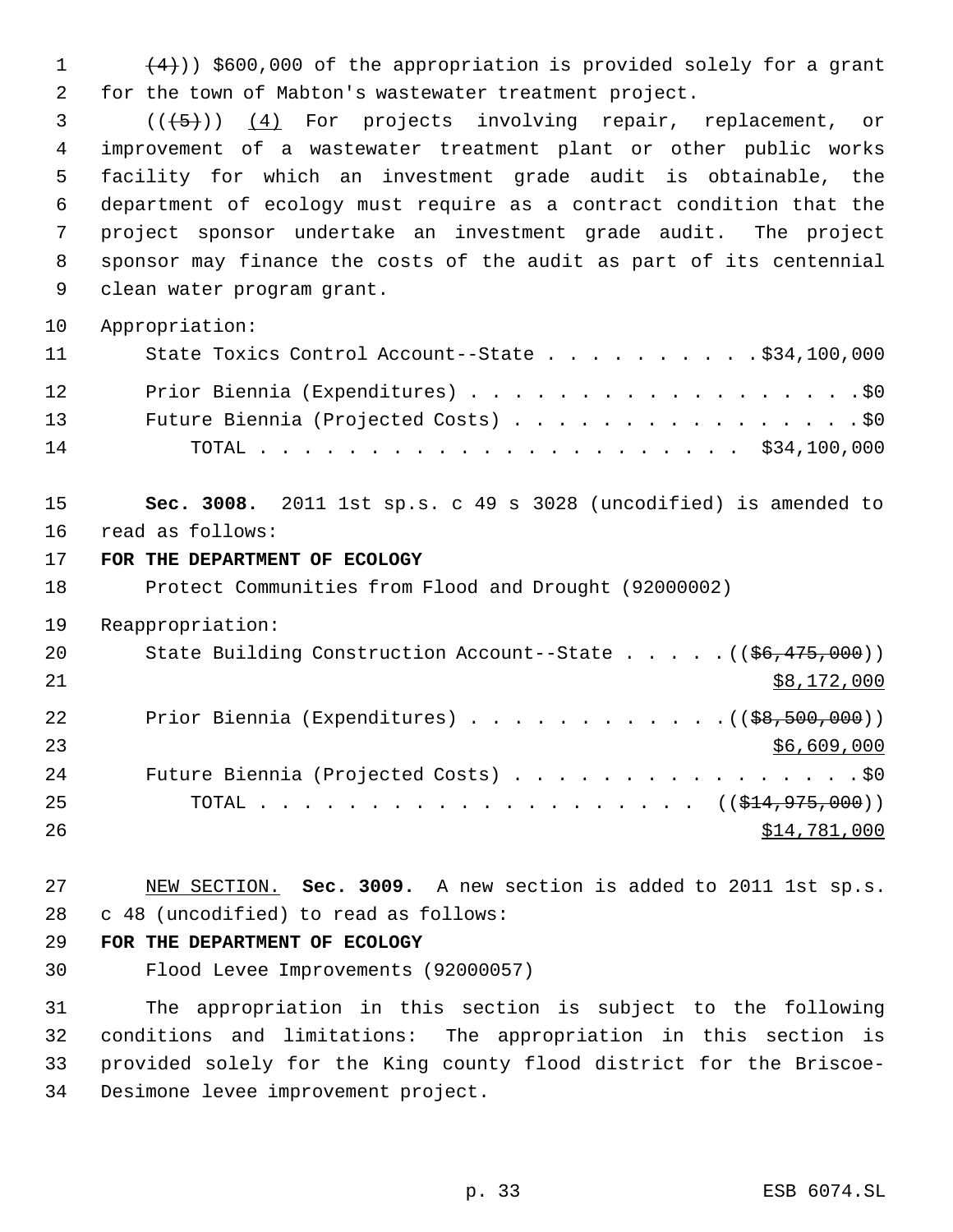| 1        | Appropriation:                                                                                 |
|----------|------------------------------------------------------------------------------------------------|
| 2        | Local Toxics Control Account--State \$7,000,000                                                |
| 3        | Prior Biennia (Expenditures) \$0                                                               |
| 4        | Future Biennia (Projected Costs) \$0                                                           |
| 5        |                                                                                                |
| 6        | Sec. 3010. 2011 1st sp.s. c 48 s 3025 (uncodified) is amended to                               |
| 7        | read as follows:                                                                               |
| 8        | FOR THE DEPARTMENT OF ECOLOGY                                                                  |
| 9        | Water Pollution Control Revolving Fund Program (30000209)                                      |
| 10<br>11 | The appropriations in this section are subject to the following<br>conditions and limitations: |
| 12       | (1) For projects involving repair, replacement, or improvement of                              |
| 13       | a wastewater treatment plant or other public works facility for which                          |
| 14       | an investment grade audit is obtainable, the department of ecology must                        |
| 15       | require as a contract condition that the project sponsor undertake an                          |
| 16       | investment grade audit. The project sponsor may finance the costs of                           |
| 17       | the audit as part of its water pollution control revolving fund program                        |
| 18       | loan.                                                                                          |
| 19       | (2) \$7,939,000 of the appropriation is provided solely for the LOTT                           |
| 20       | clean water alliance primary sedimentation basins project.                                     |
| 21       | Appropriation:                                                                                 |
| 22       | Water Pollution Control Revolving                                                              |
| 23       | Account--State ( $(\frac{$102,000,000)}{$ )                                                    |
| 24       | \$109,939,000                                                                                  |
| 25       | Water Pollution Control Revolving Account--Federal \$82,205,000                                |
| 26       | Subtotal Appropriation $($ $($ $\frac{18484,205,000)}{2000})$                                  |
| 27       | \$192,144,000                                                                                  |
| 28       | Prior Biennia (Expenditures) \$0                                                               |
| 29       | Future Biennia (Projected Costs) \$736,820,000                                                 |
| 30       | TOTAL ( $(\frac{2921}{1025}, 000)$ )                                                           |
| 31       | \$928,964,000                                                                                  |
| 32       | Sec. 3011. 2011 1st sp.s. c 48 s 3036 (uncodified) is amended to                               |
| 33       | read as follows:                                                                               |
| 34       | FOR THE DEPARTMENT OF ECOLOGY                                                                  |

Clean Up Toxics Sites - Puget Sound (30000265)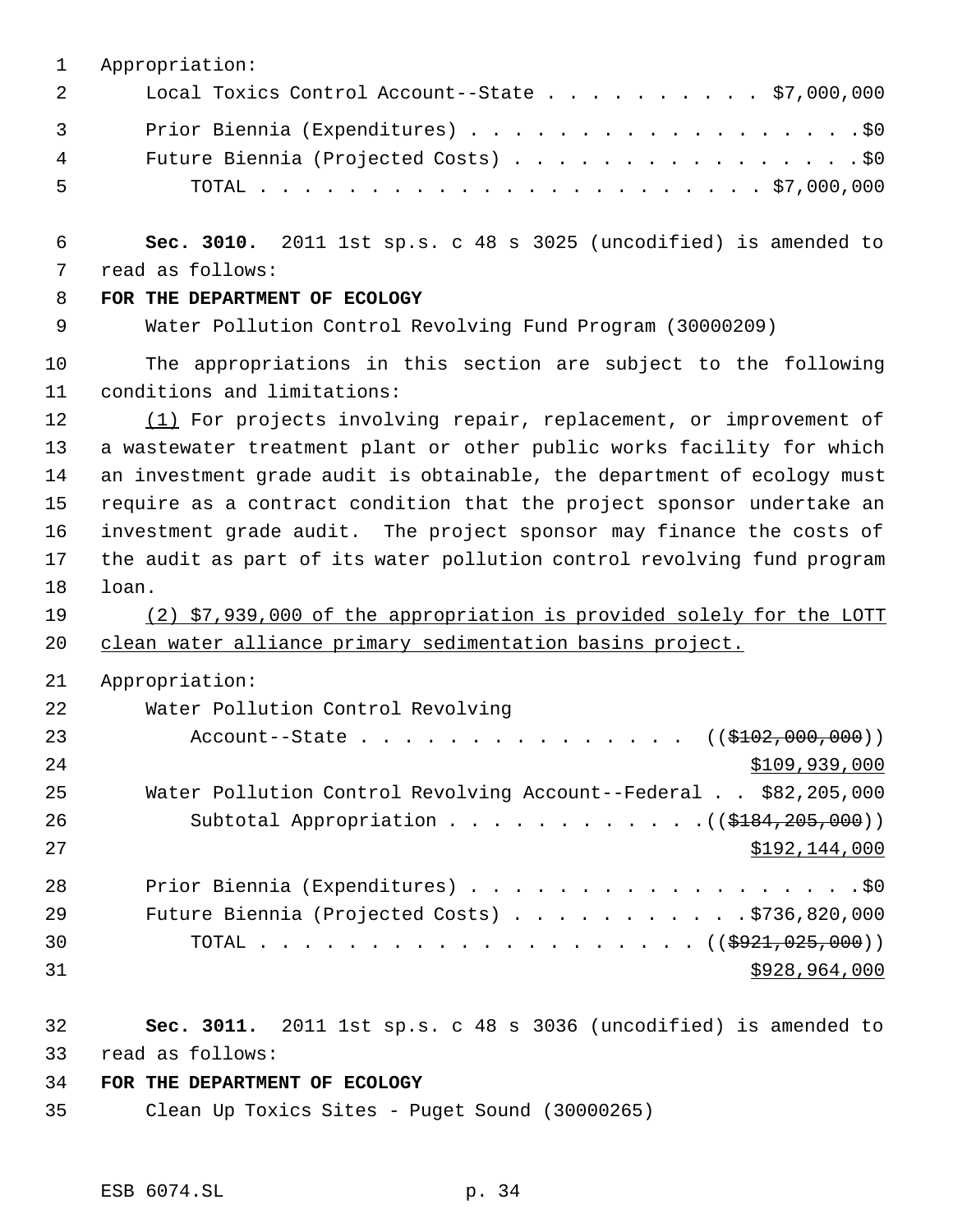| 1  | Appropriation:                                                         |
|----|------------------------------------------------------------------------|
| 2  | ((Local Toxics Control Account--State)) State                          |
| 3  | <u>Toxics Control Account--State</u> \$16,400,000                      |
| 4  | Prior Biennia (Expenditures) \$0                                       |
| 5  | Future Biennia (Projected Costs) \$11,248,000                          |
| 6  |                                                                        |
| 7  | NEW SECTION. Sec. 3012. A new section is added to 2011 1st sp.s.       |
| 8  | c 48 (uncodified) to read as follows:                                  |
| 9  | FOR THE DEPARTMENT OF ECOLOGY                                          |
| 10 | Solid Waste Reduction - Compost (91000197)                             |
| 11 | Appropriation:                                                         |
| 12 | State Toxics Control Account--State $\ldots$ \$1,694,000               |
| 13 | Prior Biennia (Expenditures) \$0                                       |
| 14 | Future Biennia (Projected Costs) \$0                                   |
| 15 |                                                                        |
| 16 | NEW SECTION. Sec. 3013. A new section is added to 2011 1st sp.s.       |
| 17 | c 49 (uncodified) to read as follows:                                  |
| 18 | FOR THE PARKS AND RECREATION COMMISSION                                |
| 19 | Deferred Maintenance (91000030)                                        |
| 20 | The appropriation in this section is subject to the following          |
| 21 | conditions and limitations: \$250,000 of the appropriation is provided |
| 22 | solely for improvements at Mt. Spokane state park.                     |
| 23 | Appropriation:                                                         |
| 24 | State Building Construction Account--State \$1,070,000                 |
| 25 | Prior Biennia (Expenditures) \$0                                       |
| 26 | Future Biennia (Projected Costs) \$0                                   |
| 27 |                                                                        |
| 28 | NEW SECTION. Sec. 3014. A new section is added to 2011 1st sp.s.       |
| 29 | c 49 (uncodified) to read as follows:                                  |
| 30 | FOR THE STATE PARKS AND RECREATION COMMISSION                          |
| 31 | Picnic Shelters (91000018)                                             |
| 32 | Appropriation:                                                         |
| 33 | State Building Construction Account--State \$500,000                   |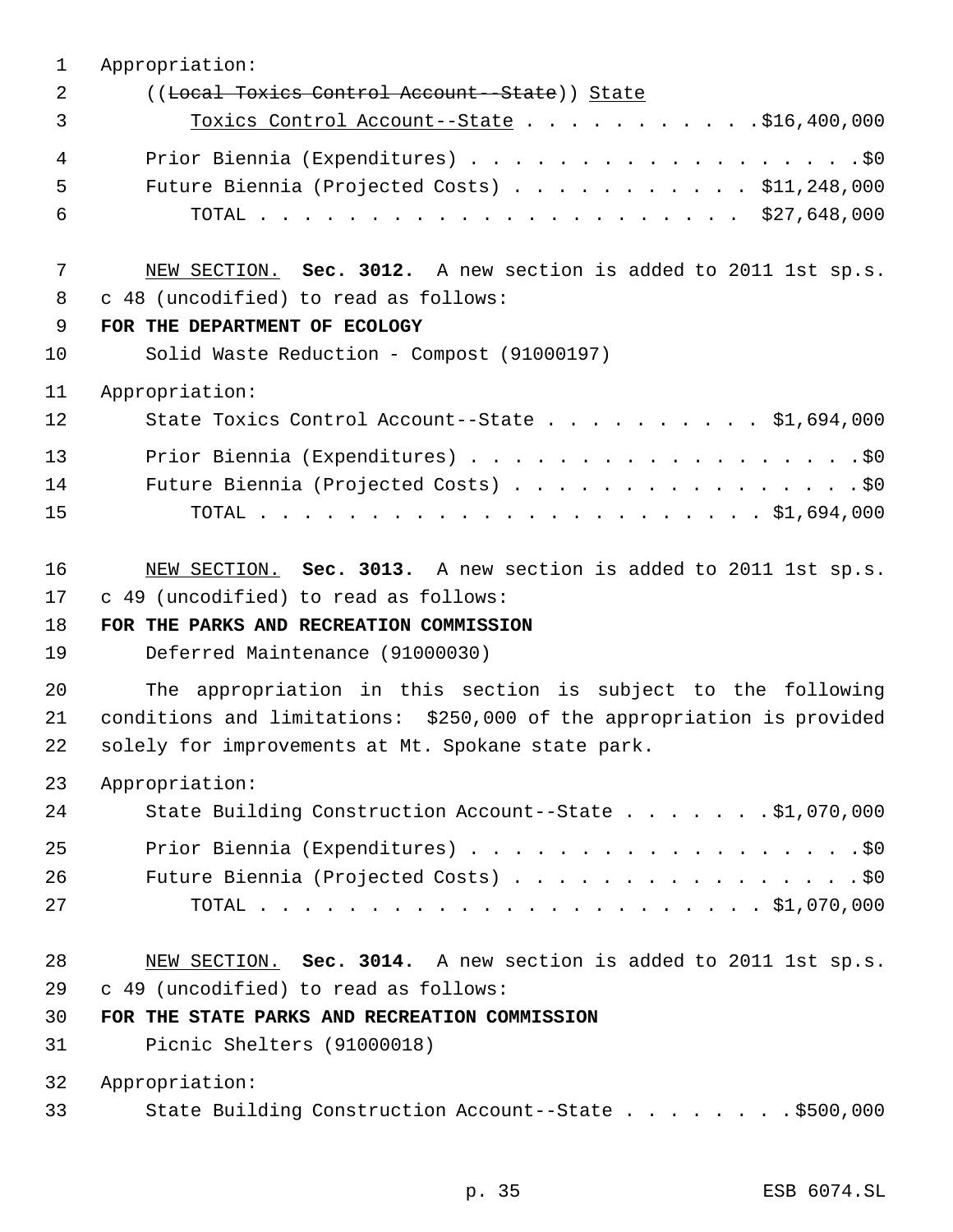| $\mathbf{1}$ | Prior Biennia (Expenditures) \$0                                                                                |
|--------------|-----------------------------------------------------------------------------------------------------------------|
| 2<br>3       | Future Biennia (Projected Costs) \$0                                                                            |
| 4            | NEW SECTION. Sec. 3015. A new section is added to 2011 1st sp.s.                                                |
| 5            | c 49 (uncodified) to read as follows:                                                                           |
| 6            | FOR THE STATE PARKS AND RECREATION COMMISSION                                                                   |
| 7            | Wallace Falls Footbridge (91000047)                                                                             |
| 8            | Appropriation:                                                                                                  |
| 9            | State Building Construction Account--State \$486,000                                                            |
| 10           | Prior Biennia (Expenditures) \$0                                                                                |
| 11           | Future Biennia (Projected Costs) \$0                                                                            |
| 12           |                                                                                                                 |
| 13           | NEW SECTION. Sec. 3016. A new section is added to 2011 1st sp.s.                                                |
| 14           | c 49 (uncodified) to read as follows:                                                                           |
| 15           | FOR THE STATE PARKS AND RECREATION COMMISSION                                                                   |
| 16           | Energy Conservation (91000040)                                                                                  |
| 17           | Appropriation:                                                                                                  |
| 18           | State Building Construction Account--State \$215,000                                                            |
| 19           | Prior Biennia (Expenditures) \$0                                                                                |
| 20           | Future Biennia (Projected Costs) \$0                                                                            |
| 21           |                                                                                                                 |
| 22           | *NEW SECTION. Sec. 3017. A new section is added to 2011 1st sp.s.                                               |
| 23           | c 49 (uncodified) to read as follows:                                                                           |
| 24           | FOR THE STATE PARKS AND RECREATION COMMISSION                                                                   |
| 25           | Lake Sammamish Concession and Event Facility (91000034)                                                         |
| 26           | Appropriation:                                                                                                  |
| 27           | State Building Construction Account--State \$1,000,000                                                          |
| 28           | Prior Biennia (Expenditures)<br>. \$0<br>$\sim$ $\sim$                                                          |
| 29           | Future Biennia (Projected Costs)<br>. \$0                                                                       |
| 30           | $\ldots$ ; $\frac{1}{2}$ ,000,000<br><b>TOTAL</b><br>.<br>*Sec. 3017 was vetoed. See message at end of chapter. |
| 31           | NEW SECTION. Sec. 3018. A new section is added to 2011 1st sp.s.                                                |
| 32           | c 49 (uncodified) to read as follows:                                                                           |

ESB 6074.SL p. 36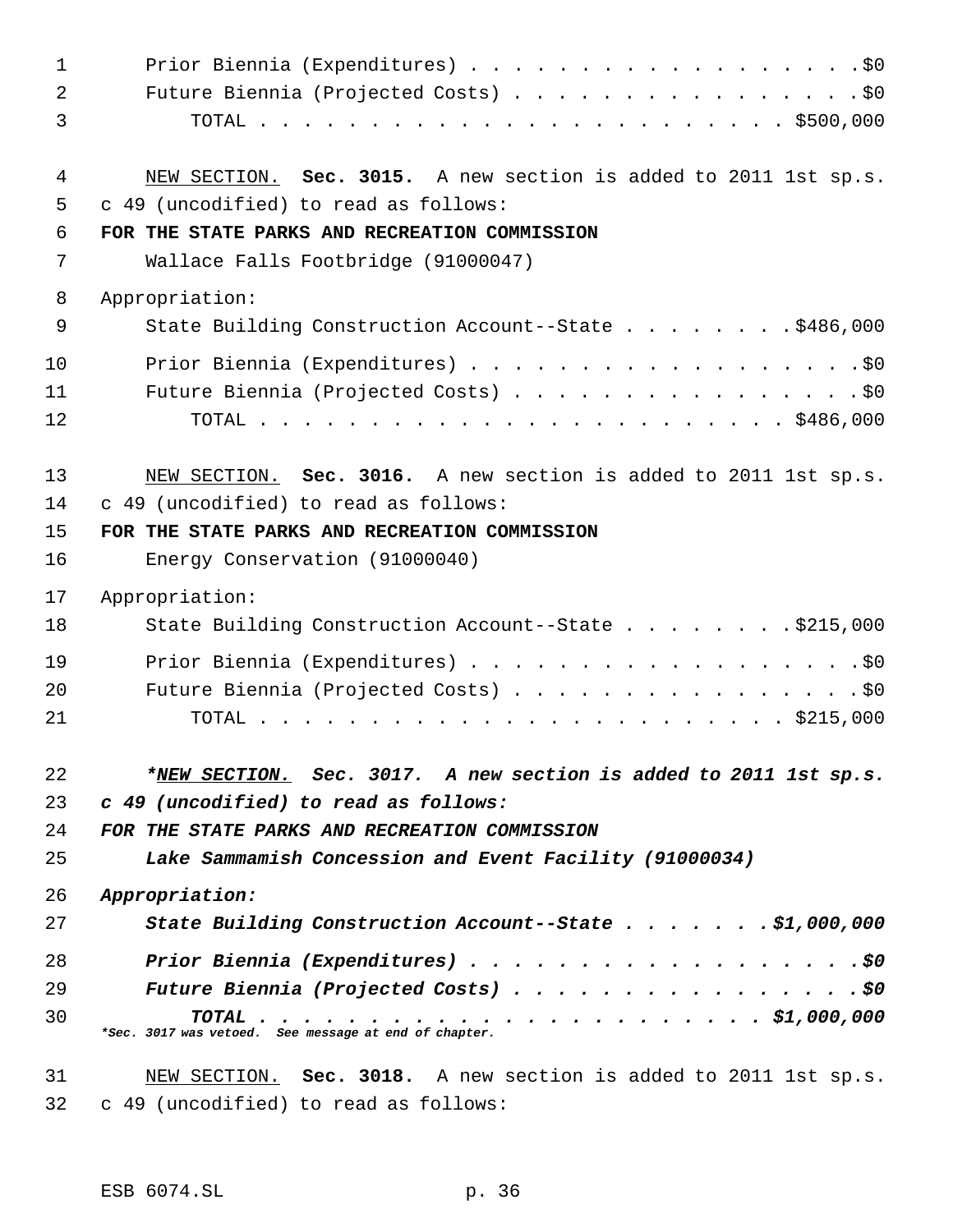| $\mathbf{1}$ | FOR THE STATE PARKS AND RECREATION COMMISSION                           |
|--------------|-------------------------------------------------------------------------|
| 2            | Culverts (91000046)                                                     |
| 3            | Appropriation:                                                          |
| 4            | State Building Construction Account--State \$1,000,000                  |
| 5            |                                                                         |
| 6            | Future Biennia (Projected Costs) \$0                                    |
| 7            |                                                                         |
| 8            | NEW SECTION. Sec. 3019. A new section is added to 2011 1st sp.s.        |
| 9            | c 48 (uncodified) to read as follows:                                   |
| 10           | FOR THE RECREATION AND CONSERVATION FUNDING BOARD                       |
| 11           | Family Forest Fish Passage Program (91000097)                           |
| 12           | Appropriation:                                                          |
| 13           | State Toxics Control Account--State \$10,000,000                        |
| 14           |                                                                         |
| 15           | Future Biennia (Projected Costs) \$0                                    |
| 16           |                                                                         |
| 17           | Sec. 3020. 2011 1st sp.s. c 49 s 3070 (uncodified) is amended to        |
| 18           | read as follows:                                                        |
| 19           | FOR THE RECREATION AND CONSERVATION FUNDING BOARD                       |
| 20           | Puget Sound Estuary and Salmon Restoration Program (30000148)           |
| 21           | The appropriation in this section is subject to the following           |
| 22           | conditions and limitations:                                             |
| 23           | (1) \$750,000 of the appropriation is provided solely for               |
| 24           | acquisition of land in Dabob Bay by the nature conservancy for transfer |
| 25           | to the department of natural resources.                                 |
| 26           | (2) The balance of the appropriation shall not be expended on the       |
| 27           | acquisition of lands by state agencies.                                 |
| 28           | Appropriation:                                                          |
| 29           | State Building Construction Account--State \$5,000,000                  |
| 30           |                                                                         |
| 31           | Future Biennia (Projected Costs) \$20,000,000                           |
| 32           |                                                                         |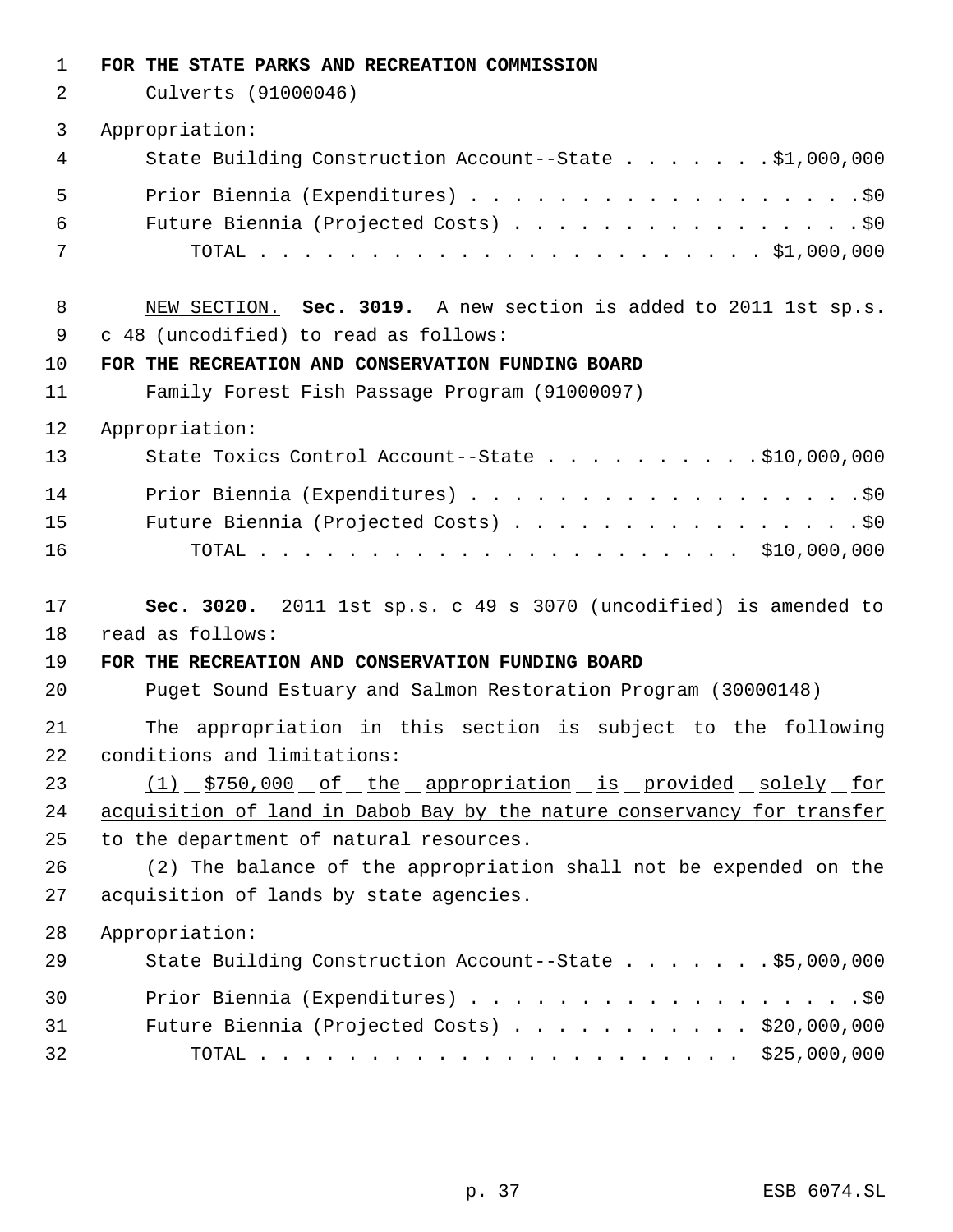NEW SECTION. **Sec. 3021.** A new section is added to 2011 1st sp.s.

c 48 (uncodified) to read as follows:

# **FOR THE STATE CONSERVATION COMMISSION**

Livestock Nutrient Program (30000001)

Appropriation:

|     | General Fund--Federal \$1,000,000    |
|-----|--------------------------------------|
| 7   | Prior Biennia (Expenditures) \$0     |
| 8   | Future Biennia (Projected Costs) \$0 |
| − q |                                      |

 NEW SECTION. **Sec. 3022.** A new section is added to 2011 1st sp.s. c 48 (uncodified) to read as follows:

# **FOR THE DEPARTMENT OF NATURAL RESOURCES**

 Point Ruston Sediment Capping and Shoreline Restoration Stabilization (91000065)

 The appropriation in this section is subject to the following conditions and limitations:

 (1) The appropriation in this section is provided solely to the department of natural resources to complete sediment capping and shoreline stabilization on aquatic lands located adjacent to the Asarco clean-up site in Commencement Bay. However, funds shall only be expended if the department has entered into agreements with the environmental protection agency or the adjacent land owner known as Point Ruston, LLC which fully relieves the state from any further liability or contributions relating to the cleanup of such aquatic lands.

 (2) This appropriation from the cleanup settlement account is a loan payable over an eight-year period half from the aquatic lands enhancement account and half from the state toxics control account. The state treasurer must maintain a record of expenditures against this appropriation and must calculate repayment obligations to the cleanup settlement account at an interest rate that is five-tenths of a one percent higher than the interest rate that the account would have earned without the expenditures against this appropriation. The state treasurer must submit a report of this repayment obligation to the office of financial management by September 1st of each year. The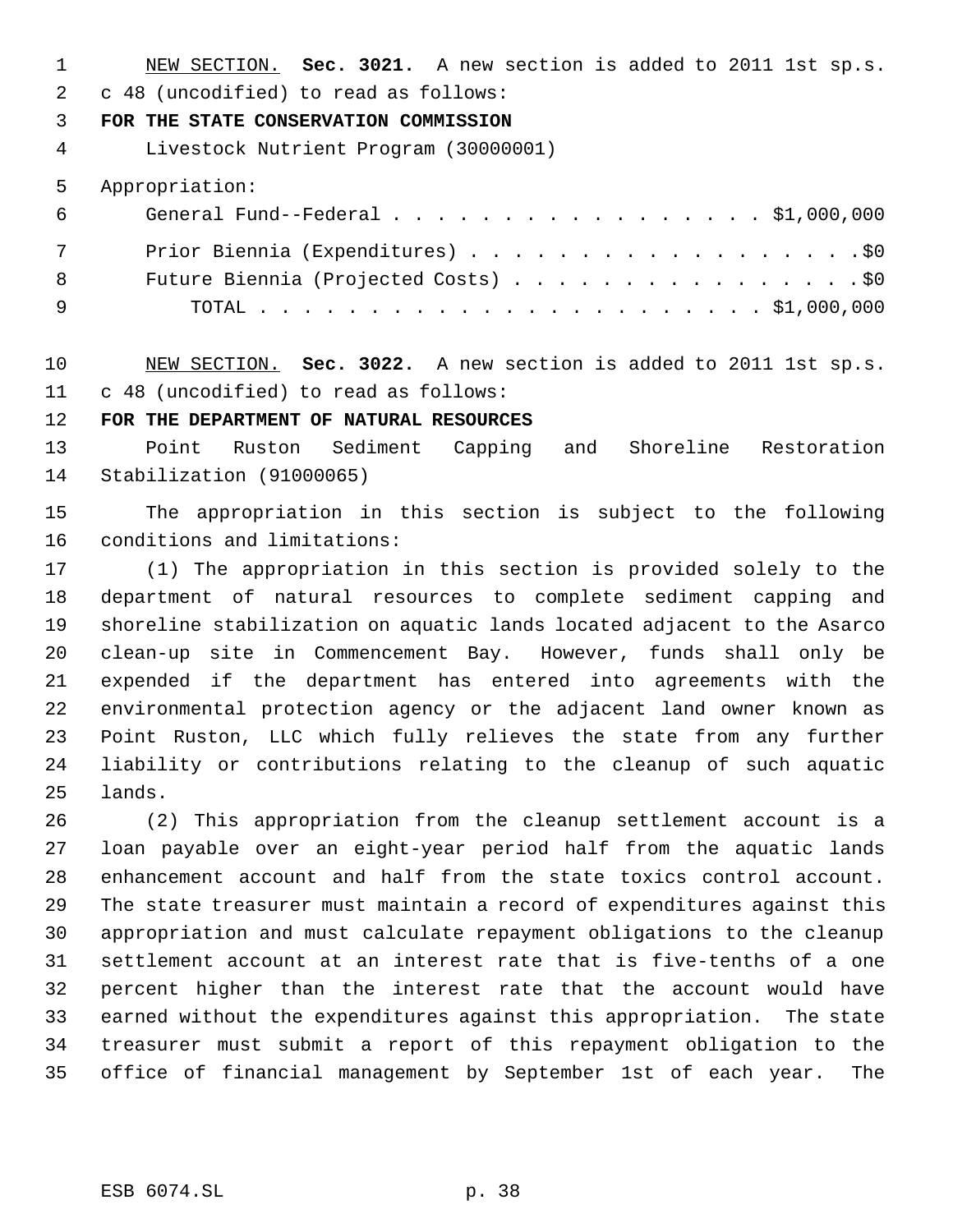governor's budget request under RCW 43.88.060 must include sufficient funds to meet the biennial repayment obligation. Appropriation: Cleanup Settlement Account--State . . . . . . . . . . . \$7,200,000 5 Prior Biennia (Expenditures) . . . . . . . . . . . . . . . . . . \$0 Future Biennia (Projected Costs) . . . . . . . . . . . . . . . . \$0 TOTAL . . . . . . . . . . . . . . . . . . . . . . . \$7,200,000 **Sec. 3023.** 2011 1st sp.s. c 48 s 3083 (uncodified) is amended to read as follows: **FOR THE DEPARTMENT OF NATURAL RESOURCES** 11 ((Elk River Estuarine)) National Coastal Wetland Conservation Program Lands Acquisition (91000007) Reappropriation: 14 General Fund--Federal . . . . . . . . . . . . . . . . \$1,000,000 15 Prior Biennia (Expenditures) . . . . . . . . . . . . . . . . . . \$0 Future Biennia (Projected Costs) . . . . . . . . . . . . . . . . \$0 TOTAL . . . . . . . . . . . . . . . . . . . . . . . \$1,000,000 **Sec. 3024.** 2011 1st sp.s. c 49 s 3108 (uncodified) is amended to read as follows: **FOR THE DEPARTMENT OF NATURAL RESOURCES** Fire Hazard Reductions (30000201) The appropriation in this section is subject to the following conditions and limitations: The appropriations in this section are 24 provided solely for forest ((improvement)) treatments ((on)) that 25 benefit state trust lands in eastern Washington. Appropriation: State Building Construction Account--State . . . . . . . \$2,000,000 Prior Biennia (Expenditures) . . . . . . . . . . . . . . . . . .\$0 29 Future Biennia (Projected Costs) . . . . . . . . . . . . . . . . \$0 TOTAL . . . . . . . . . . . . . . . . . . . . . . . \$2,000,000 NEW SECTION. **Sec. 3025.** A new section is added to 2011 1st sp.s.

c 48 (uncodified) to read as follows: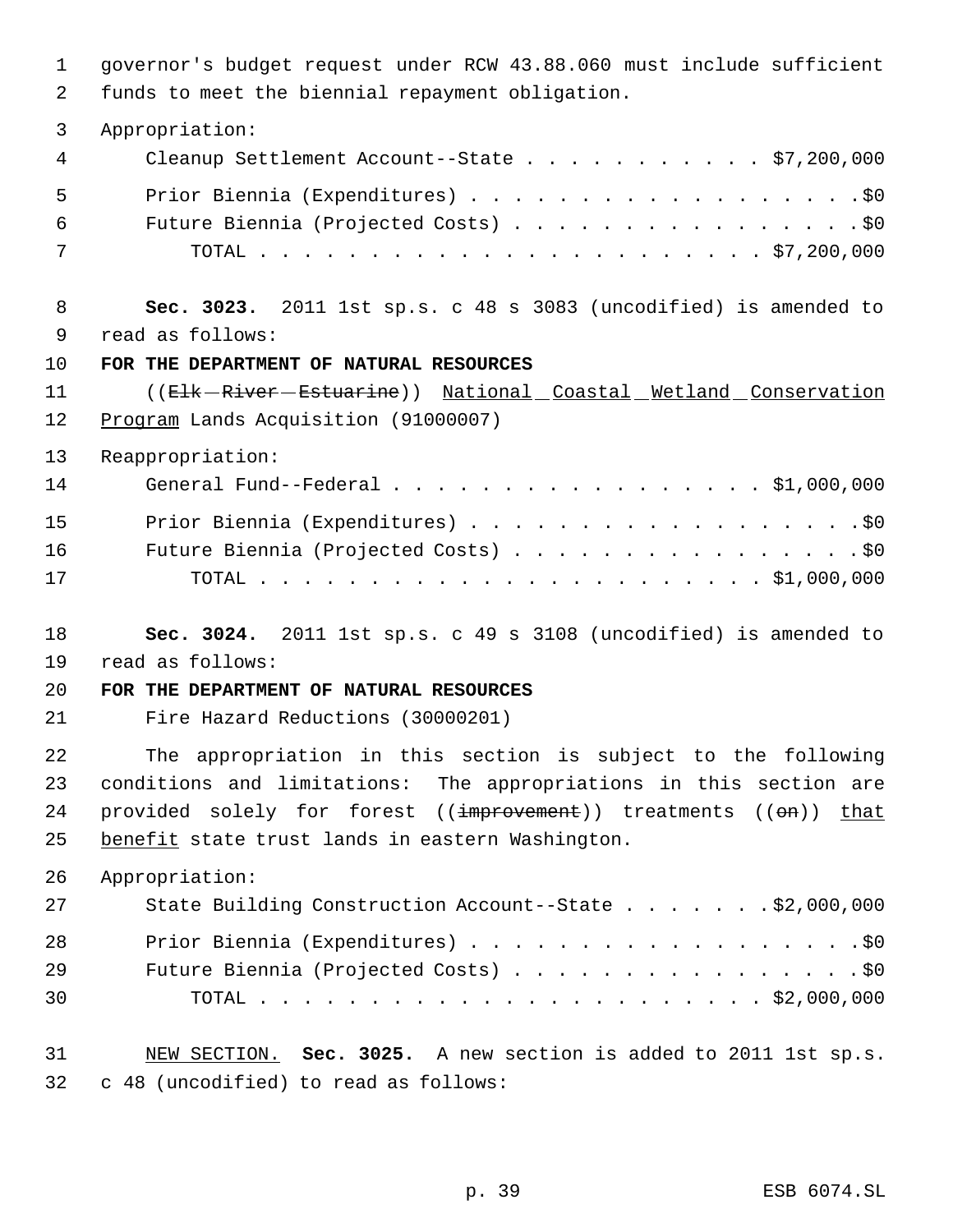#### **FOR THE DEPARTMENT OF NATURAL RESOURCES**

Puget SoundCorps (91000046)

 The appropriation is subject to the following conditions and limitations: The appropriation in this section is provided solely for water quality and habitat protection and restoration projects that benefit Puget Sound recovery and that are primarily on public lands. The department of natural resources must contract with the department of ecology for Puget SoundCorps crews of youth and military veterans to implement these projects pursuant to chapter 20, Laws of 2011.

#### Appropriation:

| 11 | Aquatic Lands Enhancement Account--State \$3,000,000 |
|----|------------------------------------------------------|
| 12 | Prior Biennia (Expenditures) \$0                     |
| 13 | Future Biennia (Projected Costs) \$0                 |
| 14 |                                                      |

(End of part)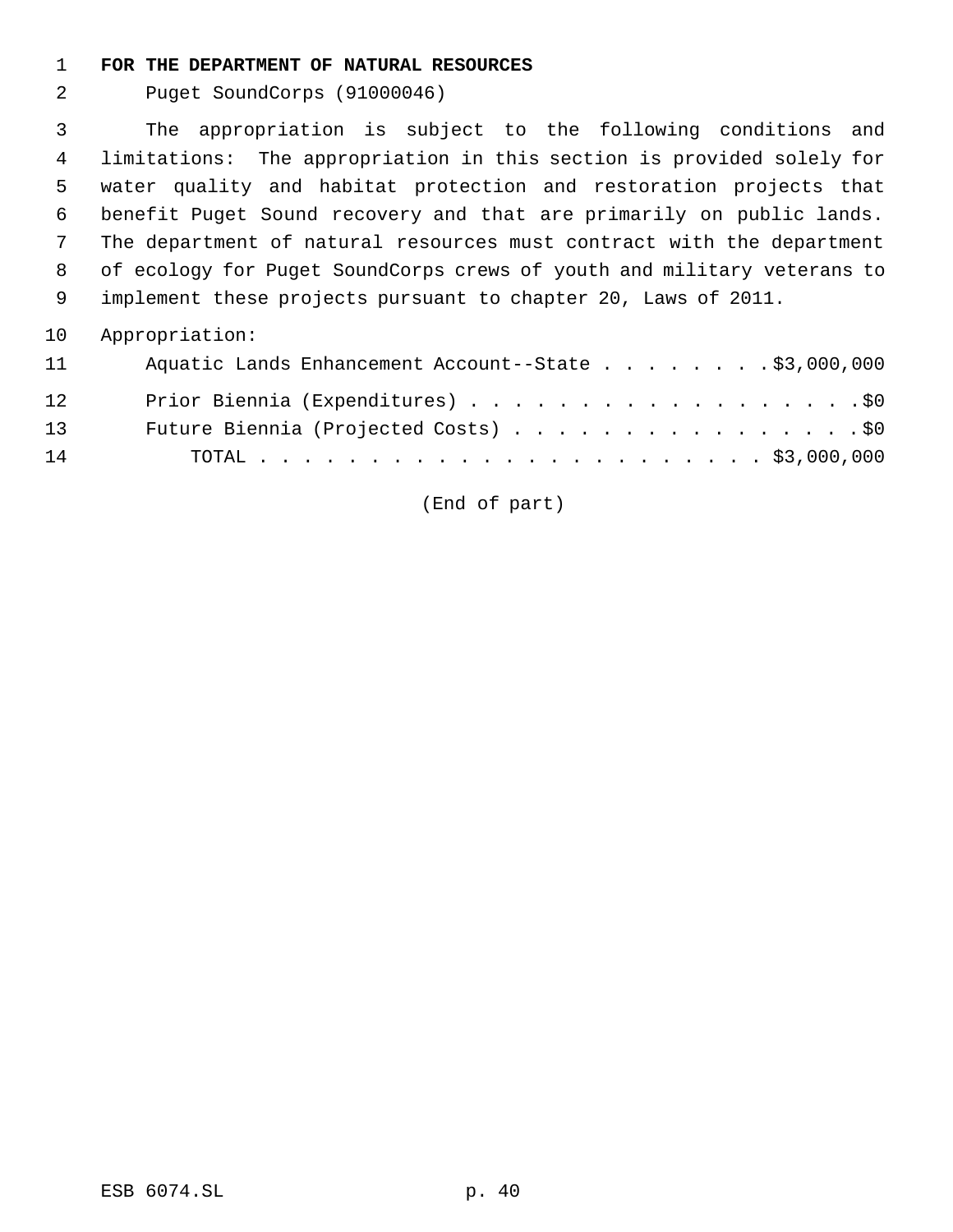| $\mathbf 1$ | PART 4                                                            |
|-------------|-------------------------------------------------------------------|
| 2           | <b>TRANSPORTATION</b>                                             |
|             |                                                                   |
| 3           | NEW SECTION. Sec. 4001. A new section is added to 2011 1st sp.s.  |
| 4           | c 48 (uncodified) to read as follows:                             |
| 5           | FOR THE WASHINGTON STATE PATROL                                   |
| 6           | Fire Training Academy Self Contained Breathing Apparatus Building |
| 7           | (30000067)                                                        |
| 8           | Appropriation:                                                    |
| 9           | Fire Service Training Account--State \$244,000                    |
| 10          | Prior Biennia (Expenditures) \$0                                  |
|             |                                                                   |
| 11          | Future Biennia (Projected Costs) \$0                              |
| 12          |                                                                   |
| 13          | NEW SECTION. Sec. 4002. A new section is added to 2011 1st sp.s.  |
| 14          | c 48 (uncodified) to read as follows:                             |
| 15          | FOR THE WASHINGTON STATE PATROL                                   |
| 16          | Training Academy Master Plan/Environmental Impact Study<br>Fire   |
| 17          | (30000066)                                                        |
|             |                                                                   |
| 18          | Appropriation:                                                    |
| 19          | Fire Service Training Account--State \$400,000                    |
| 20          | Prior Biennia (Expenditures) \$0                                  |
| 21          | Future Biennia (Projected Costs) \$0                              |
| 22          |                                                                   |
|             |                                                                   |

(End of part)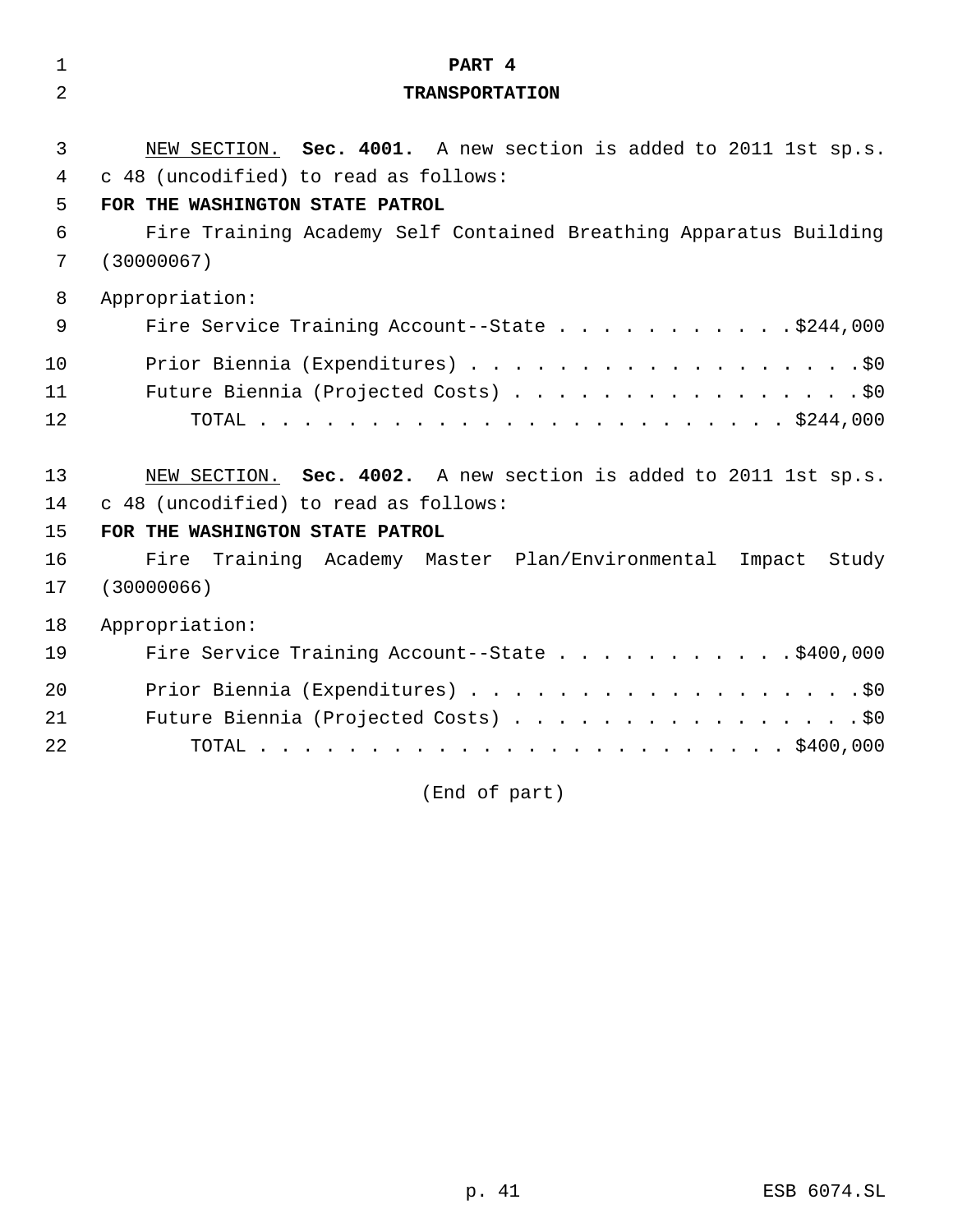| 1           | PART 5                                                              |
|-------------|---------------------------------------------------------------------|
| 2           | <b>EDUCATION</b>                                                    |
| 3           | Sec. 5001. 2011 1st sp.s. c 49 s 5002 (uncodified) is amended to    |
| 4           | read as follows:                                                    |
| 5           | FOR THE SUPERINTENDENT OF PUBLIC INSTRUCTION                        |
| 6           | Vocational Skills Centers (20084300)                                |
| 7           | Reappropriation:                                                    |
| 8           | State Building Construction Account--State ((\$3,187,000))          |
| $\mathsf 9$ | \$2,226,000                                                         |
| 10          | School Construction and Skills Centers Building                     |
| 11          | Account--State \$119,000                                            |
| 12          | Subtotal Reappropriation $($ $($ \$3,306,000) $)$                   |
| 13          | \$2,345,000                                                         |
| 14          | Prior Biennia (Expenditures) \$67,401,000                           |
| 15          | Future Biennia (Projected Costs) \$0                                |
| 16          | TOTAL ( $(\frac{270}{70}, \frac{707}{700})$ )                       |
| 17          | \$69,746,000                                                        |
| 18          | Sec. 5002. 2011 1st sp.s. c 49 s 5008 (uncodified) is amended to    |
| 19          | read as follows:                                                    |
| 20          | FOR THE SUPERINTENDENT OF PUBLIC INSTRUCTION                        |
| 21          | Skills Centers Minor Works - Facility Preservation (30000111)       |
| 22          | Appropriation:                                                      |
| 23          | State Building Construction Account--State $($ $($ \$3,000,000) $)$ |
| 24          | \$2,942,000                                                         |
| 25          | Prior Biennia (Expenditures) \$0                                    |
| 26          | Future Biennia (Projected Costs) ( $(\frac{212}{12000000})$         |
| 27          | \$20,000,000                                                        |
| 28          | TOTAL ( $(\frac{1}{215}, 000, 000)$ )                               |
| 29          | \$22,942,000                                                        |
| 30          | Sec. 5003. 2011 1st sp.s. c 49 s 5009 (uncodified) is amended to    |
| 31          | read as follows:                                                    |
| 32          | FOR THE SUPERINTENDENT OF PUBLIC INSTRUCTION                        |
| 33          | Yakima Valley Technical Skills Center (30000076)                    |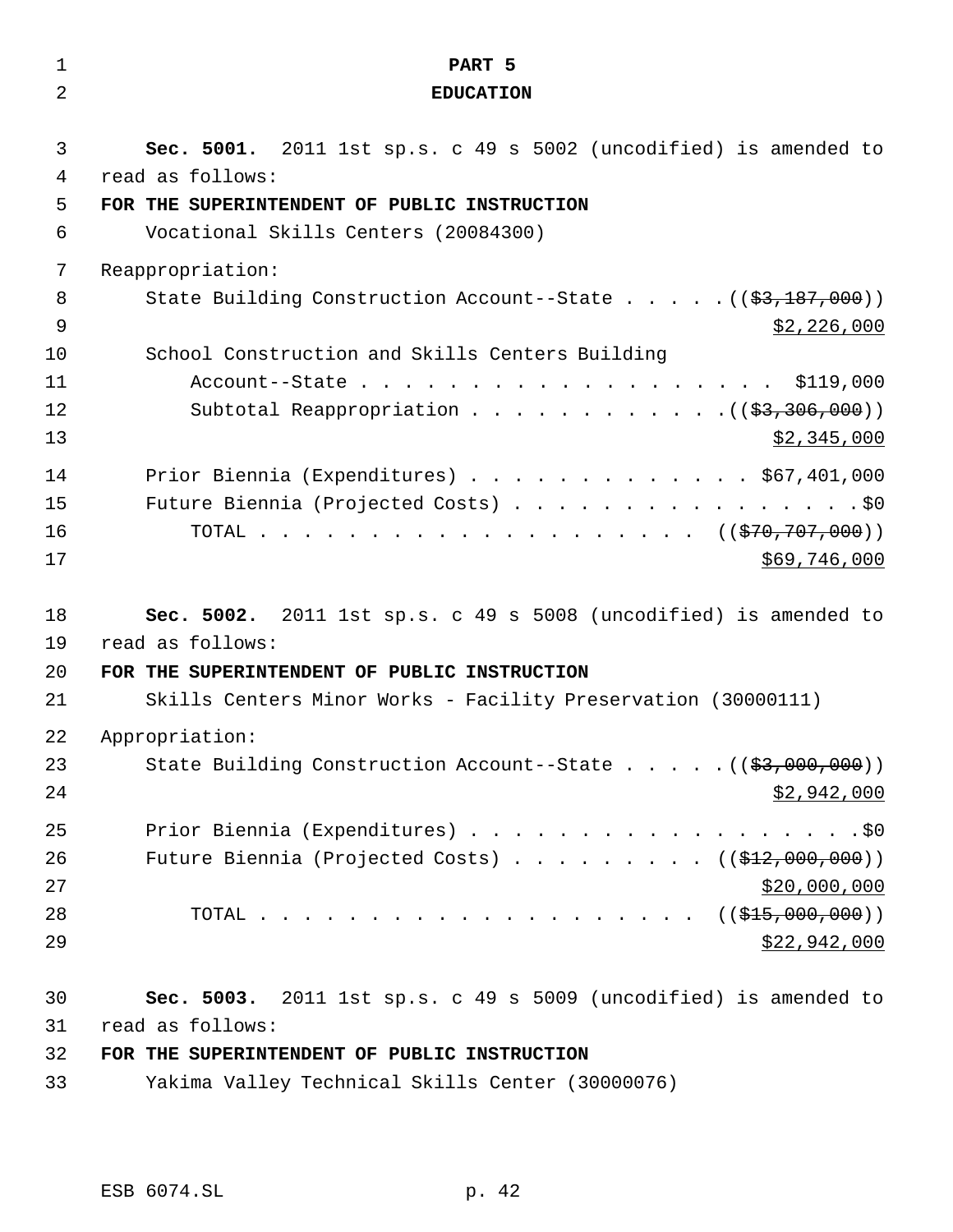|               | Appropriation:                                                                   |
|---------------|----------------------------------------------------------------------------------|
| $\mathcal{L}$ | State Building Construction Account--State $((\frac{228}{728}, \frac{461}{100})$ |
|               | \$25,443,000                                                                     |
| 4             |                                                                                  |
| 5             | Future Biennia (Projected Costs) \$0                                             |
| 6             | TOTAL ( $(\frac{228}{728}, \frac{461}{1000}))$                                   |
|               | \$25,443,000                                                                     |
|               |                                                                                  |

 **Sec. 5004.** 2011 1st sp.s. c 49 s 5004 (uncodified) is amended to read as follows:

# **FOR THE SUPERINTENDENT OF PUBLIC INSTRUCTION**

2009-11 School Construction Assistance Grant Program (30000031)

 The reappropriations in this section are subject to the following conditions and limitations: Up to \$14,000,000 of the state building construction account--state reappropriation in this section is for the Grand Coulee Dam school district school project, contingent on the 16 availability of sufficient contributions from federal, local,  $((\theta \cdot \mathbf{r}))$ 17 private, or other sources to make up the remainder of the total cost of the project. The Grand Coulee Dam school district is faced with a 19 unique set of local funding barriers and federal or other funds may substitute as the usual requirement for school district participation. In the event sufficient matching contributions are not secured by the Grand Coulee Dam school district, these funds shall lapse.

Reappropriation:

| 24 | State Building Construction Account--State \$129,681,000 |
|----|----------------------------------------------------------|
| 25 | School Construction and Skill Centers Building           |
| 26 | Account--Bond--State \$40,885,000                        |
| 27 | Subtotal Reappropriation 5170,566,000                    |
| 28 | Prior Biennia (Expenditures) \$144,862,000               |
| 29 | Future Biennia (Projected Costs) \$0                     |
| 30 |                                                          |

 **Sec. 5005.** 2011 1st sp.s. c 48 s 5003 (uncodified) is amended to read as follows:

#### **FOR THE SUPERINTENDENT OF PUBLIC INSTRUCTION**

2011-13 School Construction Assistance Program (30000071)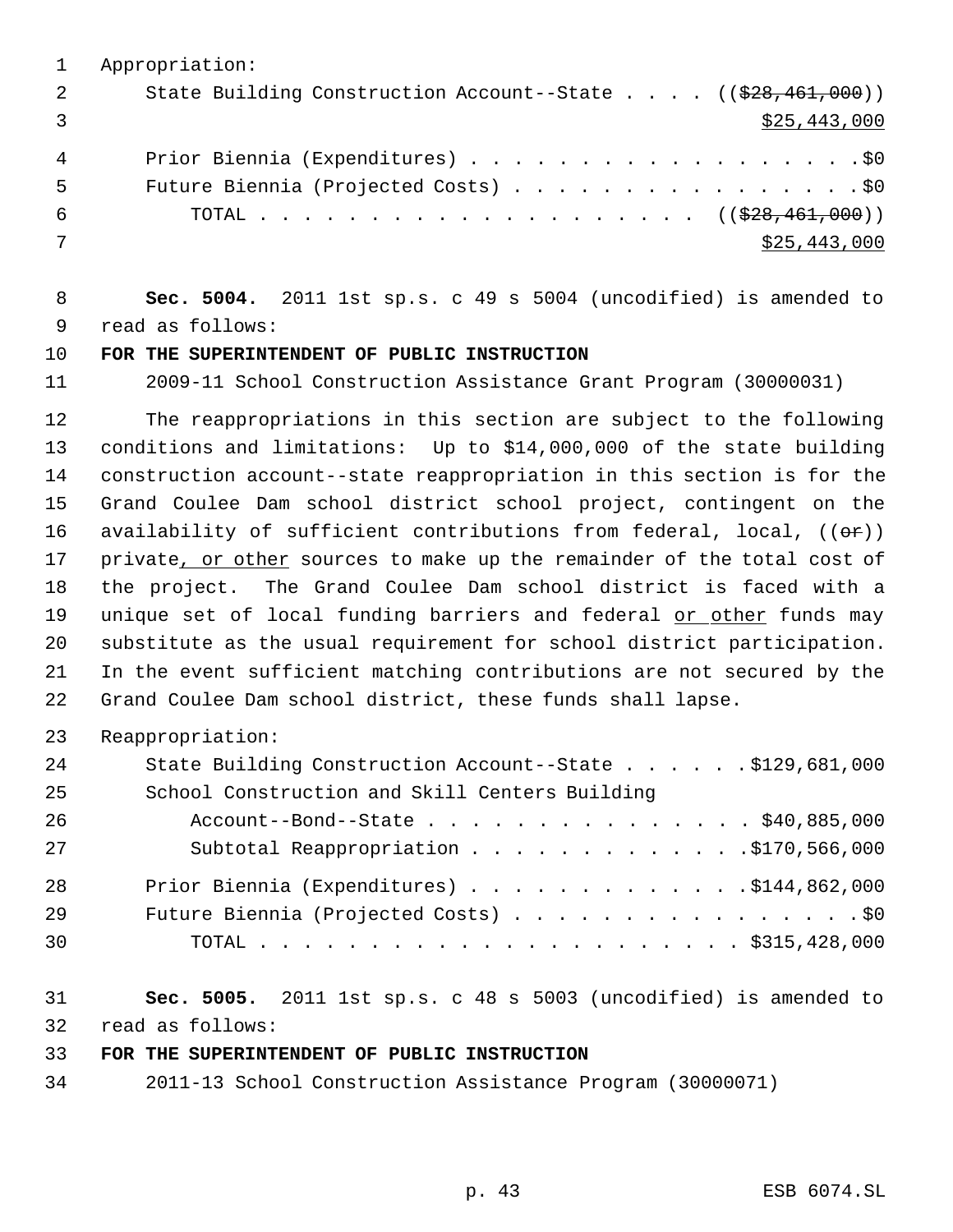The appropriations in this section are subject to the following conditions and limitations:

 (1) \$1,337,000 of the common school construction account--state appropriation is provided solely for study and survey grants and for completing inventory and building condition assessments for all public school districts once every six years.

 (2) In calculating square foot eligibility for state assistance grants, kindergarten student headcount shall not be reduced by fifty percent.

 (3) \$952,000 of the common school construction account--state appropriation is provided solely for mapping the design of new facilities and remapping the design of facilities to be remodeled, for school construction projects funded through the school construction assistance program.

Appropriation:

| 16 | Common School Construction Account--State $($ $($ \$314,960,000) $)$                      |
|----|-------------------------------------------------------------------------------------------|
| 17 | \$307,558,000                                                                             |
| 18 | Common School Construction Account--Federal $($ $($ $$600,000)$                           |
| 19 | \$1,600,000                                                                               |
| 20 | Subtotal Appropriation $($ $($ $\frac{2315}{7560}$ , 000) $)$                             |
| 21 | \$309,158,000                                                                             |
| 22 | Prior Biennia (Expenditures) \$0                                                          |
| 23 | Future Biennia (Projected Costs) $($ $($ $\frac{1}{21}, \frac{351}{581}, \frac{600}{90})$ |
| 24 | \$1,351,139,000                                                                           |
| 25 |                                                                                           |
| 26 | \$1,660,297,000                                                                           |

 **Sec. 5006.** 2011 1st sp.s. c 49 s 5006 (uncodified) is amended to read as follows:

**FOR THE SUPERINTENDENT OF PUBLIC INSTRUCTION**

2011-13 School Construction Assistance Program (30000071)

 The appropriation in this section is subject to the following conditions and limitations:

 (1) In calculating square foot eligibility for state assistance grants, kindergarten student headcount shall not be reduced by fifty percent.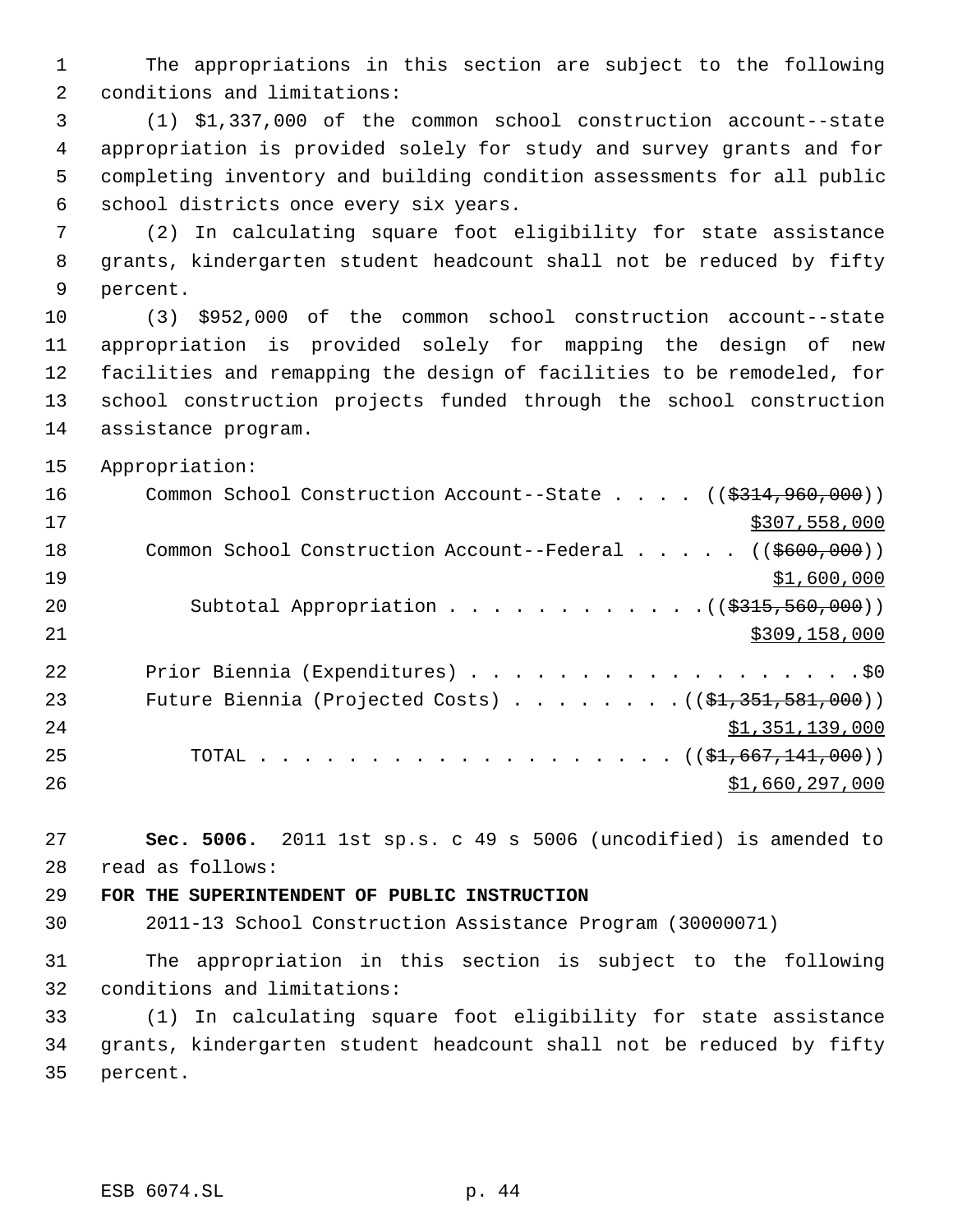(2) The office of the superintendent of public instruction shall review the impact of students enrolled in alternative learning experiences on the calculation of student enrollment projections for determining school district eligibility for school construction assistance, and shall work with interested stakeholders to analyze whether the calculation should be changed. The results of the analysis, including possible recommendations for an adjustment factor, shall be submitted to the senate ways and means committee and the house capital budget committee no later than December 31, 2011.

```
10 Appropriation:
```

| 11 | State Building Construction Account--State ( $(\frac{2345}{754}, \frac{754}{000})$ )    |
|----|-----------------------------------------------------------------------------------------|
| 12 | \$247,404,000                                                                           |
| 13 |                                                                                         |
| 14 | Future Biennia (Projected Costs) $($ $($ $\frac{1}{21}$ , $\frac{581}{1765}$ , $000)$ ) |
| 15 | \$1,586,015,000                                                                         |
| 16 |                                                                                         |
| 17 | \$1,833,419,000                                                                         |

 NEW SECTION. **Sec. 5007.** A new section is added to 2011 1st sp.s. c 48 (uncodified) to read as follows:

**FOR THE SUPERINTENDENT OF PUBLIC INSTRUCTION**

 Transition to New ALE-Adjusted Construction Asst. Formula (92000002)

 The appropriation is subject to the following conditions and limitations: The appropriation is provided solely for reimbursement of demonstrated direct and actual preconstruction costs incurred by the Meridian, Eastmont, and Yakima school districts through January 31, 2012, related to project square footage affected under Substitute Senate Bill No. 6002. These funds may also be used to provide assistance to the aforementioned districts for revising plans, redesigning projects, or otherwise managing the transition to the amended formula with preference given to those districts with alternative learning experience student full-time equivalent enrollments making up less than five percent of total student full-time equivalent enrollments.

Appropriation:

Common School Construction Account--State . . . . . . . . \$350,000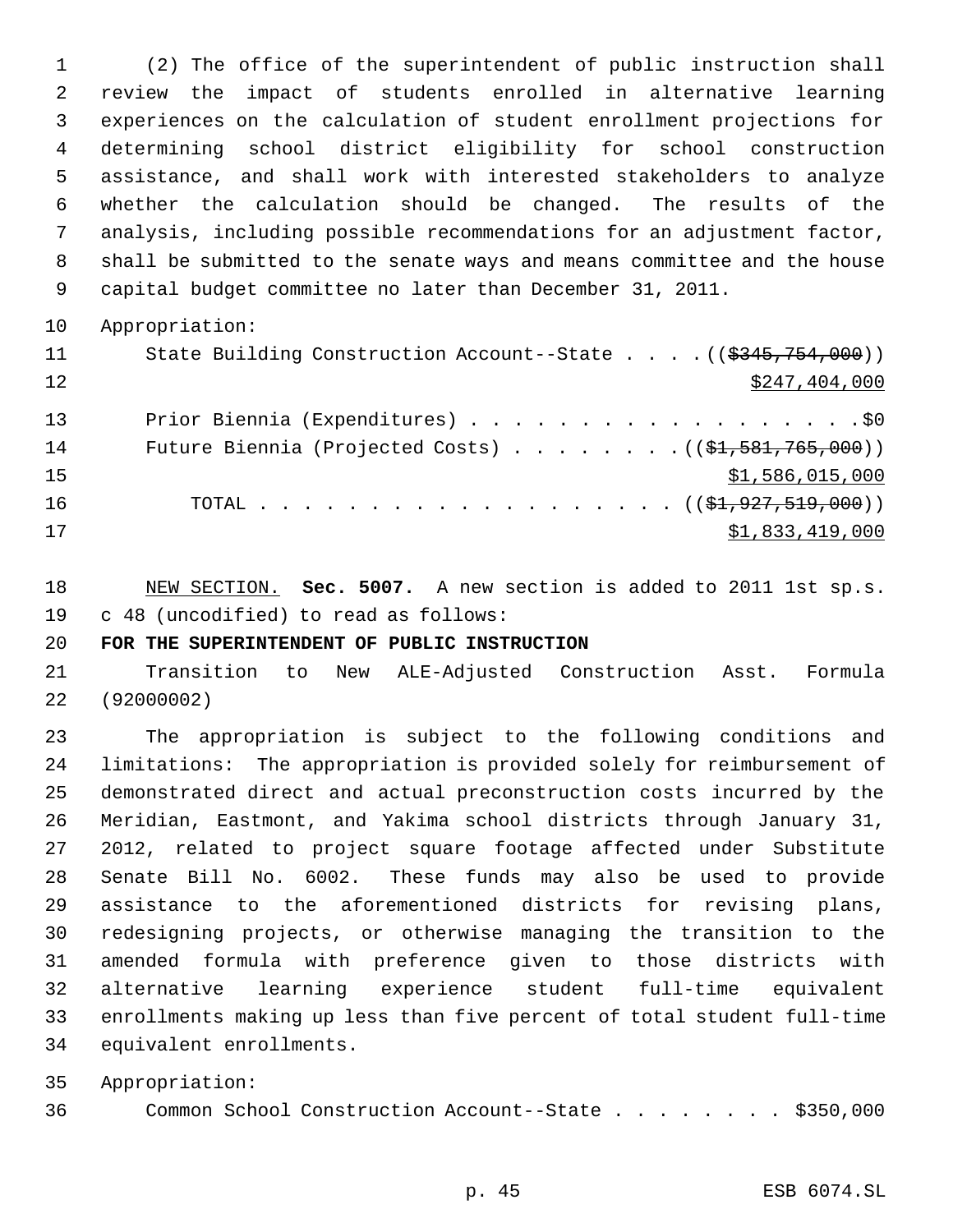| $\mathbf{1}$   | Prior Biennia (Expenditures) \$0                                   |
|----------------|--------------------------------------------------------------------|
| $\overline{a}$ | Future Biennia (Projected Costs) \$0                               |
| 3              |                                                                    |
| 4              | NEW SECTION. Sec. 5008. A new section is added to 2011 1st sp.s.   |
| 5              | c 49 (uncodified) to read as follows:                              |
| 6              | FOR THE CENTER FOR CHILDHOOD DEAFNESS AND HEARING LOSS             |
| 7              | Lloyd Auditorium Emergency Repairs (30000012)                      |
| 8              | Reappropriation:                                                   |
| 9              | State Building Construction Account--State \$1,858,000             |
| 10             | Prior Biennia (Expenditures) \$0                                   |
| 11             | Future Biennia (Projected Costs) \$0                               |
| 12             |                                                                    |
| 13             | Sec. 5009. 2011 1st sp.s. c 48 s 5007 (uncodified) is amended to   |
| 14             | read as follows:                                                   |
| 15             | FOR THE WASHINGTON STATE CENTER FOR CHILDHOOD DEAFNESS AND HEARING |
| 16             | LOSS                                                               |
| 17             | Minor Public Works (30000013)                                      |
| 18             | Appropriation:                                                     |
| 19             | Charitable, Educational, Penal and Reformatory                     |
| 20             | Institutions Account--State ( $(\frac{2536}{100})$ )               |
| 21             | <u>\$0</u>                                                         |
| 22             | Prior Biennia (Expenditures)<br>\$0                                |
| 23             | Future Biennia (Projected Costs) $($ $($ \$3,811,000) $)$          |
| 24             | <u>\$0</u>                                                         |
| 25             |                                                                    |
| 26             | <u>\$0</u>                                                         |
| 27             | Sec. 5010. 2011 1st sp.s. c 48 s 5006 (uncodified) is amended to   |
| 28             | read as follows:                                                   |
| 29             | FOR THE STATE SCHOOL FOR THE BLIND                                 |
| 30             | General Campus Preservation (30000018)                             |
| 31             | Appropriation:                                                     |
| 32             | Charitable, Educational, Penal and Reformatory                     |
| 33             | Institutions Account--State ( $(\frac{2550}{100})$ )               |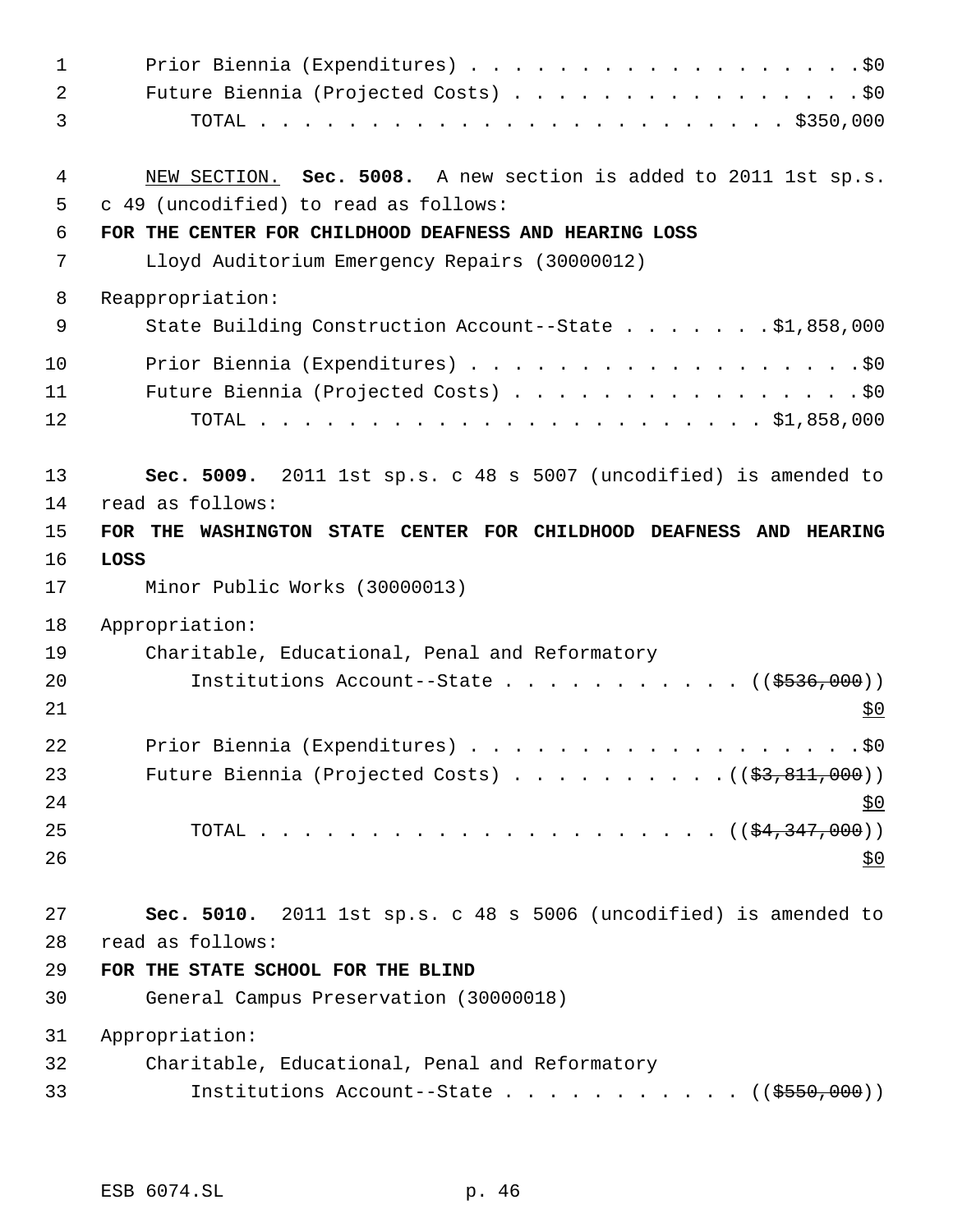$1 \overline{50}$  Prior Biennia (Expenditures) . . . . . . . . . . . . . . . . . .\$0 3 Future Biennia (Projected Costs) . . . . . . . . . . ((\$2,557,000))  $\frac{1}{20}$  TOTAL . . . . . . . . . . . . . . . . . . . . . ((\$3,107,000))  $\frac{1}{50}$  NEW SECTION. **Sec. 5011.** A new section is added to 2011 1st sp.s. c 48 (uncodified) to read as follows: **FOR THE UNIVERSITY OF WASHINGTON** University of Washington Tacoma Campus Development and Soil Remediation (92000002) Appropriation: 13 State Toxics Control Account--State . . . . . . . . . . \$700,000 14 Prior Biennia (Expenditures) . . . . . . . . . . . . . . . . . . \$0 Future Biennia (Projected Costs) . . . . . . . . . . . . . . . . \$0 TOTAL . . . . . . . . . . . . . . . . . . . . . . . . \$700,000 **Sec. 5012.** 2011 1st sp.s. c 49 s 5022 (uncodified) is amended to read as follows: **FOR THE UNIVERSITY OF WASHINGTON** Anderson Hall Renovation (20091002) Appropriation: 22 State Building Construction Account--State . . . . . ((\$1,553,000))  $\frac{$0}{ }$ 24 Prior Biennia (Expenditures) . . . . . . . . . . . . . . . \$200,000 25 Future Biennia (Projected Costs) . . . . . . . . ((\$19,997,000)) TOTAL . . . . . . . . . . . . . . . . . . . . ((\$21,750,000)) NEW SECTION. **Sec. 5013.** A new section is added to 2011 1st sp.s. c 48 (uncodified) to read as follows: **FOR THE UNIVERSITY OF WASHINGTON**

University of Washington Bothell (20082006)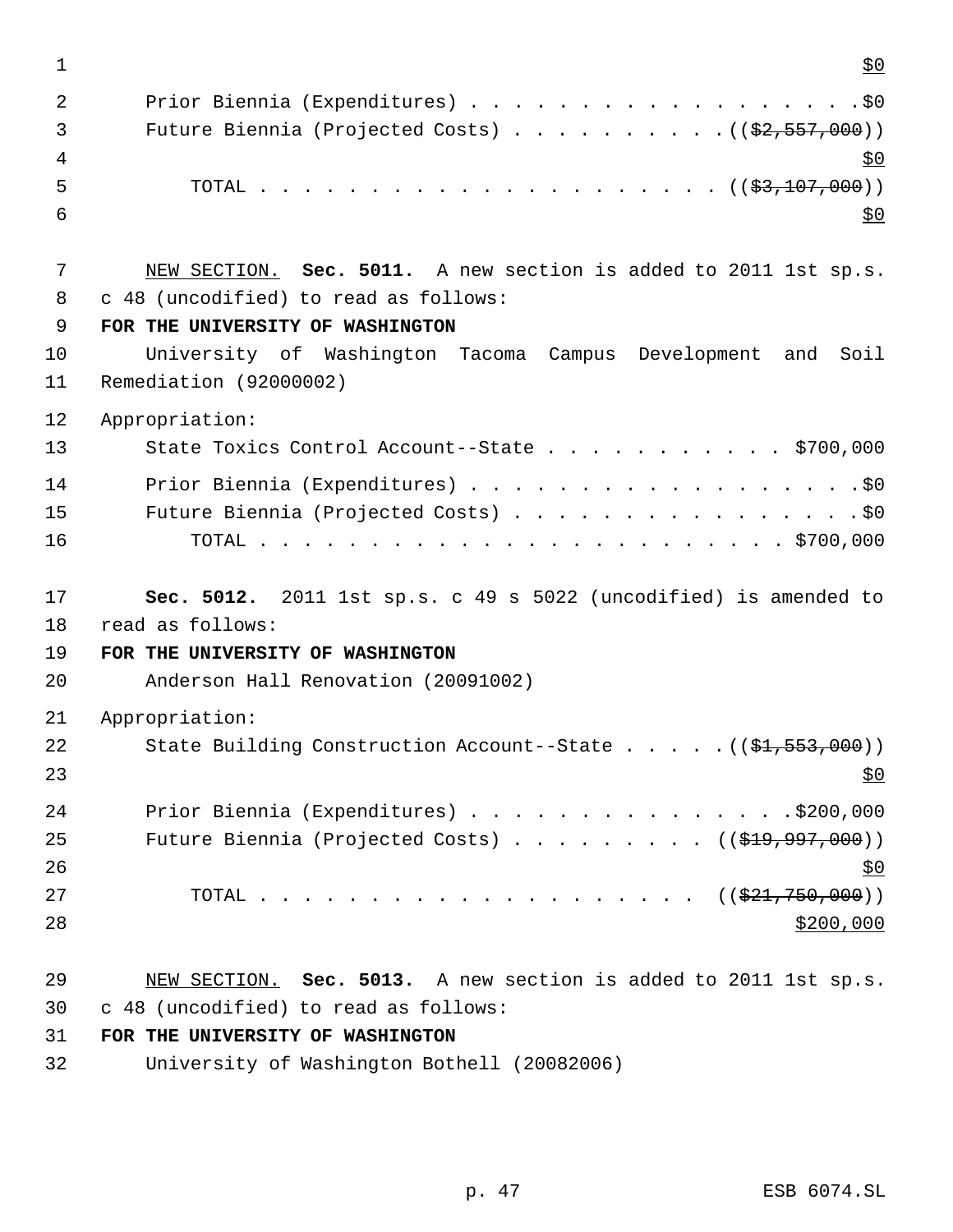In conjunction with the appropriation in this section, the University of Washington is authorized to issue a bond or bonds in an amount not to exceed \$30,000,000 in value for construction of the Bothell Phase 3 project identified in this section. The bond shall be financed from building fee and trust land revenues deposited into the university's bond retirement account, in accordance with RCW 28B.20.700 through 28B.20.740.

Appropriation:

| - 9 | University of Washington Building Account--State \$12,963,000 |
|-----|---------------------------------------------------------------|
| 10  | Prior Biennia (Expenditures) \$0                              |
| 11  | Future Biennia (Projected Costs) \$0                          |
| 12  |                                                               |

 **Sec. 5014.** 2011 1st sp.s. c 48 s 5014 (uncodified) is amended to read as follows:

#### **FOR THE WASHINGTON STATE UNIVERSITY**

 Washington State University Spokane - Riverpoint Biomedical and Health Sciences (20162953)

18 In conjunction with the appropriations in this section, the Washington State University is authorized to issue a bond or bonds in an amount not to exceed \$29,775,000 in value for construction of the Riverpoint biomedical and health sciences project identified in this 22 section. The bond shall be financed from building fee and trust land revenues deposited into the university's bond retirement account, in accordance with RCW 28B.30.700 through 28B.30.780.

Appropriation:

Washington State University Building Account--

| 2.7 |                                                 |
|-----|-------------------------------------------------|
| 28  | State Toxics Control Account--State \$1,300,000 |
| 29  | Subtotal Appropriation 55,070,000               |
| 30  | Prior Biennia (Expenditures) \$0                |
| 31  | Future Biennia (Projected Costs) \$0            |
| 32  |                                                 |
| 33  | \$5,070,000                                     |

 **Sec. 5015.** 2011 1st sp.s. c 48 s 5027 (uncodified) is amended to read as follows: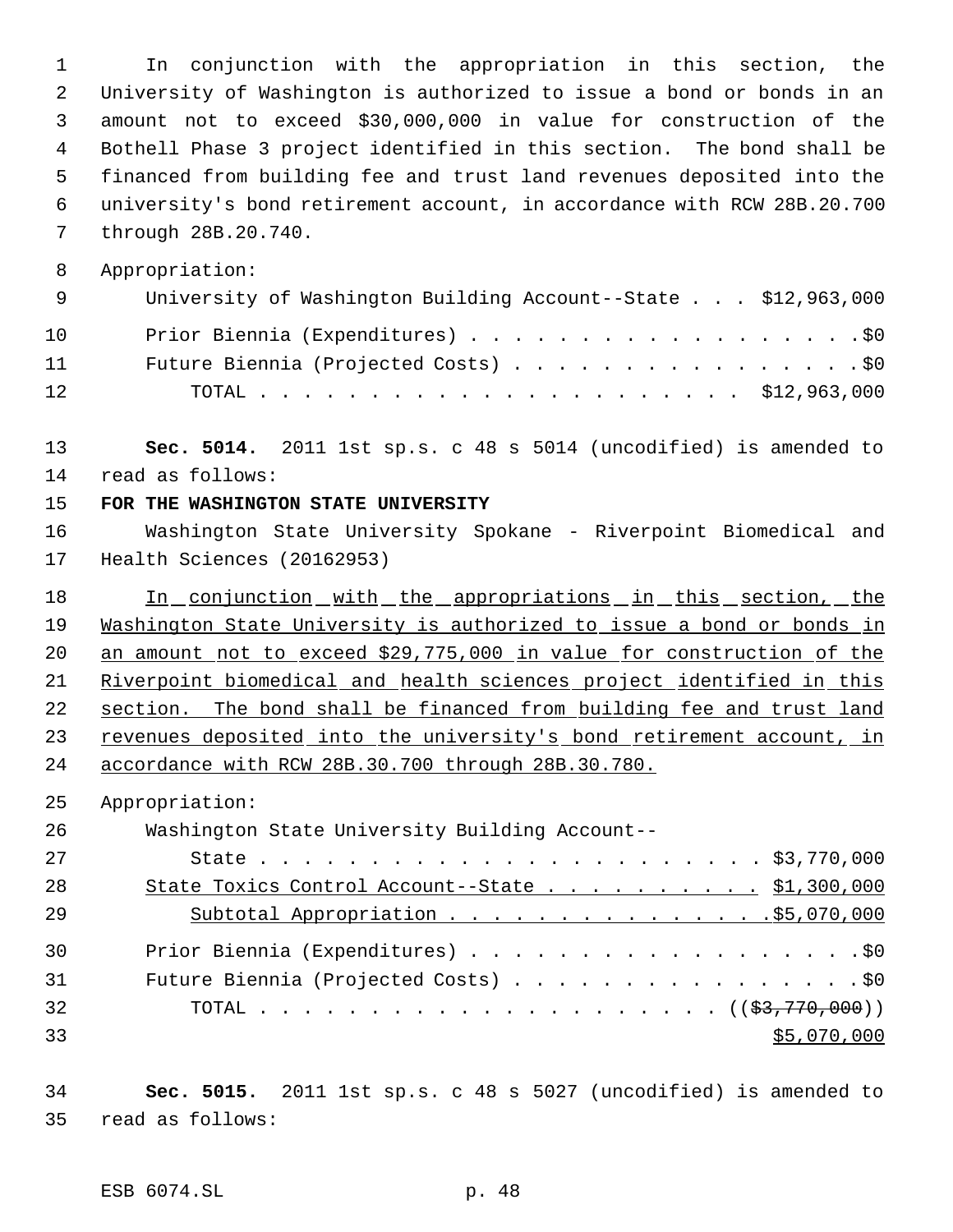| $\mathbf{1}$ | FOR THE CENTRAL WASHINGTON UNIVERSITY                             |
|--------------|-------------------------------------------------------------------|
| 2            | Minor Works Preservation: Preservation (30000444)                 |
| 3            | Appropriation:                                                    |
| 4            | Central Washington University Capital                             |
| 5            | Projects Account--State ( $(\frac{27}{97},000,000)$ )             |
| 6            | \$7,430,000                                                       |
| 7            | Prior Biennia (Expenditures) \$0                                  |
| 8            | Future Biennia (Projected Costs) ( $(\frac{10}{910}, 000, 000)$ ) |
| 9            | \$9,570,000                                                       |
| 10           |                                                                   |
| 11           | NEW SECTION. Sec. 5016. A new section is added to 2011 1st sp.s.  |
| 12           | c 48 (uncodified) to read as follows:                             |
| 13           | FOR THE CENTRAL WASHINGTON UNIVERSITY                             |
| 14           | Combined Utilities (30000448)                                     |
| 15           | Appropriation:                                                    |
| 16           | Central Washington University Capital Projects                    |
| 17           | Account--State \$273,000                                          |
| 18           |                                                                   |
| 19           | Future Biennia (Projected Costs) \$0                              |
| 20           |                                                                   |
| 21           | Sec. 5017. 2011 1st sp.s. c 49 s 5030 (uncodified) is amended to  |
| 22           | read as follows:                                                  |
| 23           | FOR THE EASTERN WASHINGTON UNIVERSITY                             |
| 24           | Minor Works: Health, Safety, and Code Requirements (20081002)     |
| 25           | Reappropriation:                                                  |
| 26           | State Building Construction Account--State ((\$286,000))          |
| 27           | \$129,000                                                         |
| 28           | Prior Biennia (Expenditures) \$3,871,000                          |
| 29           | Future Biennia (Projected Costs) \$0                              |
| 30           |                                                                   |
| 31           | \$4,000,000                                                       |
| 32           | Sec. 5018. 2011 1st sp.s. c 48 s 5022 (uncodified) is amended to  |
| 33           | read as follows:                                                  |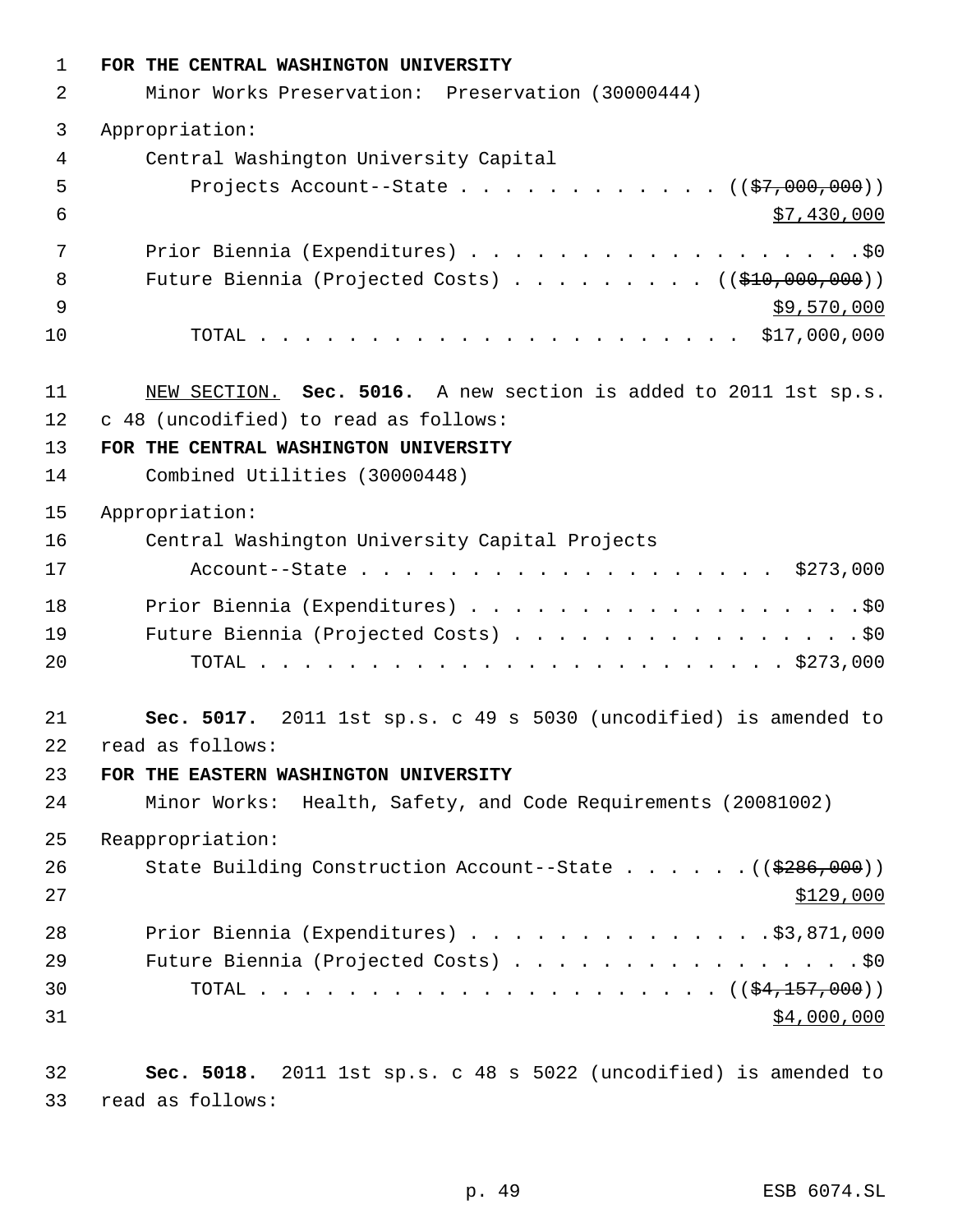| $\mathbf 1$ | FOR THE EASTERN WASHINGTON UNIVERSITY                                                 |
|-------------|---------------------------------------------------------------------------------------|
| 2           | Minor Works: Preservation (30000427)                                                  |
| 3           | Appropriation:                                                                        |
| 4           | Eastern Washington University Capital Projects                                        |
| 5           | Account--State ( $(\frac{29}{20}, \frac{205}{000}))$                                  |
| 6           | \$11,745,000                                                                          |
| 7           |                                                                                       |
| 8           | Future Biennia (Projected Costs) \$0                                                  |
| 9           |                                                                                       |
| 10          | \$11,745,000                                                                          |
|             |                                                                                       |
| 11          | Sec. 5019. 2011 1st sp.s. c 48 s 5040 (uncodified) is amended to                      |
| 12          | read as follows:                                                                      |
| 13          | FOR THE WESTERN WASHINGTON UNIVERSITY                                                 |
| 14          | Minor Works: Preservation (30000431)                                                  |
| 15          | Appropriation:                                                                        |
| 16          | Western Washington University Capital Projects                                        |
| 17          | Account--State $($ $(*8, 264, 000))$                                                  |
| 18          | \$9,794,000                                                                           |
| 19          | Prior Biennia (Expenditures) \$0                                                      |
| 20          | Future Biennia (Projected Costs) ( $(\frac{216}{600}, 000)$ )                         |
| 21          | \$15,070,000                                                                          |
| 22          | \$24,864,000<br>TOTAL                                                                 |
|             |                                                                                       |
| 23          | Sec. 5020. 2011 1st sp.s. c 49 s 5070 (uncodified) is amended to                      |
| 24          | read as follows:                                                                      |
| 25          | FOR THE COMMUNITY AND TECHNICAL COLLEGE SYSTEM                                        |
| 26          | Clover Park Technical College - Allied Health Care Facility                           |
| 27          | (20062699)                                                                            |
| 28          | Reappropriation:                                                                      |
| 29          | State Building Construction Account--State \$317,000                                  |
| 30          | Appropriation:                                                                        |
| 31          | State Building Construction Account--State $($ $($ $\frac{20}{706}, \frac{000}{000})$ |
| 32          | \$20,585,000                                                                          |
| 33          | Prior Biennia (Expenditures) \$1,748,000                                              |
| 34          | Future Biennia (Projected Costs) \$0                                                  |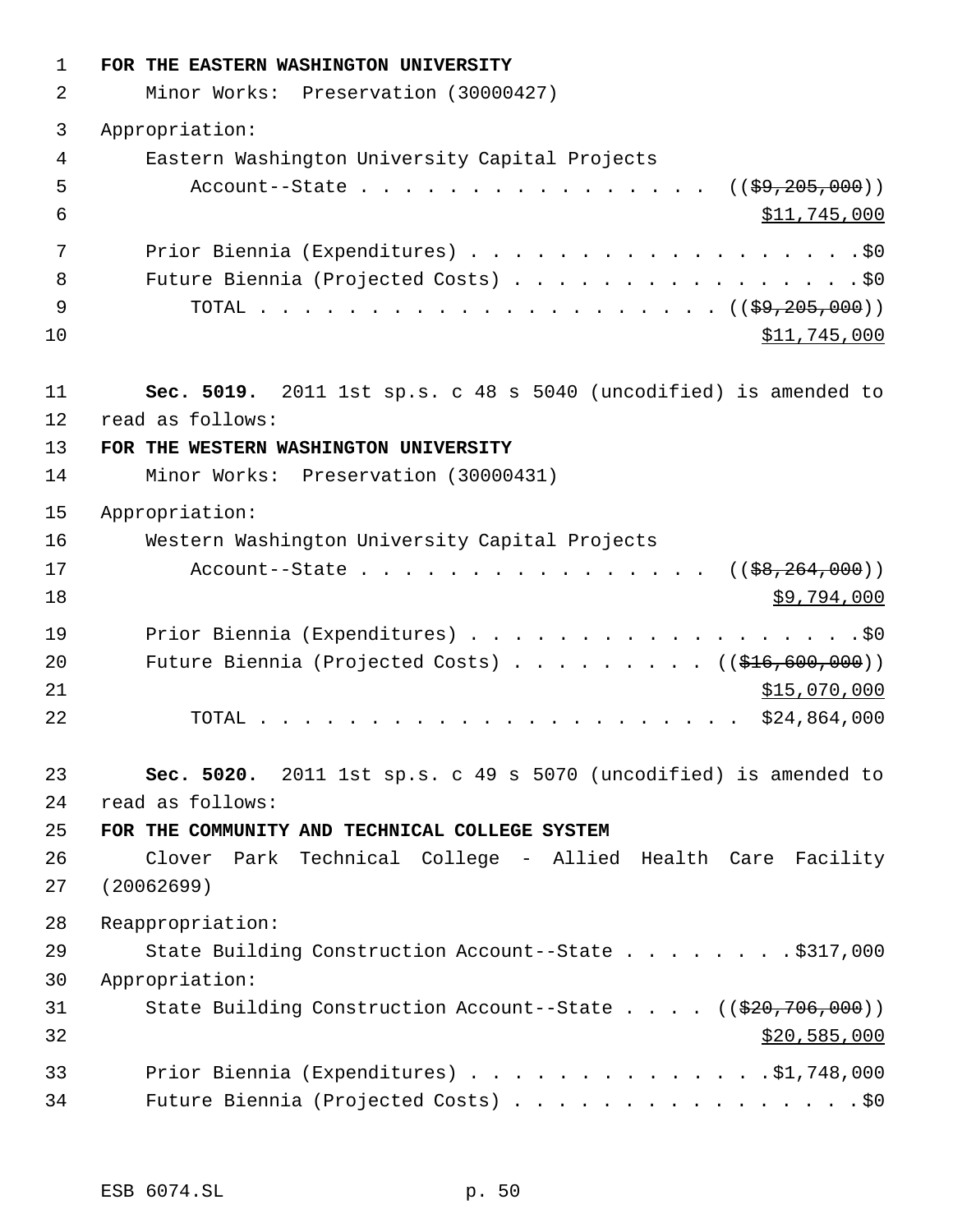1 TOTAL . . . . . . . . . . . . . . . . . ((<del>\$22,771,000</del>))  $2 \times 2.650,000$  **Sec. 5021.** 2011 1st sp.s. c 49 s 5082 (uncodified) is amended to read as follows: **FOR THE COMMUNITY AND TECHNICAL COLLEGE SYSTEM** Everett Community College: Index Hall Replacement (20081221) Reappropriation: 8 State Building Construction Account--State . . . . . . \$1,468,000 Appropriation: 10 State Building Construction Account--State . . . . ((\$31,988,000))  $\frac{11}{331,357,000}$ 12 Prior Biennia (Expenditures) . . . . . . . . . . . . . . \$3,489,000 13 Future Biennia (Projected Costs) . . . . . . . . . . . . . . . . \$0 14 TOTAL . . . . . . . . . . . . . . . . . . ((<del>\$36,945,000</del>)) \$36,314,000 **Sec. 5022.** 2011 1st sp.s. c 49 s 5088 (uncodified) is amended to read as follows: **FOR THE COMMUNITY AND TECHNICAL COLLEGE SYSTEM** Tacoma Community College: Health Careers Center (20082701) Reappropriation: 21 State Building Construction Account--State . . . . . . . \$906,000 Appropriation: 23 State Building Construction Account--State . . . . . \$39,107,000 Prior Biennia (Expenditures) . . . . . . . . . . . . . .\$1,160,000 25 Future Biennia (Projected Costs) . . . . . . . . ((\$38,819,000)) 27 TOTAL . . . . . . . . . . . . . . . . . . ((<del>\$40,885,000</del>)) \$41,173,000 NEW SECTION. **Sec. 5023.** A new section is added to 2011 1st sp.s. c 48 (uncodified) to read as follows: **FOR THE STATE BOARD FOR COMMUNITY AND TECHNICAL COLLEGES** Equipment Pool (92000011) The appropriation in this section is subject to the following conditions and limitations: The appropriation is for major equipment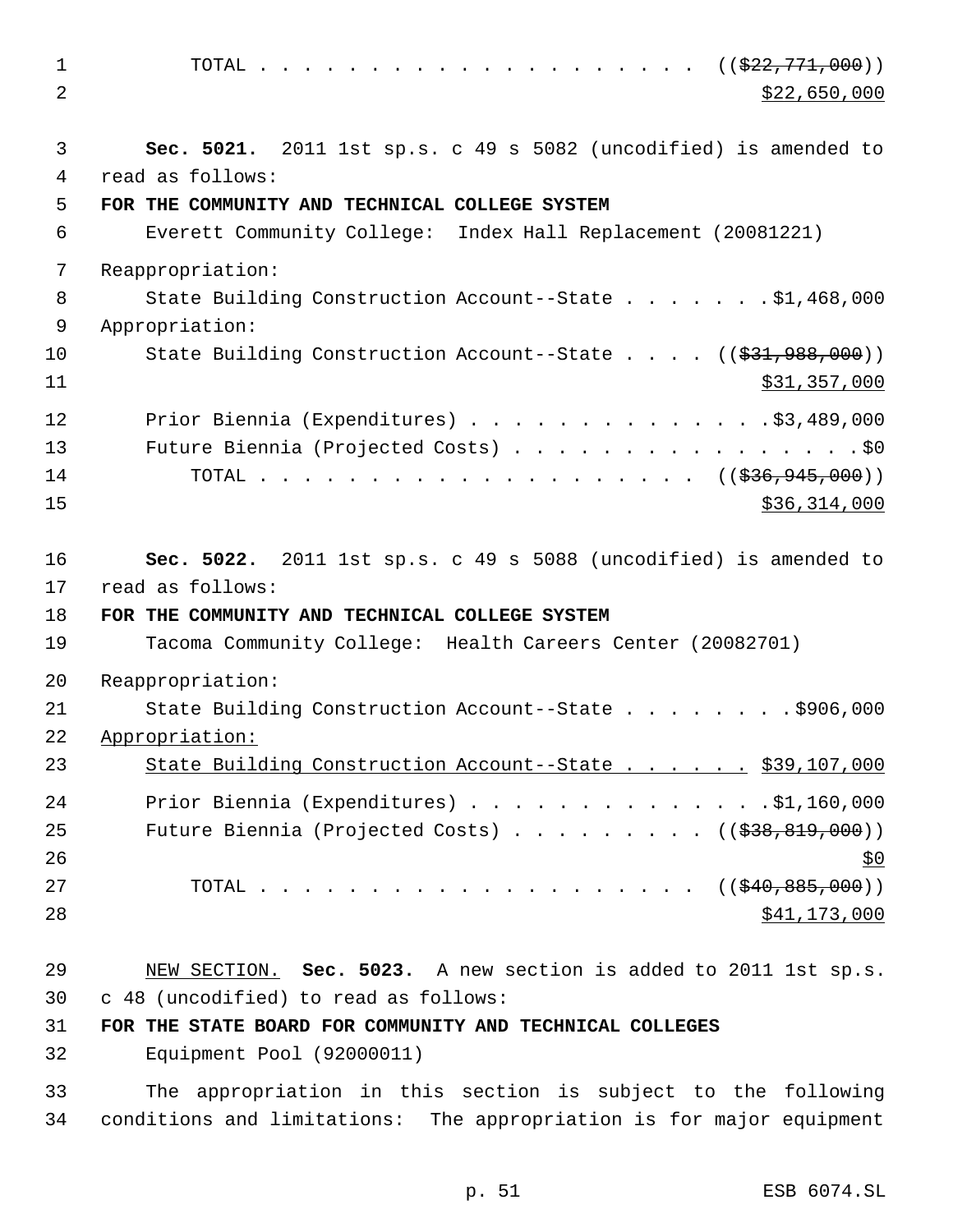in high demand fields from among the list as specified in LEAP capital document No. 2012-34, developed March 7, 2012. The state board for community and technical colleges may allocate amounts among the equipment items specified to cover differences in actual bid prices, but may not allocate amounts to equipment items not on the list.

# Appropriation:

| 7   | Community/Technical College Capital Projects |
|-----|----------------------------------------------|
| - 8 | Account--State \$2,700,000                   |
| - 9 | Prior Biennia (Expenditures) \$0             |
| 10  | Future Biennia (Projected Costs) \$0         |
| 11  |                                              |

(End of part)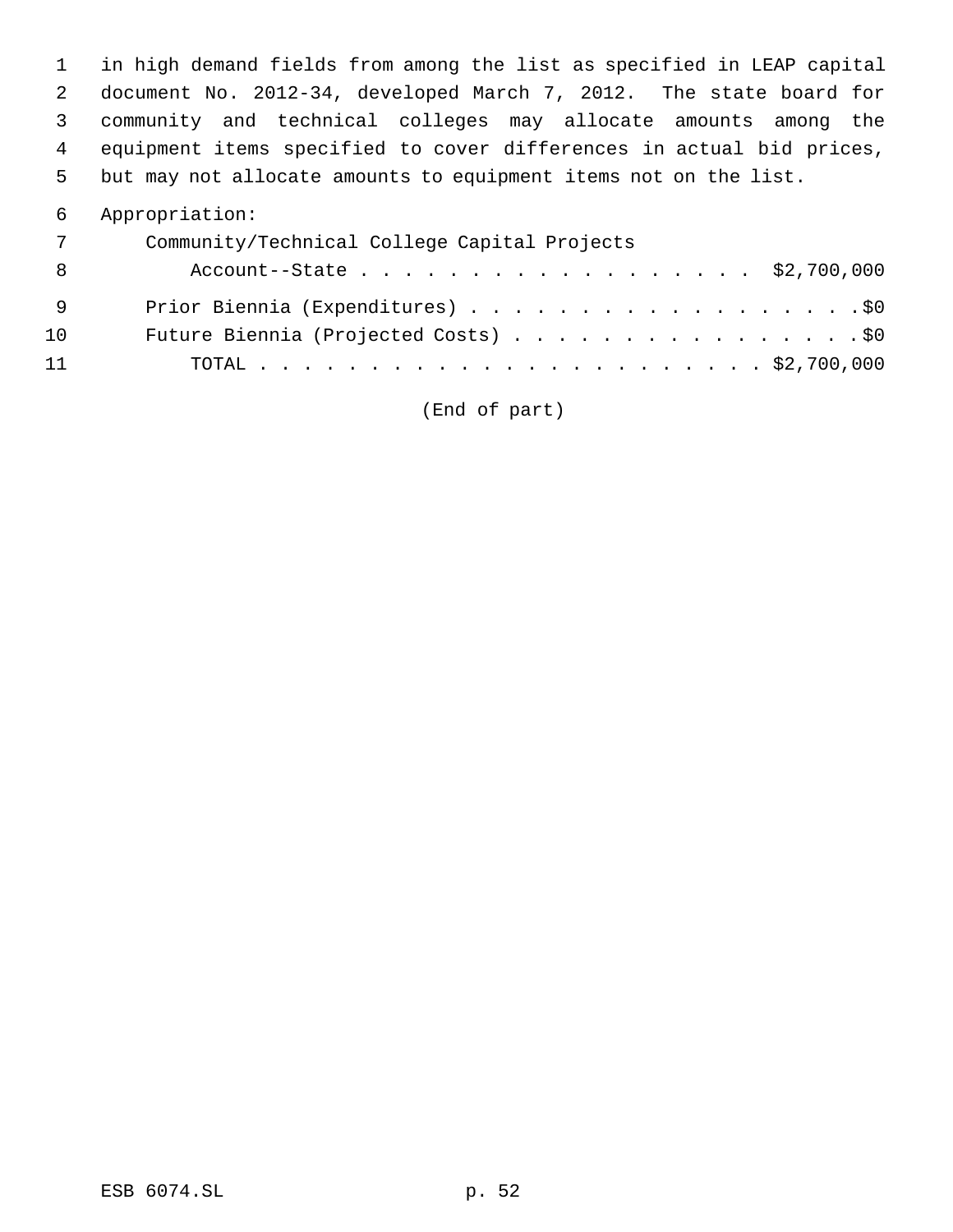| $\mathbf{1}$   | PART 6                                                                 |
|----------------|------------------------------------------------------------------------|
| $\overline{2}$ | <b>MISCELLANEOUS</b>                                                   |
|                |                                                                        |
| 3              | *Sec. 6001. 2011 1st sp.s. c 48 s 7011 (uncodified) is amended to      |
| 4              | read as follows:                                                       |
| 5              | ACQUISITION OF PROPERTIES AND FACILITIES THROUGH FINANCIAL CONTRACTS   |
| 6              | The following agencies may enter into financial contracts, paid        |
| 7              | from any funds of an agency, appropriated or nonappropriated, for the  |
| 8              | indicated and in not more than the principal<br>purposes<br>amounts    |
| $\mathsf 9$    | indicated, plus financing expenses and required reserves pursuant to   |
| 10             | chapter 39.94 RCW. When securing properties under this section,        |
| 11             | agencies shall use the most economical financial contract option       |
| 12             | available, including long-term leases, lease-purchase agreements,      |
| 13             | lease-development with option to purchase agreements or financial      |
| 14             | contracts using certificates of participation. Expenditures made by an |
| 15             | agency for one of the indicated purposes before the issue date of the  |
| 16             | authorized financial contract and any certificates of participation    |
| 17             | therein are intended to be reimbursed from proceeds of the financial   |
| 18             | contract and any certificates of participation therein to the extent   |
| 19             | provided in the agency's financing plan approved by the state finance  |
| 20             | committee.                                                             |

 State agencies may enter into agreements with the department of general administration and the state treasurer's office to develop requests to the legislature for acquisition of properties and facilities through financial contracts. The agreements may include charges for services rendered.

 Those noninstructional facilities of higher education institutions authorized in this section to enter into financial contracts are not eligible for state funded maintenance and operations. Instructional space that is available for regularly scheduled classes for academic transfer, basic skills, and workforce training programs may be eligible for state funded maintenance and operations.

(1) Community and technical colleges:

 (a) Enter into a financing contract on behalf of Columbia basin college for up to \$2,500,000 plus financing and required reserves pursuant to chapter 39.94 RCW to add space to the delta high school for the science technology engineering math program.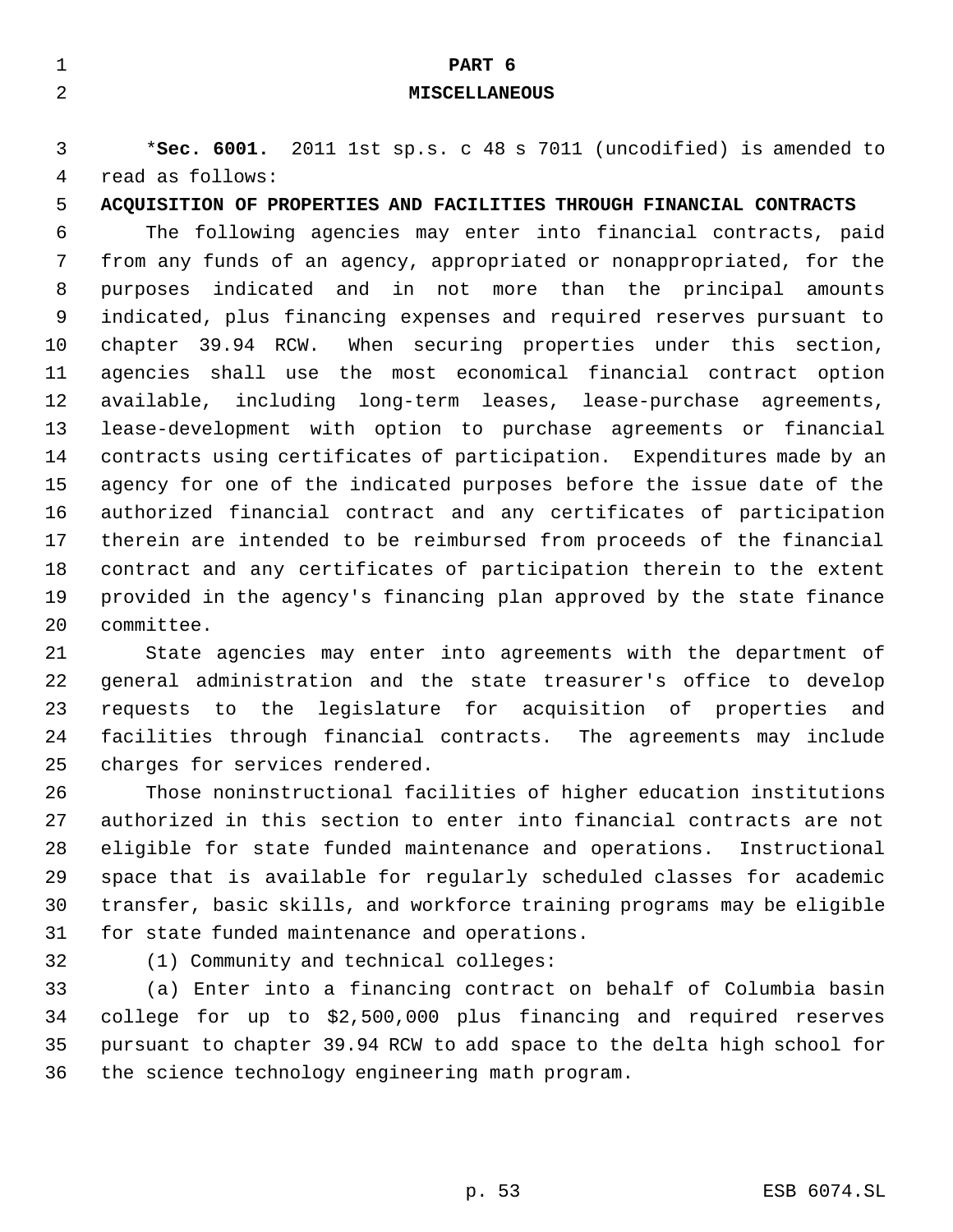(b) Enter into a financing contract on behalf of Peninsula college for up to \$2,000,000 plus financing expenses and required reserves pursuant to chapter 39.94 RCW to renovate the Forks Satellite building. (c) Enter into a financing contract on behalf of Peninsula college for up to \$800,000 plus financing expenses and required reserves pursuant to chapter 39.94 RCW to build a wellness center on the Port Angeles campus.

 (d) Enter into a financing contract on behalf of Walla Walla Community College for up to \$1,000,000 plus financing expenses and required reserves pursuant to chapter 39.94 RCW to purchase up to 40 acres of land.

 (e) Enter into a financing contract on behalf of Walla Walla Community College for up to \$1,000,000 plus financing expenses and required reserves pursuant to chapter 39.94 RCW for the water and environment center.

 (f) Enter into a financing contract on behalf of Wenatchee Valley Community College for up to \$2,700,000 plus financing expenses and required reserves pursuant to chapter 39.94 RCW to construct a music and art center.

 (g) Enter into a financing contract on behalf of Whatcom community college for up to \$3,916,000 plus financing expenses and required reserves pursuant to chapter 39.94 RCW to build an auxiliary services building.

 (h) Enter into a financing contract on behalf of Skagit Valley Community College for up to \$30,574,000 plus financing expenses and 26 required reserves pursuant to chapter 39.94 RCW to build an academic 27 and student services building.

 (i) Enter into a financing contract on behalf of Lower Columbia Community College for up to \$38,615,000 plus financing expenses and 30 required reserves pursuant to chapter 39.94 RCW to build a health and science building.

 (j) Enter into a financing contract on behalf of Everett Community College for up to \$4,000,000 plus financing expenses and required reserves pursuant to chapter 39.94 RCW to renovate a corporate and continuing education building.

 (k) Enter into a financing contract on behalf of Spokane Community College for up to \$3,100,000 plus financing expenses and required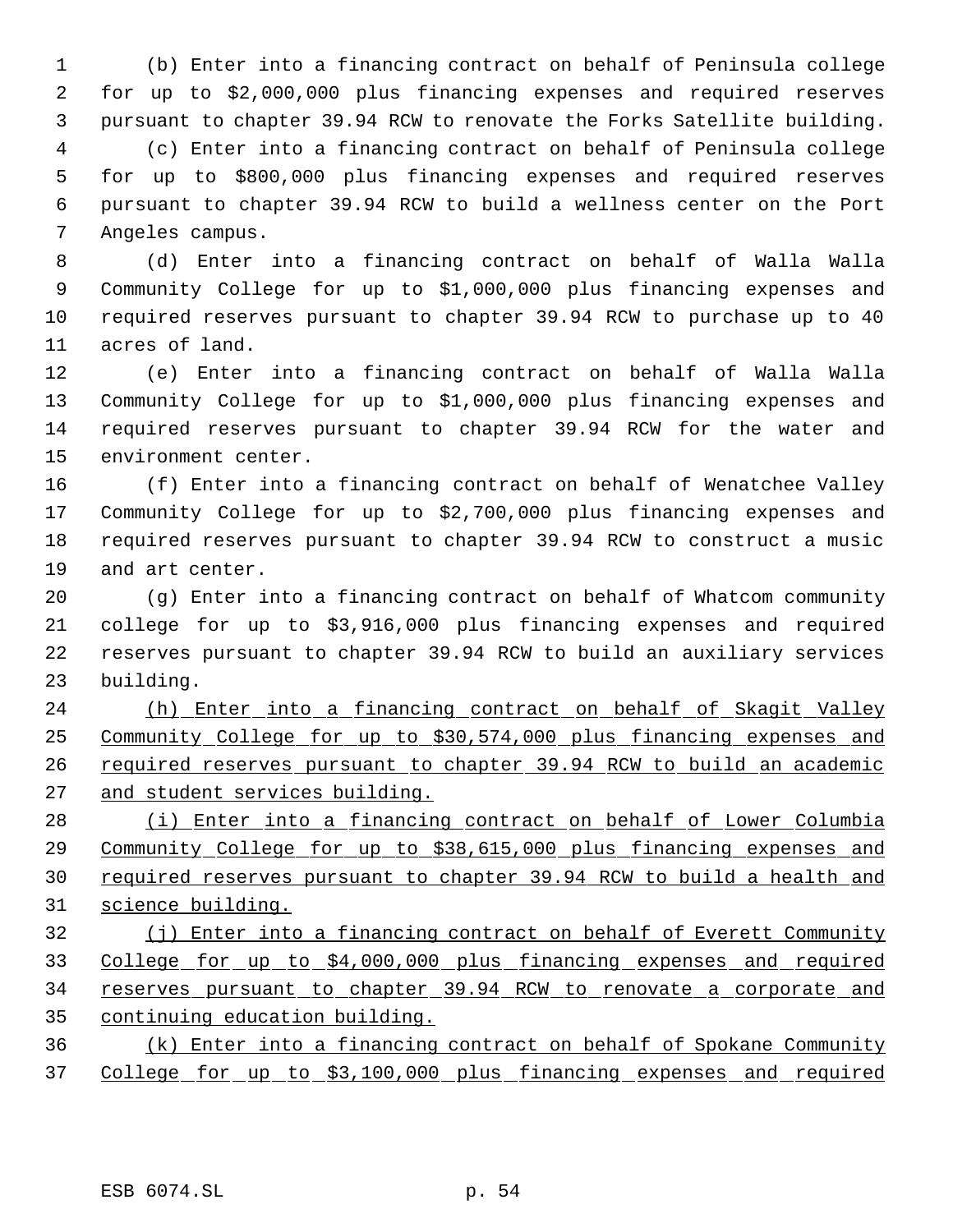reserves pursuant to chapter 39.94 RCW to replace the institute for extended learning building.

 (l) Enter into a financing contract on behalf of the state board for community and technical colleges for up to \$50,000,000 plus financing expenses and required reserves pursuant to chapter 39.94 RCW for the administrative system replacement project pursuant to RCW 28B.50.515(4).

 (m) Enter into a long-term lease on behalf of Spokane Community 9 College at Geiger Field suitable for the Aerospace Training Center Program, subject to the approval of the Office of Financial Management as required by chapter 43.82 RCW.

 (2) Central Washington University: Enter into a financing contract for up to \$2,500,000 plus financing and required reserves pursuant to chapter 39.94 RCW to purchase the Albertsons's building.

(3) Department of general administration:

 (a) Enter into a financing contract for up to \$6,000,000 plus financing expenses and required reserves pursuant to chapter 39.94 RCW for the rehabilitation of the John L. O'Brien building.

 (b) Enter into a financing contract for up to \$250,000 plus financing expenses and required reserves pursuant to chapter 39.94 RCW for the "Perry Street child care site" land purchase.

 (4) Department of social and health services: Enter into a financing contract for up to \$15,850,000 plus financing expenses and required reserves pursuant to chapter 39.94 RCW to construct or renovate specialized housing and treatment facilities for youth committed to the juvenile rehabilitation administration. The debt service is to be paid with the savings associated with closure of the Maple Lane school.

(5) Washington State Parks:

 (a) Enter into a financing contract for up to \$1,620,000 plus financing expenses and required reserves pursuant to chapter 39.94 RCW for revenue generating facilities including cabins and yurts.

# *(b) Enter into a financing contract for up to \$2,135,000 plus financing expenses and required reserves pursuant to chapter 39.94 RCW*

*for the Lake Sammamish concession and event facility. \*Sec. 6001 was partially vetoed. See message at end of chapter.*

# *\*NEW SECTION. Sec. 6002. FOR THE DEPARTMENT OF COMMERCE*

 *The department of commerce shall work with stakeholders to develop*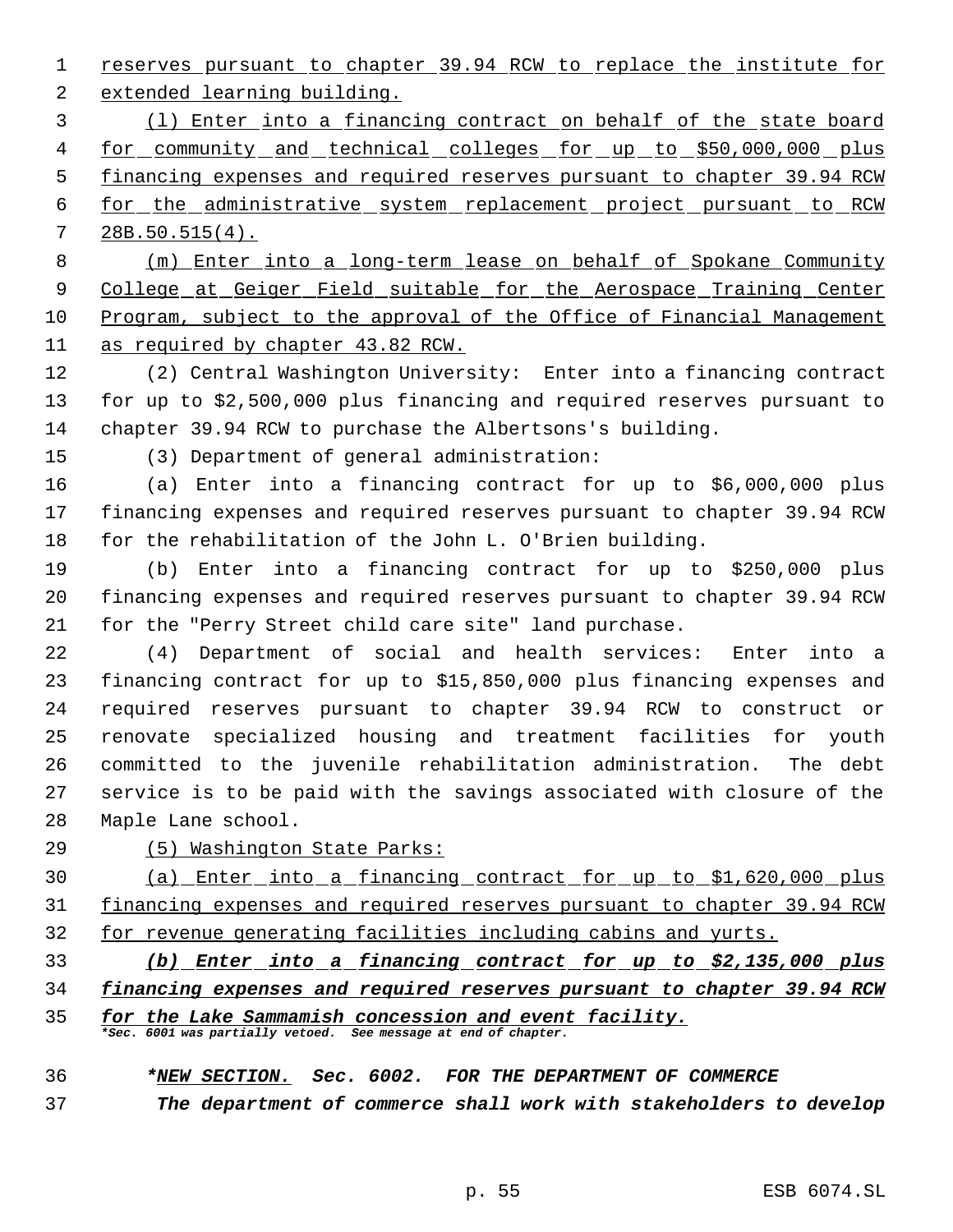*recommendations for a competitive grant program to assist the following nonprofit arts and cultural organizations in acquiring, constructing, or rehabilitating their facilities: Zoos, aquariums, and technology and science centers. To be eligible, a zoo or aquarium must be an organization accredited by the association of zoos and aquariums and a technology and science center must be an organization that meets the membership requirements of the association of science - technology centers. The department and stakeholders shall consider the inclusion of the conditions used in RCW 43.63A.750 to establish eligibility and prioritization of funding. The department shall submit final recommendations in the form of draft legislation to the office of financial management and the legislature by October 1, 2012. \*Sec. 6002 was vetoed. See message at end of chapter.*

 NEW SECTION. **Sec. 6003.** A new section is added to 2011 1st sp.s. c 49 (uncodified) to read as follows:

 It is the intent of the legislature that the state dispose of its interest in the Wellington Hills property. Net proceeds from the sale of the Wellington Hills property shall be deposited into the University of Washington building account. The University of Washington must report to the office of financial management and the appropriate fiscal committees of the legislature upon the sale of the property the total sale value and net proceeds deposited into the University of Washington building account.

 **Sec. 6004.** RCW 43.155.050 and 2011 1st sp.s. c 50 s 951 are each amended to read as follows:

 The public works assistance account is hereby established in the state treasury. Money may be placed in the public works assistance account from the proceeds of bonds when authorized by the legislature or from any other lawful source. Money in the public works assistance account shall be used to make loans and to give financial guarantees to local governments for public works projects. Moneys in the account may also be appropriated to provide for state match requirements under federal law for projects and activities conducted and financed by the board under the drinking water assistance account. Not more than fifteen percent of the biennial capital budget appropriation to the public works board from this account may be expended or obligated for preconstruction loans, emergency loans, or loans for capital facility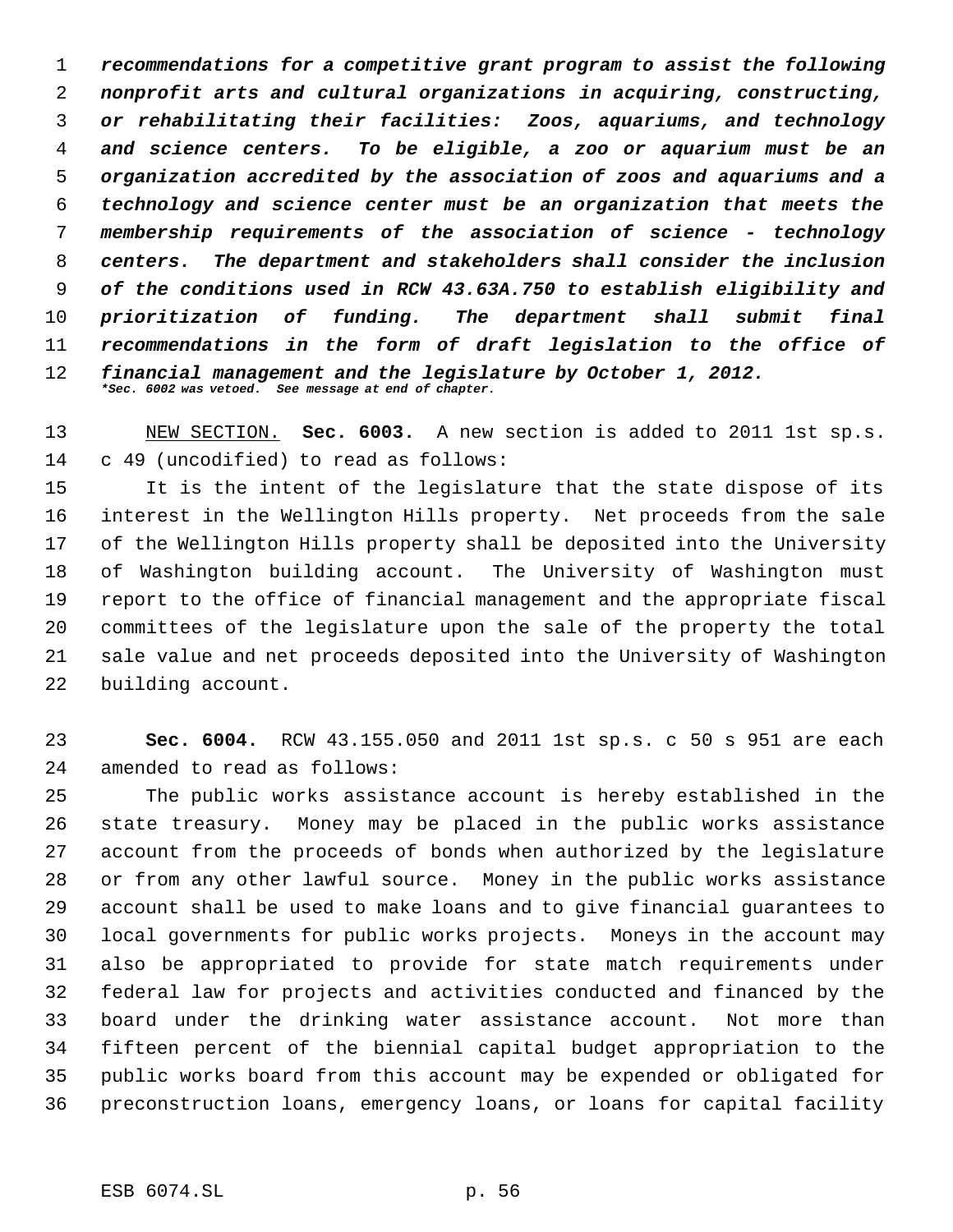planning under this chapter; of this amount, not more than ten percent of the biennial capital budget appropriation may be expended for emergency loans and not more than one percent of the biennial capital budget appropriation may be expended for capital facility planning 5 loans. ((For the 2007-2009 biennium, moneys in the account may be used for grants for projects identified in section 138, chapter 488, Laws of 2005 and section 1033, chapter 520, Laws of 2007. During the 2009-2011 fiscal biennium, sums in the public works assistance account may be 9 used for the water pollution control revolving fund program match in section 3013, chapter 36, Laws of 2010 1st sp. sess. During the 2009- 11 2011 - fiscal - biennium, - the - legislature - may - transfer - from - the - job 12 development fund to the general fund such amounts as reflect the excess 13 fund balance of the fund.)) During the 2011-2013 fiscal biennium, the legislature may transfer from the public works assistance account to the general fund, the water pollution control revolving account, and the drinking water assistance account such amounts as reflect the 17 excess fund balance of the account. During the 2011-2013 fiscal 18 biennium, the legislature may appropriate moneys from the account for 19 economic development, innovation, and export grants, including 20 brownfields; main street improvement grants; and the loan program consolidation board.

 **Sec. 6005.** RCW 70.105D.070 and 2011 1st sp.s. c 50 s 964 are each reenacted and amended to read as follows:

 (1) The state toxics control account and the local toxics control account are hereby created in the state treasury.

 (2) The following moneys shall be deposited into the state toxics control account: (a) Those revenues which are raised by the tax imposed under RCW 82.21.030 and which are attributable to that portion of the rate equal to thirty-three one-hundredths of one percent; (b) the costs of remedial actions recovered under this chapter or chapter 70.105A RCW; (c) penalties collected or recovered under this chapter; and (d) any other money appropriated or transferred to the account by the legislature. Moneys in the account may be used only to carry out the purposes of this chapter, including but not limited to the following activities:

(i) The state's responsibility for hazardous waste planning,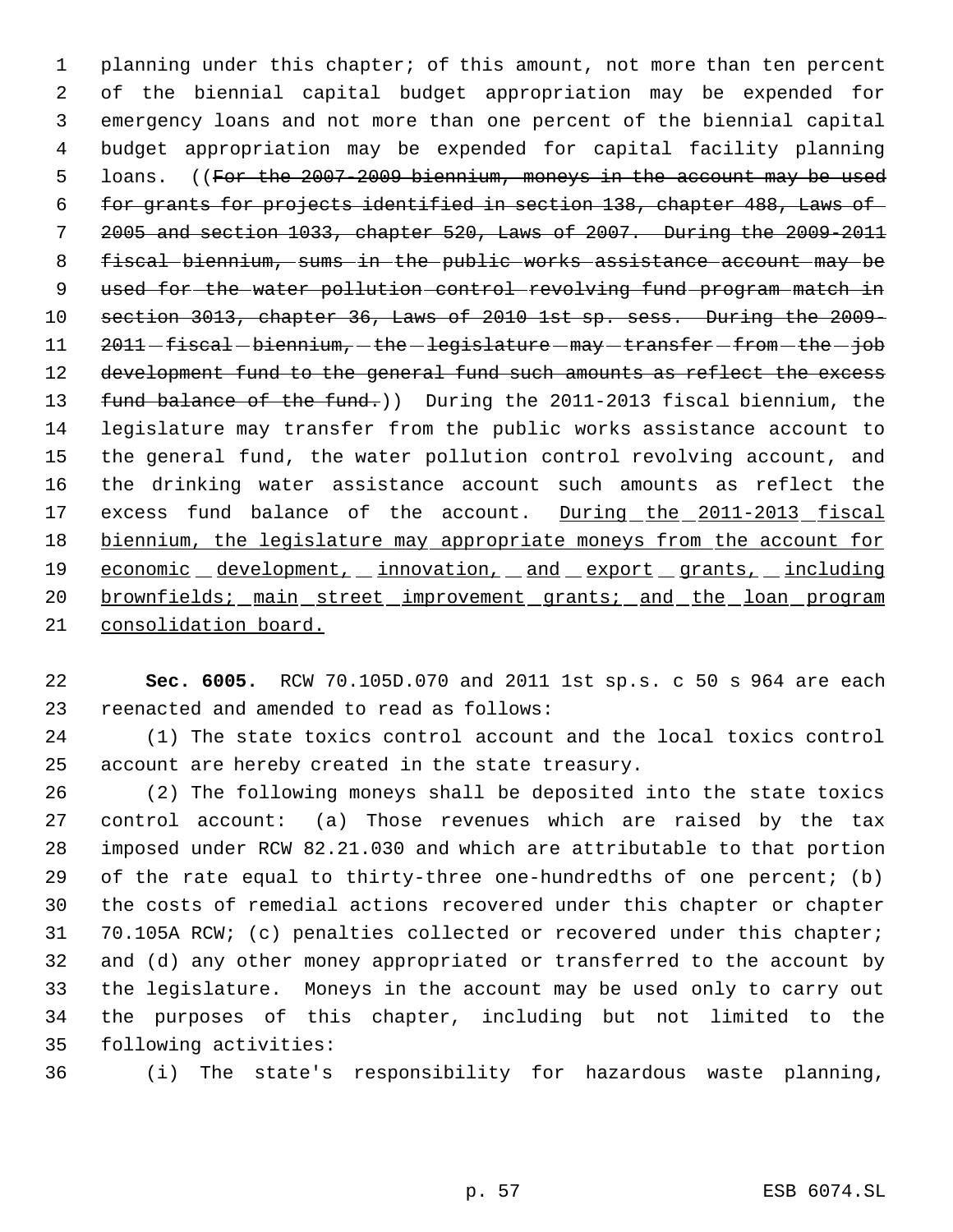management, regulation, enforcement, technical assistance, and public education required under chapter 70.105 RCW;

 (ii) The state's responsibility for solid waste planning, management, regulation, enforcement, technical assistance, and public education required under chapter 70.95 RCW;

 (iii) The hazardous waste cleanup program required under this chapter;

8 (iv) State matching funds required under the federal cleanup law;

 (v) Financial assistance for local programs in accordance with chapters 70.95, 70.95C, 70.95I, and 70.105 RCW;

 (vi) State government programs for the safe reduction, recycling, or disposal of hazardous wastes from households, small businesses, and agriculture;

(vii) Hazardous materials emergency response training;

 (viii) Water and environmental health protection and monitoring programs;

(ix) Programs authorized under chapter 70.146 RCW;

 (x) A public participation program, including regional citizen advisory committees;

 (xi) Public funding to assist potentially liable persons to pay for the costs of remedial action in compliance with cleanup standards under RCW 70.105D.030(2)(e) but only when the amount and terms of such funding are established under a settlement agreement under RCW 70.105D.040(4) and when the director has found that the funding will achieve both (A) a substantially more expeditious or enhanced cleanup than would otherwise occur, and (B) the prevention or mitigation of unfair economic hardship;

 (xii) Development and demonstration of alternative management technologies designed to carry out the hazardous waste management priorities of RCW 70.105.150;

 (xiii) During the 2009-2011 and 2011-2013 fiscal biennia, shoreline update technical assistance;

 (xiv) During the 2009-2011 fiscal biennium, multijurisdictional permitting teams; and

 (xv) During the 2011-2013 fiscal biennium, actions for reducing public exposure to toxic air pollution, and actions taken through the 37 family forest fish passage program to correct barriers to fish passage on privately owned small forest lands.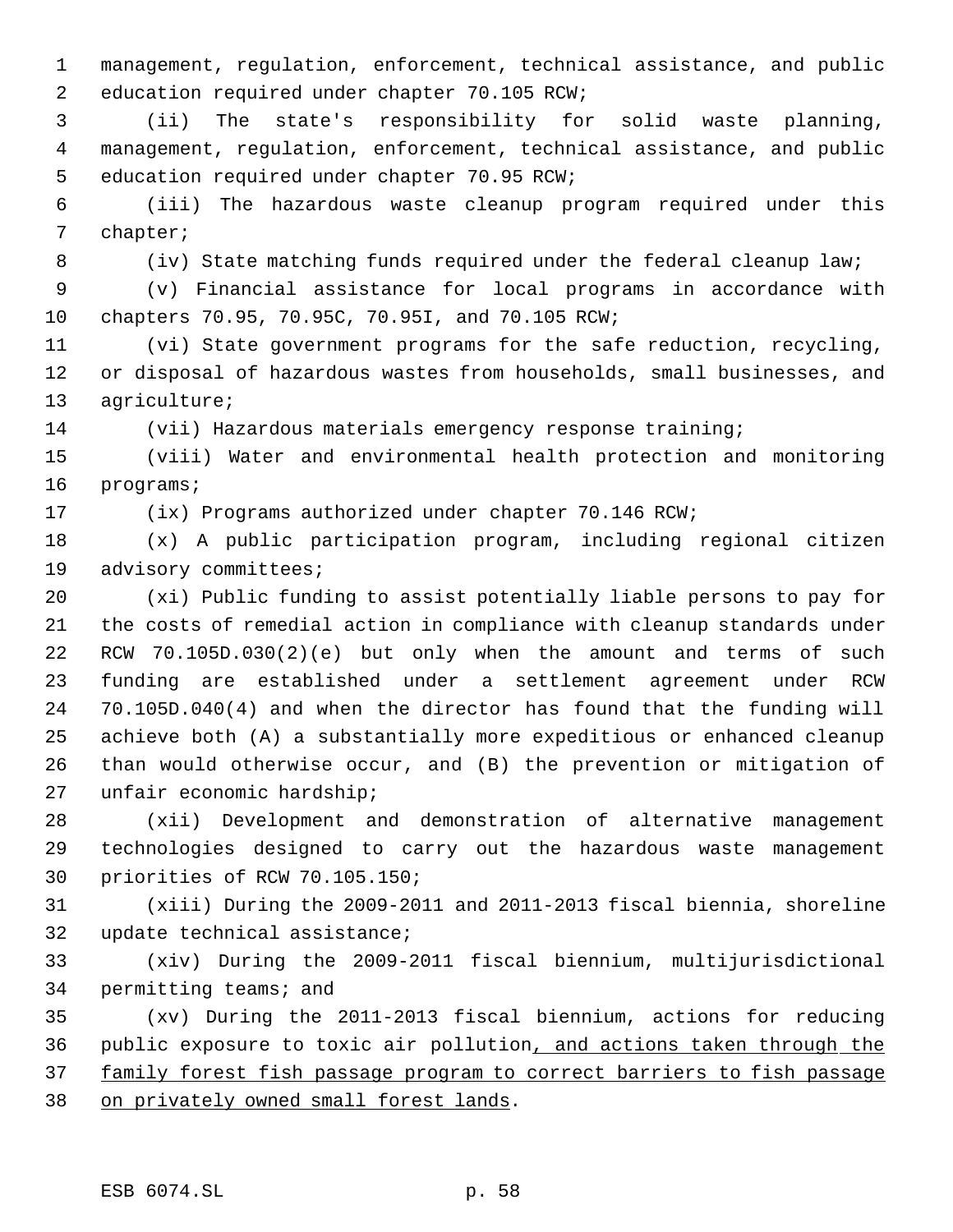(3) The following moneys shall be deposited into the local toxics control account: Those revenues which are raised by the tax imposed under RCW 82.21.030 and which are attributable to that portion of the rate equal to thirty-seven one-hundredths of one percent.

 (a) Moneys deposited in the local toxics control account shall be used by the department for grants or loans to local governments for the following purposes in descending order of priority:

(i) Remedial actions;

(ii) Hazardous waste plans and programs under chapter 70.105 RCW;

 (iii) Solid waste plans and programs under chapters 70.95, 70.95C, 70.95I, and 70.105 RCW;

 (iv) Funds for a program to assist in the assessment and cleanup of sites of methamphetamine production, but not to be used for the initial containment of such sites, consistent with the responsibilities and intent of RCW 69.50.511; and

 (v) Cleanup and disposal of hazardous substances from abandoned or derelict vessels, defined for the purposes of this section as vessels that have little or no value and either have no identified owner or have an identified owner lacking financial resources to clean up and dispose of the vessel, that pose a threat to human health or the environment.

 (b) Funds for plans and programs shall be allocated consistent with the priorities and matching requirements established in chapters 70.105, 70.95C, 70.95I, and 70.95 RCW, except that any applicant that is a Puget Sound partner, as defined in RCW 90.71.010, along with any project that is referenced in the action agenda developed by the Puget Sound partnership under RCW 90.71.310, shall, except as conditioned by RCW 70.105D.120, receive priority for any available funding for any grant or funding programs or sources that use a competitive bidding process. During the 2007-2009 fiscal biennium, moneys in the account may also be used for grants to local governments to retrofit public sector diesel equipment and for storm water planning and implementation activities.

 (c) To expedite cleanups throughout the state, the department shall partner with local communities and liable parties for cleanups. The department is authorized to use the following additional strategies in order to ensure a healthful environment for future generations: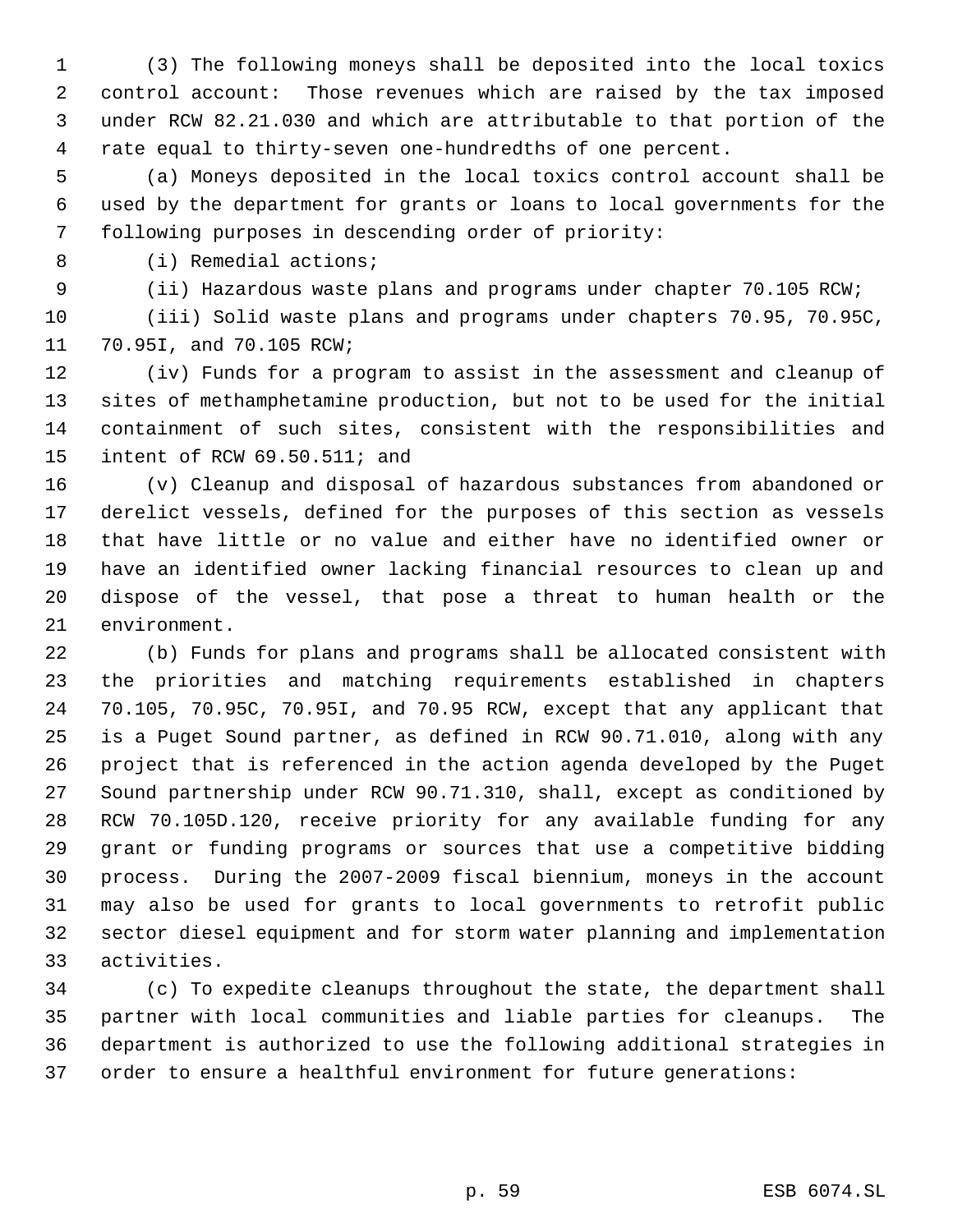(i) The director may alter grant-matching requirements to create incentives for local governments to expedite cleanups when one of the following conditions exists:

 (A) Funding would prevent or mitigate unfair economic hardship imposed by the clean-up liability;

 (B) Funding would create new substantial economic development, public recreational, or habitat restoration opportunities that would 8 not otherwise occur; or

 (C) Funding would create an opportunity for acquisition and redevelopment of vacant, orphaned, or abandoned property under RCW 70.105D.040(5) that would not otherwise occur;

12 (ii) The use of outside contracts to conduct necessary studies;

 (iii) The purchase of remedial action cost-cap insurance, when necessary to expedite multiparty clean-up efforts.

 (d) To facilitate and expedite cleanups using funds from the local toxics control account, during the 2009-2011 fiscal biennium the director may establish grant-funded accounts to hold and disperse local toxics control account funds and funds from local governments to be used for remedial actions.

 (4) Except for unanticipated receipts under RCW 43.79.260 through 43.79.282, moneys in the state and local toxics control accounts may be spent only after appropriation by statute.

 (5) Except during the 2009-2011 fiscal biennium, one percent of the moneys deposited into the state and local toxics control accounts shall be allocated only for public participation grants to persons who may be adversely affected by a release or threatened release of a hazardous substance and to not-for-profit public interest organizations. The primary purpose of these grants is to facilitate the participation by persons and organizations in the investigation and remedying of releases or threatened releases of hazardous substances and to implement the state's solid and hazardous waste management priorities. No grant may exceed sixty thousand dollars. Grants may be renewed annually. Moneys appropriated for public participation from either account which are not expended at the close of any biennium shall revert to the state toxics control account.

 (6) No moneys deposited into either the state or local toxics control account may be used for solid waste incinerator feasibility studies, construction, maintenance, or operation, or, after January 1,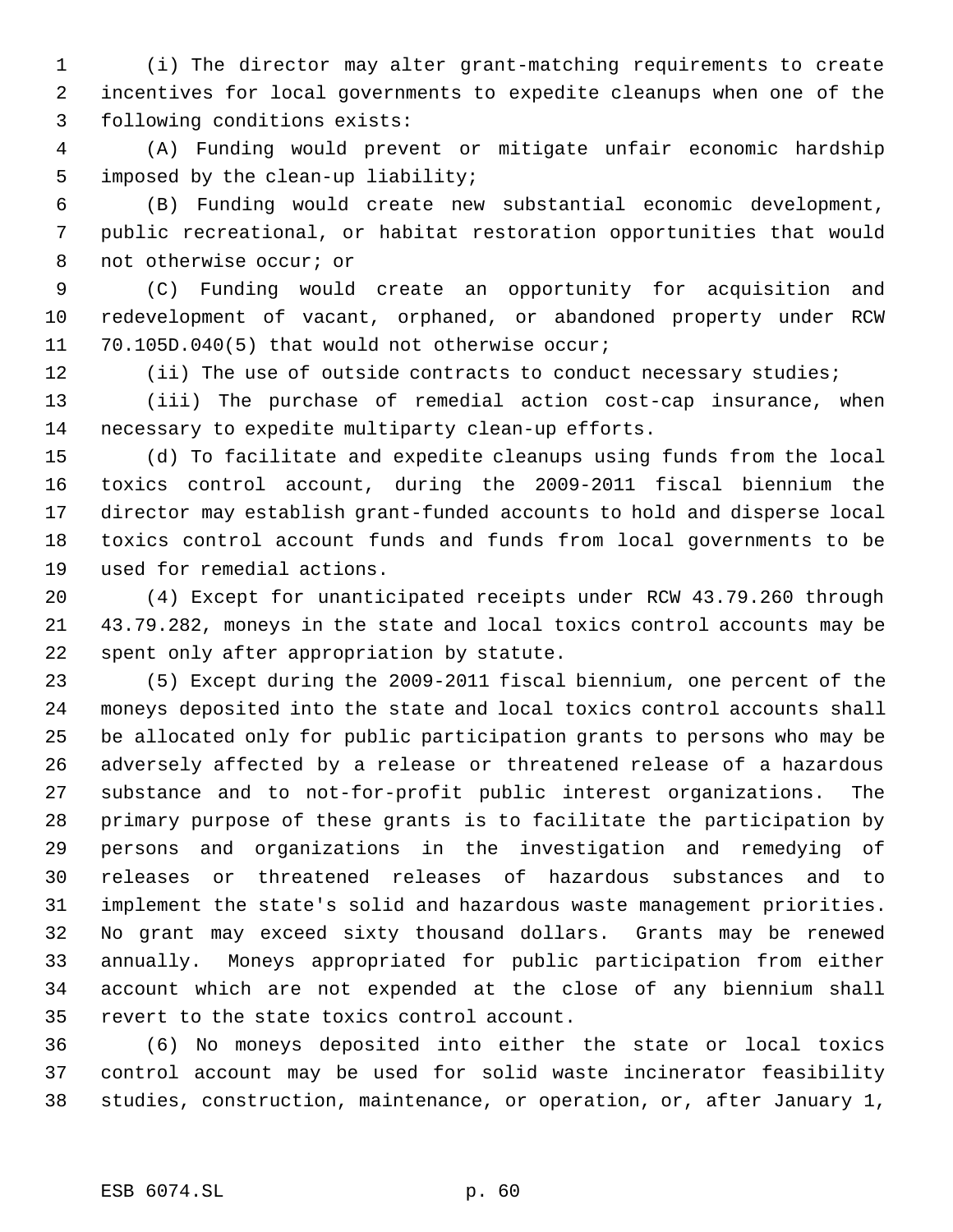2010, for projects designed to address the restoration of Puget Sound, funded in a competitive grant process, that are in conflict with the action agenda developed by the Puget Sound partnership under RCW 90.71.310.

 (7) The department shall adopt rules for grant or loan issuance and performance.

 (8) During the 2007-2009 and 2009-2011 fiscal biennia, the legislature may transfer from the local toxics control account to either the state general fund or the oil spill prevention account, or both such amounts as reflect excess fund balance in the account.

 (9) During the 2009-2011 fiscal biennium, the local toxics control account may also be used for a standby rescue tug at Neah Bay, local government shoreline update grants, private and public sector diesel equipment retrofit, and oil spill prevention, preparedness, and response activities.

 (10) During the 2009-2011 fiscal biennium, the legislature may transfer from the state toxics control account to the state general fund such amounts as reflect the excess fund balance in the account.

 (11) During the 2011-2013 fiscal biennium, the local toxics control account may also be used for local government shoreline update grants 21 and actions for reducing public exposure to toxic air pollution; funding to local governments for flood levee improvements; and grants 23 to local governments for brownfield redevelopment.

 **Sec. 6006.** RCW 79.17.010 and 2009 c 497 s 6024 are each amended to read as follows:

 (1) The department, with the approval of the board, may exchange any state land and any timber thereon for any land of equal value in order to:

(a) Facilitate the marketing of forest products of state lands;

(b) Consolidate and block-up state lands;

(c) Acquire lands having commercial recreational leasing potential;

(d) Acquire county-owned lands;

 (e) Acquire urban property which has greater income potential or which could be more efficiently managed by the department in exchange for state urban lands as defined in RCW 79.19.100; or

(f) Acquire any other lands when such exchange is determined by the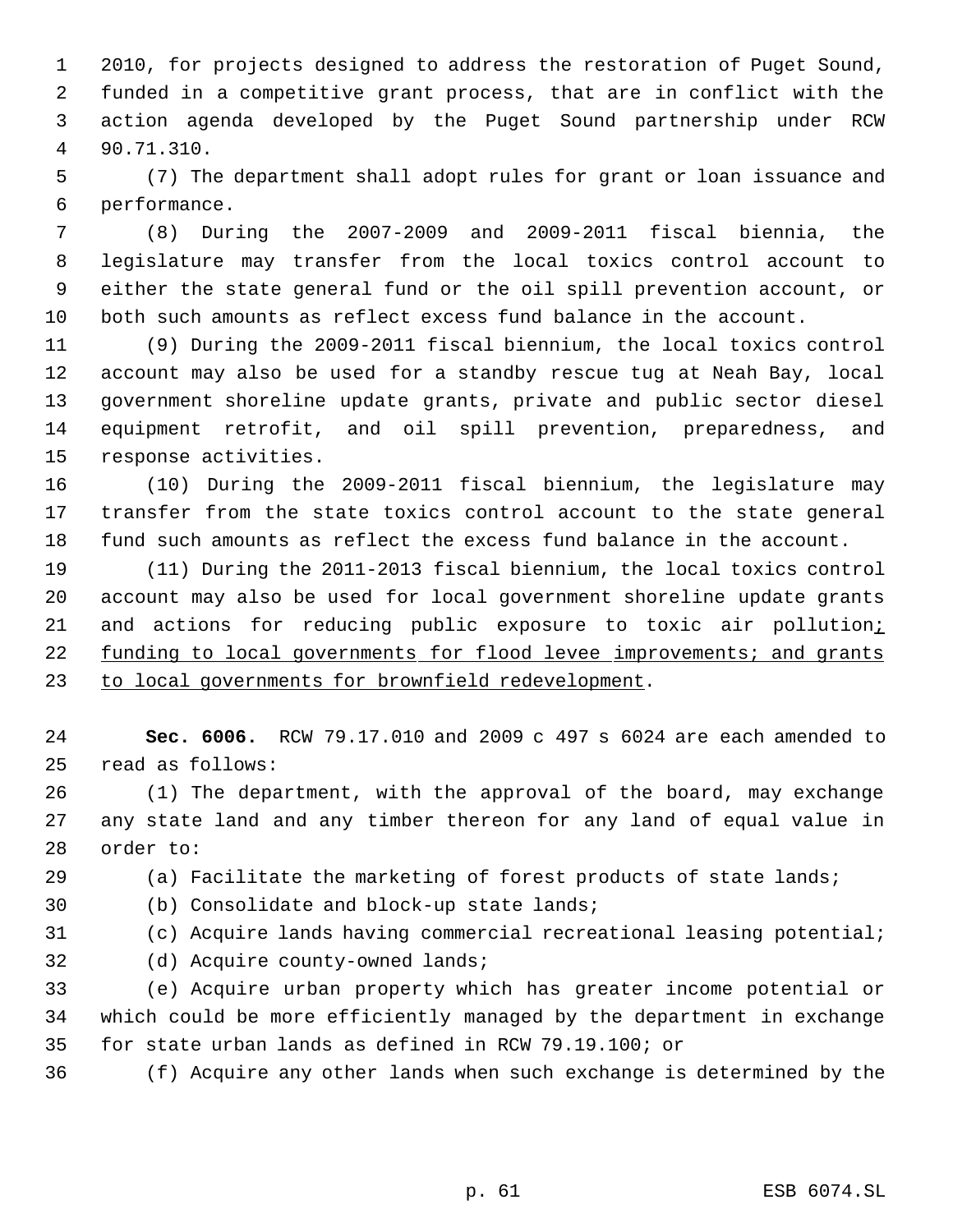board to be in the best interest of the trust for which the state land is held.

 (2) Land exchanged under this section shall not be used to reduce the publicly owned forest land base.

 (3) The board shall determine that each land exchange is in the best interest of the trust for which the land is held prior to authorizing the land exchange.

8 (4) During the biennium ending June 30, ((2011)) 2013, for the purposes of maintaining working farm and forest landscapes or acquiring natural resource lands at risk of development, the department, with approval of the board of natural resources, may exchange any state land and any timber thereon for any land and proceeds of equal value, when it can be demonstrated that the trust fiduciary obligations can be better fulfilled after an exchange is completed. Proceeds may be in the form of cash or services in order to achieve the purposes established in this section. Any cash received as part of an exchange transaction shall be deposited in the resource management cost account to pay for administrative expenses incurred in carrying out an exchange transaction. These administrative expenses include road maintenance and abandonment expenses. The amount of proceeds received from the exchange partner may not exceed five percent of the total value of the exchange. The receipt of proceeds shall not change the character of the transaction from an exchange to a sale.

 (5) Prior to executing an exchange under this section, and in addition to the public notice requirements set forth in RCW 79.17.050, the department shall consult with legislative members, other state and federal agencies, local governments, tribes, local stakeholders, conservation groups, and any other interested parties to identify and address cultural resource issues and the potential of the state lands proposed for exchange to be used for open space, park, school, or critical habitat purposes.

 **Sec. 6007.** RCW 79.17.020 and 2009 c 497 s 6025 are each amended to read as follows:

 (1) The board of county commissioners of any county and/or the mayor and city council or city commission of any city or town and/or the board shall have authority to exchange, each with the other, or with the federal forest service, the federal government or any proper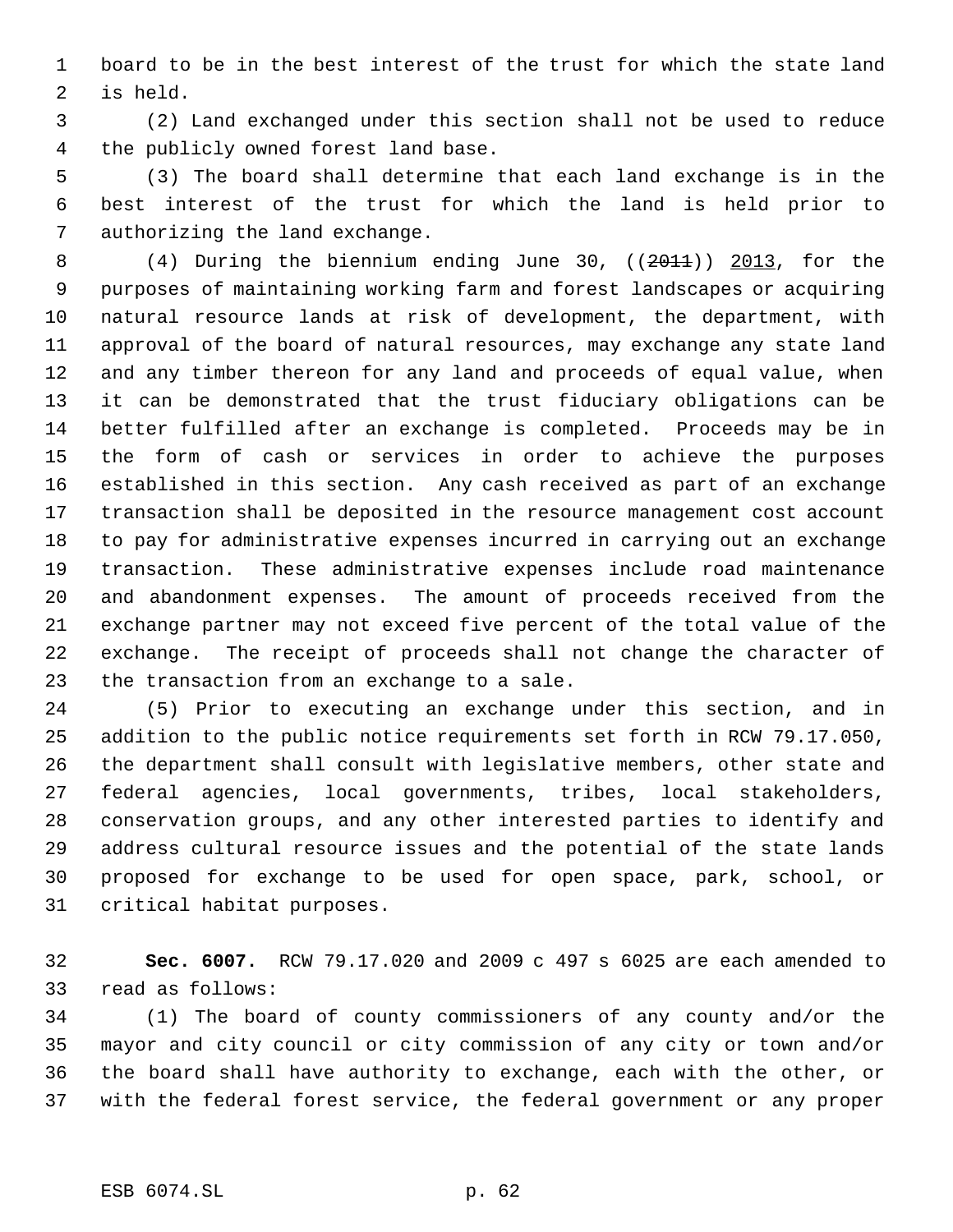agency thereof and/or with any private landowner, county land of any character, land owned by municipalities of any character, and state forest land owned by the state under the jurisdiction of the department, for real property of equal value for the purpose of consolidating and blocking up the respective land holdings of any county, municipality, the federal government, or the state of Washington or for the purpose of obtaining lands having commercial recreational leasing potential.

9 (2) During the biennium ending June 30, ((2011)) 2013, for the purposes of maintaining working farm and forest landscapes or acquiring natural resource lands at risk of development, the department, with approval of the board of natural resources, may exchange any state land and any timber thereon for any land and proceeds of equal value, when it can be demonstrated that the trust fiduciary obligations can be better fulfilled after an exchange is completed. Proceeds may be in the form of cash or services in order to achieve the purposes established in this section. Any cash received as part of an exchange transaction shall be deposited in the forest development account to pay for administrative expenses incurred in carrying out an exchange 20 transaction. These administrative expenses include road maintenance and abandonment expenses. The amount of proceeds received from the exchange partner may not exceed five percent of the total value of the exchange. The receipt of proceeds shall not change the character of the transaction from an exchange to a sale.

 (3) Prior to executing an exchange under this section, and in addition to the public notice requirements set forth in RCW 79.17.050, the department shall consult with legislative members, other state and federal agencies, local governments, tribes, local stakeholders, conservation groups, and any other interested parties to identify and address cultural resource issues, and the potential of the state lands proposed for exchange to be used for open space, park, school, or critical habitat purposes.

 **Sec. 6008.** RCW 79.105.150 and 2011 2nd sp.s. c 9 s 6009 are each amended to read as follows:

 (1) After deduction for management costs as provided in RCW 79.64.040 and payments to towns under RCW 79.115.150(2), all moneys received by the state from the sale or lease of state-owned aquatic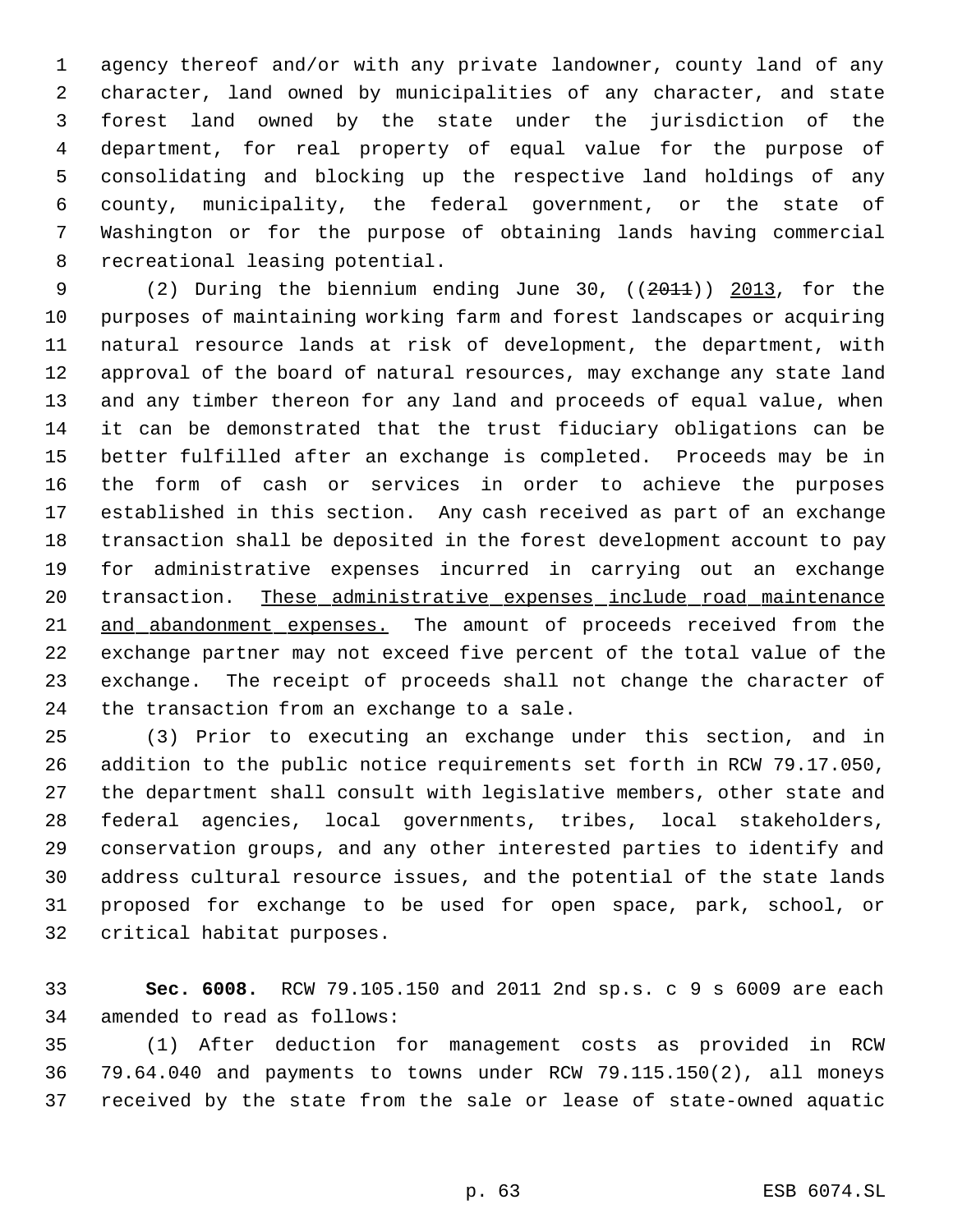lands and from the sale of valuable material from state-owned aquatic lands shall be deposited in the aquatic lands enhancement account which is hereby created in the state treasury. After appropriation, these funds shall be used solely for aquatic lands enhancement projects; for the purchase, improvement, or protection of aquatic lands for public purposes; for providing and improving access to the lands; and for volunteer cooperative fish and game projects. During the 2009-2011 and 2011-2013 fiscal biennia, the aquatic lands enhancement account may also be used for scientific research as part of the adaptive management process and for developing a planning report for McNeil Island. During the 2009-2011 and 2011-2013 fiscal biennia, the legislature may transfer from the aquatic lands enhancement account to the state general fund such amounts as reflect excess fund balance of the account. During the 2011-2013 fiscal biennium, the aquatic lands enhancement account may be used to support the shellfish program, the ballast water program, and the Puget Sound toxic sampling program at 17 the department of fish and wildlife, ((and)) the knotweed program at 18 the department of agriculture, and the Puget SoundCorps program.

 (2) In providing grants for aquatic lands enhancement projects, the recreation and conservation funding board shall:

 (a) Require grant recipients to incorporate the environmental benefits of the project into their grant applications;

 (b) Utilize the statement of environmental benefits, consideration, except as provided in RCW 79.105.610, of whether the applicant is a Puget Sound partner, as defined in RCW 90.71.010, whether a project is referenced in the action agenda developed by the Puget Sound partnership under RCW 90.71.310, and except as otherwise provided in RCW 79.105.630, and effective one calendar year following the development and statewide availability of model evergreen community management plans and ordinances under RCW 35.105.050, whether the applicant is an entity that has been recognized, and what gradation of recognition was received, in the evergreen community recognition program created in RCW 35.105.030 in its prioritization and selection process; and

 (c) Develop appropriate outcome-focused performance measures to be used both for management and performance assessment of the grants.

(3) To the extent possible, the department should coordinate its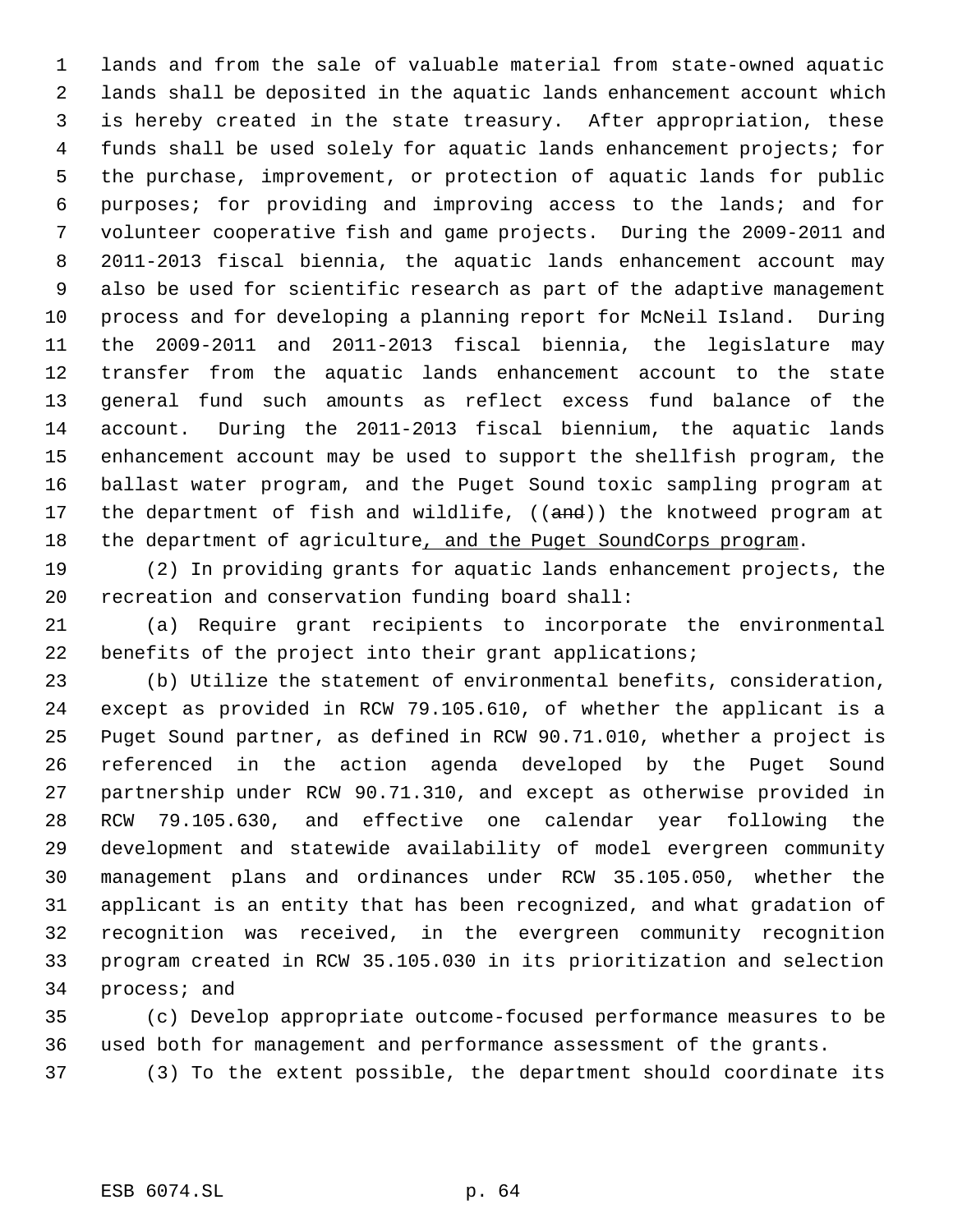performance measure system with other natural resource-related agencies

as defined in RCW 43.41.270.

 (4) The department shall consult with affected interest groups in implementing this section.

 (5) After January 1, 2010, any project designed to address the restoration of Puget Sound may be funded under this chapter only if the project is not in conflict with the action agenda developed by the Puget Sound partnership under RCW 90.71.310.

 NEW SECTION. **Sec. 6009. FOR THE STATE TREASURER--TRANSFERS** State Taxable Building Construction Account: For transfer to the Columbia River Basin Taxable Bond Water Supply Development Account, an amount not to exceed \$10,404,000.

 NEW SECTION. **Sec. 6010.** A new section is added to 2011 1st sp.s. c 49 (uncodified) to read as follows:

# **NONTAXABLE AND TAXABLE BOND PROCEEDS**

 Portions of the appropriation authority granted by this act from the state building construction account, or any other account receiving bond proceeds, may be transferred to the state taxable building construction account as deemed necessary by the state finance committee to comply with the federal internal revenue service rules and regulations pertaining to the use of nontaxable bond proceeds. Portions of the general obligation bond proceeds authorized by chapter 49, Laws of 2011 1st sp. sess. for deposit into the state taxable building construction account that are in excess of amounts required to comply with the federal internal revenue service rules and regulations shall be deposited into the state building construction account. The state treasurer shall submit written notification to the director of financial management if it is determined that a shift of appropriation authority between the state building construction account, or any other account receiving bond proceeds, and the state taxable building construction account is necessary, or that a shift of appropriation authority from the state taxable building construction account to the state building construction account may be made.

 NEW SECTION. **Sec. 6011.** The office of financial management, in consultation with the legislative fiscal committees, shall choose a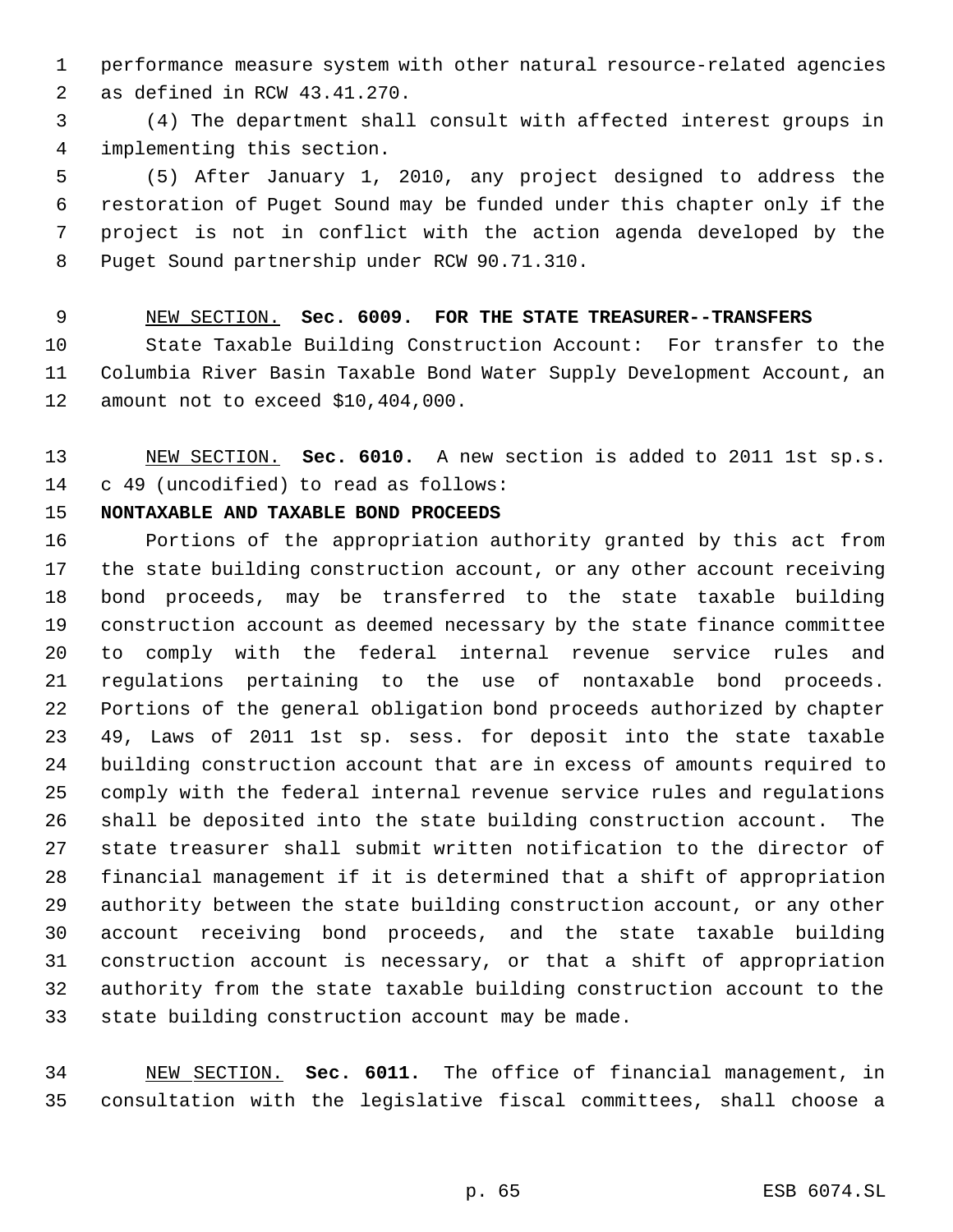consultant to identify and evaluate options for the efficient and cost- effective incarceration by the department of corrections of adult prison offenders forecasted over the next ten years. Options to be evaluated must include, but are not limited to: (1) Construction of one or more new prisons; (2) construction of new prison units at existing facilities; (3) replacement, remodeling, or repurposing of existing, aged, inefficient capacity; and (4) management and use of emergency beds. The study must include, for each option, the estimated capital, operating, and debt service costs for the next ten years. The study must also discuss the risks, advantages, and disadvantages of each option. In addition, the department must identify all emergency beds, their current status, and the cost to bring on-line and operate any currently empty emergency beds and projected needs. The report must be submitted to the governor and the fiscal committees of the legislature no later than October 1, 2012.

 NEW SECTION. **Sec. 6012.** If any provision of this act or its application to any person or circumstance is held invalid, the remainder of the act or the application of the provision to other persons or circumstances is not affected.

 NEW SECTION. **Sec. 6013.** This act is necessary for the immediate preservation of the public peace, health, or safety, or support of the state government and its existing public institutions, and takes effect immediately.

(End of Bill)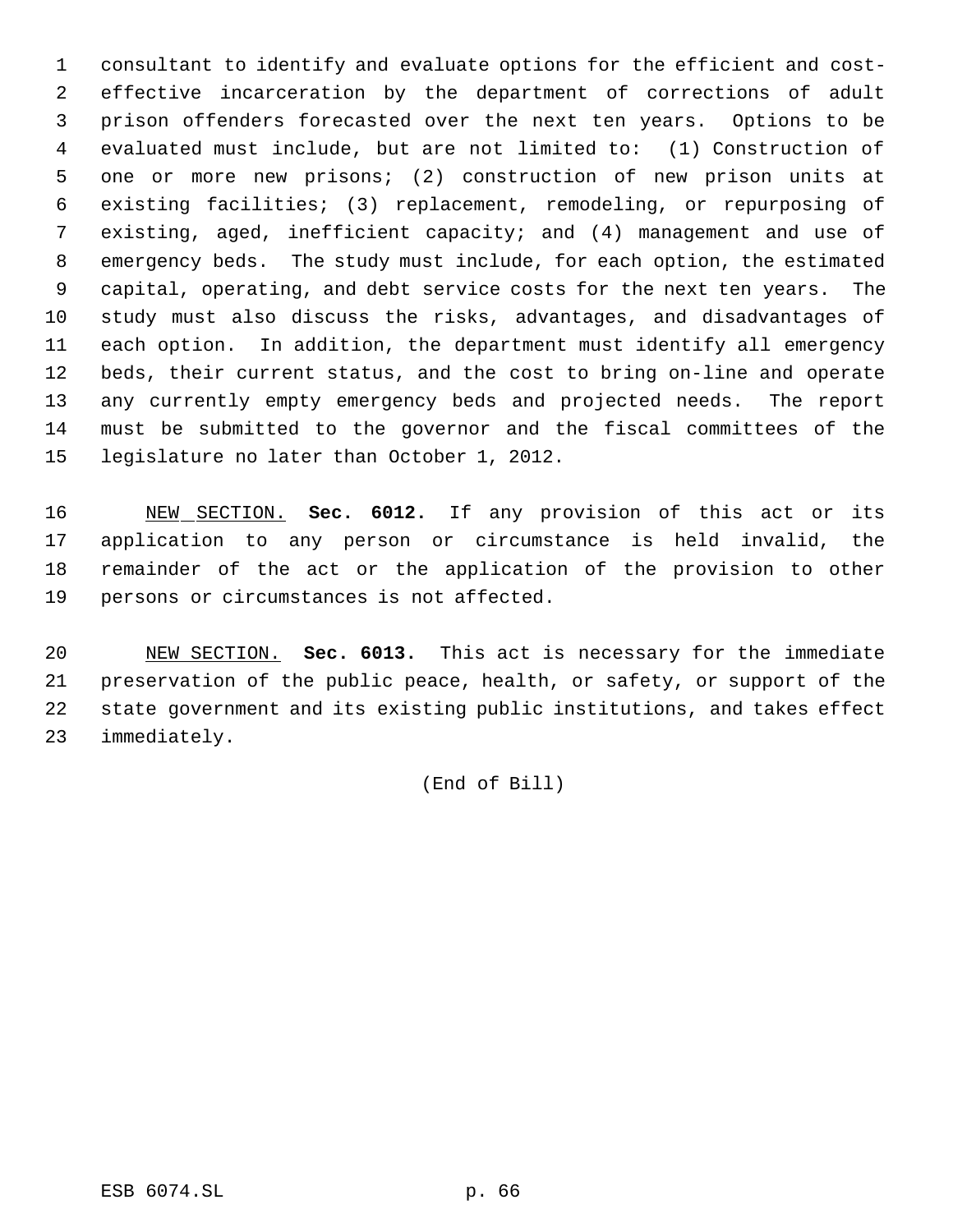| INDEX                                                                                                                                                                            | PAGE # |    |
|----------------------------------------------------------------------------------------------------------------------------------------------------------------------------------|--------|----|
| CENTER FOR CHILDHOOD DEAFNESS AND HEARING LOSS                                                                                                                                   |        | 46 |
| CENTRAL WASHINGTON UNIVERSITY                                                                                                                                                    |        | 49 |
| COMMUNITY AND TECHNICAL COLLEGE SYSTEM                                                                                                                                           |        | 50 |
| DEPARTMENT OF ARCHAEOLOGY AND HISTORIC PRESERVATION                                                                                                                              | . 21   |    |
| DEPARTMENT OF COMMERCE                                                                                                                                                           | . 2    |    |
| DEPARTMENT OF CORRECTIONS<br>$\cdots$<br>$\mathbf{r}$ . The set of the set of $\mathbf{r}$                                                                                       |        | 23 |
| DEPARTMENT OF ECOLOGY                                                                                                                                                            | 25     |    |
| DEPARTMENT OF ENTERPRISE SERVICES                                                                                                                                                | 19     |    |
| DEPARTMENT OF HEALTH                                                                                                                                                             |        | 22 |
| DEPARTMENT OF NATURAL RESOURCES                                                                                                                                                  | .38    |    |
| DEPARTMENT OF VETERANS AFFAIRS                                                                                                                                                   |        | 22 |
| EASTERN WASHINGTON UNIVERSITY                                                                                                                                                    |        | 49 |
| MILITARY DEPARTMENT                                                                                                                                                              | -20    |    |
| OFFICE OF FINANCIAL MANAGEMENT                                                                                                                                                   |        | 16 |
| RECREATION AND CONSERVATION FUNDING BOARD                                                                                                                                        | 37     |    |
| STATE BOARD FOR COMMUNITY AND TECHNICAL COLLEGES                                                                                                                                 |        | 51 |
| STATE CONSERVATION COMMISSION                                                                                                                                                    |        | 38 |
| STATE PARKS AND RECREATION COMMISSION                                                                                                                                            | 35     |    |
| STATE SCHOOL FOR THE BLIND                                                                                                                                                       |        | 46 |
| SUPERINTENDENT OF PUBLIC INSTRUCTION                                                                                                                                             |        | 42 |
| UNIVERSITY OF WASHINGTON                                                                                                                                                         |        | 47 |
| WASHINGTON STATE CENTER FOR CHILDHOOD DEAFNESS AND HEARING LOSS                                                                                                                  | 46     |    |
| WASHINGTON STATE PATROL                                                                                                                                                          |        | 41 |
| WASHINGTON STATE UNIVERSITY                                                                                                                                                      |        | 48 |
| WESTERN WASHINGTON UNIVERSITY                                                                                                                                                    | 50     |    |
| Passed by the Senate April 11, 2012.<br>Passed by the House April 11, 2012.<br>Approved by the Governor April 23, 2012, with the exception of<br>certain items that were vetoed. |        |    |

Filed in Office of Secretary of State April 24, 2012.

Note: Governor's explanation of partial veto is as follows:

"I am returning, without my approval as to Sections 1020, 3017, 6001(5) (b), and 6002, Engrossed Senate Bill 6074 entitled:

"AN ACT Relating to funding capital projects."

# **Section 1020, pages 16-18, Office of Financial Management, Loan Program Consolidation Board**

This proviso creates a loan program consolidation board to recommend a plan to consolidate under a single financing authority all existing state lending programs, including infrastructure and student loan programs. There have been five prior studies reviewing consolidation of infrastructure programs within the last six years. The most recent study was completed by the Public Works Board following the 2011 legislative session and provides ample information for a potential